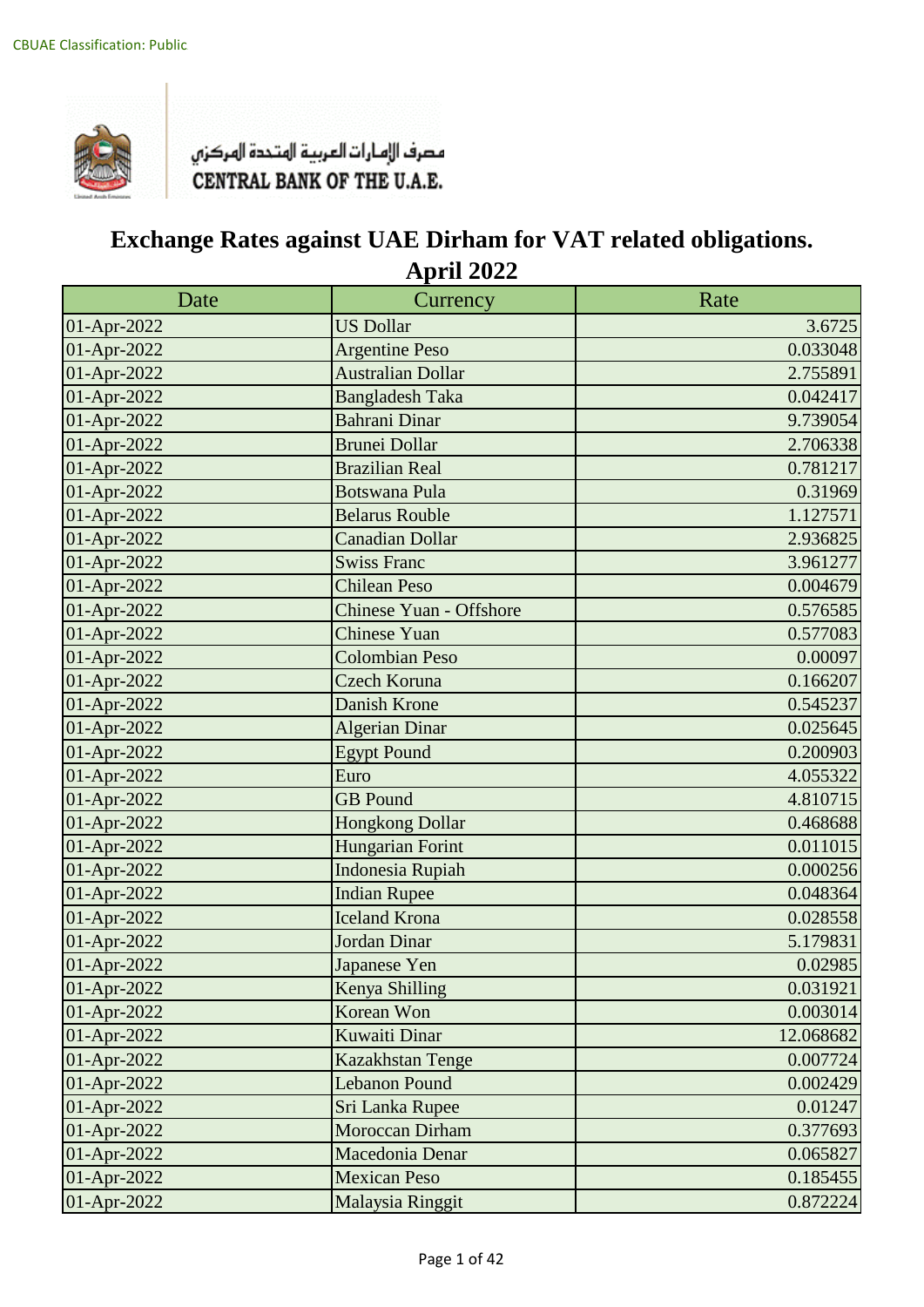

| Date        | Currency                | Rate     |
|-------------|-------------------------|----------|
| 01-Apr-2022 | Nigerian Naira          | 0.008834 |
| 01-Apr-2022 | Norwegian Krone         | 0.419657 |
| 01-Apr-2022 | NewZealand Dollar       | 2.538185 |
| 01-Apr-2022 | <b>Omani Rial</b>       | 9.536979 |
| 01-Apr-2022 | Peru Sol                | 0.99826  |
| 01-Apr-2022 | Philippine Piso         | 0.071121 |
| 01-Apr-2022 | Pakistan Rupee          | 0.019911 |
| 01-Apr-2022 | <b>Polish Zloty</b>     | 0.872266 |
| 01-Apr-2022 | Qatari Riyal            | 1.005008 |
| 01-Apr-2022 | <b>Serbian Dinar</b>    | 0.034461 |
| 01-Apr-2022 | <b>Russia Rouble</b>    | 0.043489 |
| 01-Apr-2022 | Saudi Riyal             | 0.978994 |
| 01-Apr-2022 | <b>Sudanese Pound</b>   | 0.008215 |
| 01-Apr-2022 | <b>Swedish Krona</b>    | 0.392806 |
| 01-Apr-2022 | <b>Singapore Dollar</b> | 2.706736 |
| 01-Apr-2022 | Thai Baht               | 0.109791 |
| 01-Apr-2022 | <b>Tunisian Dinar</b>   | 1.238325 |
| 01-Apr-2022 | <b>Turkish Lira</b>     | 0.249993 |
| 01-Apr-2022 | <b>Trin Tob Dollar</b>  | 0.540845 |
| 01-Apr-2022 | Taiwan Dollar           | 0.128038 |
| 01-Apr-2022 | Tanzania Shilling       | 0.001582 |
| 01-Apr-2022 | <b>Uganda Shilling</b>  | 0.001029 |
| 01-Apr-2022 | <b>Vietnam Dong</b>     | 0.000161 |
| 01-Apr-2022 | <b>Yemen Rial</b>       | 0.014676 |
| 01-Apr-2022 | South Africa Rand       | 0.250802 |
| 01-Apr-2022 | Zambian Kwacha          | 0.20661  |
| 01-Apr-2022 | Azerbaijan manat        | 2.161566 |
| 01-Apr-2022 | <b>Bulgarian</b> lev    | 2.074624 |
| 01-Apr-2022 | Croatian kuna           | 0.53697  |
| 01-Apr-2022 | Ethiopian birr          | 0.071479 |
| 01-Apr-2022 | Iraqi dinar             | 0.002516 |
| 01-Apr-2022 | Israeli new shekel      | 1.147262 |
| 01-Apr-2022 | Libyan dinar            | 0.791112 |
| 01-Apr-2022 | Mauritian rupee         | 0.082251 |
| 01-Apr-2022 | Romanian leu            | 0.820395 |
| 01-Apr-2022 | Syrian pound            | 0.001462 |
| 01-Apr-2022 | Turkmen manat           | 1.050787 |
| 01-Apr-2022 | Uzbekistani som         | 0.000322 |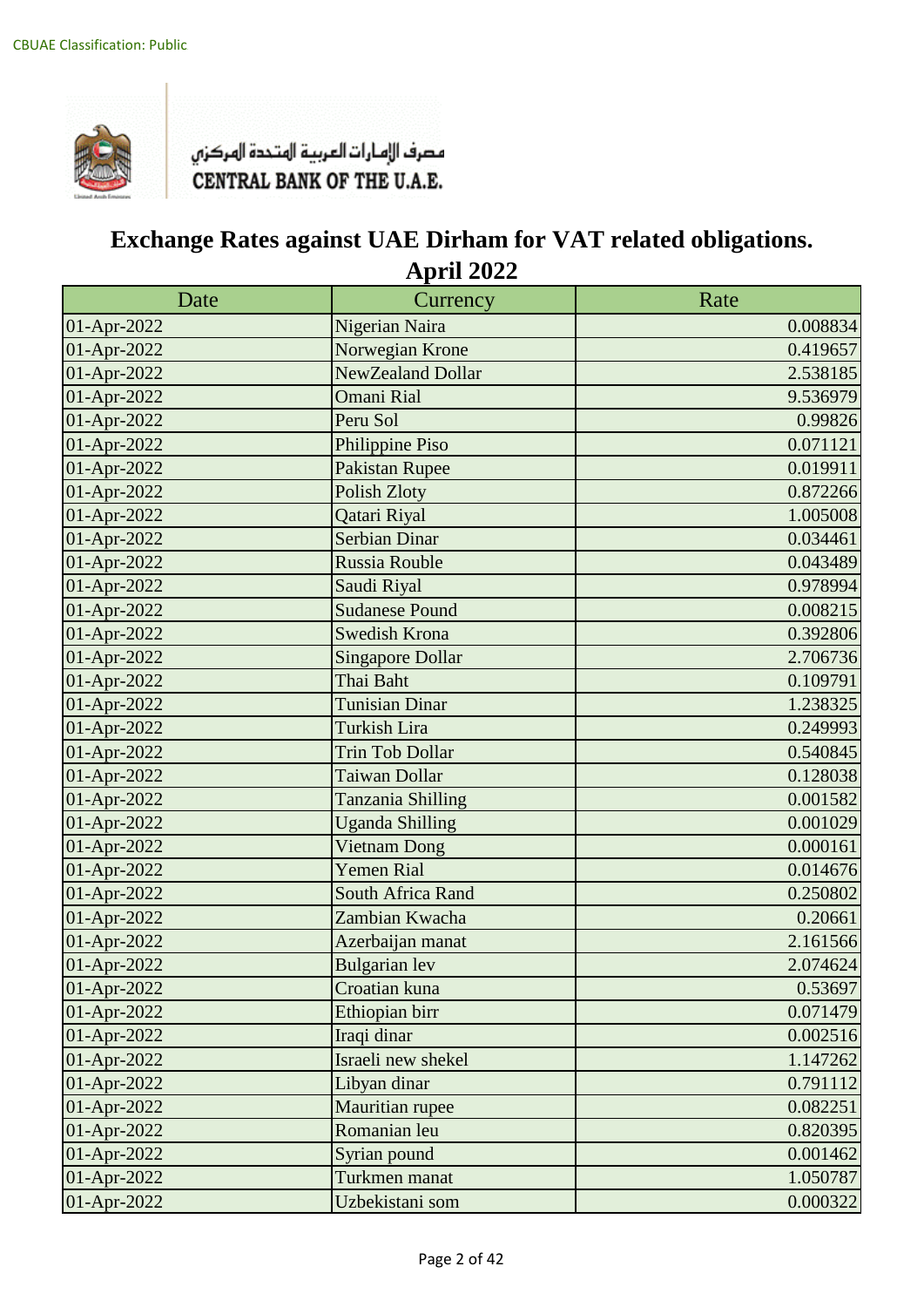

| Date        | Currency                 | Rate      |
|-------------|--------------------------|-----------|
| 04-Apr-2022 | <b>US Dollar</b>         | 3.6725    |
| 04-Apr-2022 | <b>Argentine Peso</b>    | 0.032918  |
| 04-Apr-2022 | <b>Australian Dollar</b> | 2.761693  |
| 04-Apr-2022 | <b>Bangladesh Taka</b>   | 0.04257   |
| 04-Apr-2022 | <b>Bahrani Dinar</b>     | 9.741379  |
| 04-Apr-2022 | <b>Brunei Dollar</b>     | 2.706138  |
| 04-Apr-2022 | <b>Brazilian Real</b>    | 0.796154  |
| 04-Apr-2022 | <b>Botswana Pula</b>     | 0.31969   |
| 04-Apr-2022 | <b>Belarus Rouble</b>    | 1.127571  |
| 04-Apr-2022 | <b>Canadian Dollar</b>   | 2.94153   |
| 04-Apr-2022 | <b>Swiss Franc</b>       | 3.968125  |
| 04-Apr-2022 | <b>Chilean Peso</b>      | 0.004712  |
| 04-Apr-2022 | Chinese Yuan - Offshore  | 0.576196  |
| 04-Apr-2022 | Chinese Yuan             | 0.577156  |
| 04-Apr-2022 | <b>Colombian Peso</b>    | 0.000992  |
| 04-Apr-2022 | Czech Koruna             | 0.165876  |
| 04-Apr-2022 | Danish Krone             | 0.542379  |
| 04-Apr-2022 | <b>Algerian Dinar</b>    | 0.025728  |
| 04-Apr-2022 | <b>Egypt Pound</b>       | 0.201343  |
| 04-Apr-2022 | Euro                     | 4.033941  |
| 04-Apr-2022 | <b>GB</b> Pound          | 4.817025  |
| 04-Apr-2022 | Hongkong Dollar          | 0.468724  |
| 04-Apr-2022 | Hungarian Forint         | 0.010922  |
| 04-Apr-2022 | Indonesia Rupiah         | 0.000256  |
| 04-Apr-2022 | <b>Indian Rupee</b>      | 0.048679  |
| 04-Apr-2022 | <b>Iceland Krona</b>     | 0.028454  |
| 04-Apr-2022 | Jordan Dinar             | 5.179831  |
| 04-Apr-2022 | Japanese Yen             | 0.029911  |
| 04-Apr-2022 | Kenya Shilling           | 0.031907  |
| 04-Apr-2022 | Korean Won               | 0.003022  |
| 04-Apr-2022 | Kuwaiti Dinar            | 12.067889 |
| 04-Apr-2022 | Kazakhstan Tenge         | 0.007853  |
| 04-Apr-2022 | Lebanon Pound            | 0.002429  |
| 04-Apr-2022 | Sri Lanka Rupee          | 0.01235   |
| 04-Apr-2022 | Moroccan Dirham          | 0.37717   |
| 04-Apr-2022 | Macedonia Denar          | 0.065475  |
| 04-Apr-2022 | <b>Mexican Peso</b>      | 0.18591   |
| 04-Apr-2022 | Malaysia Ringgit         | 0.870777  |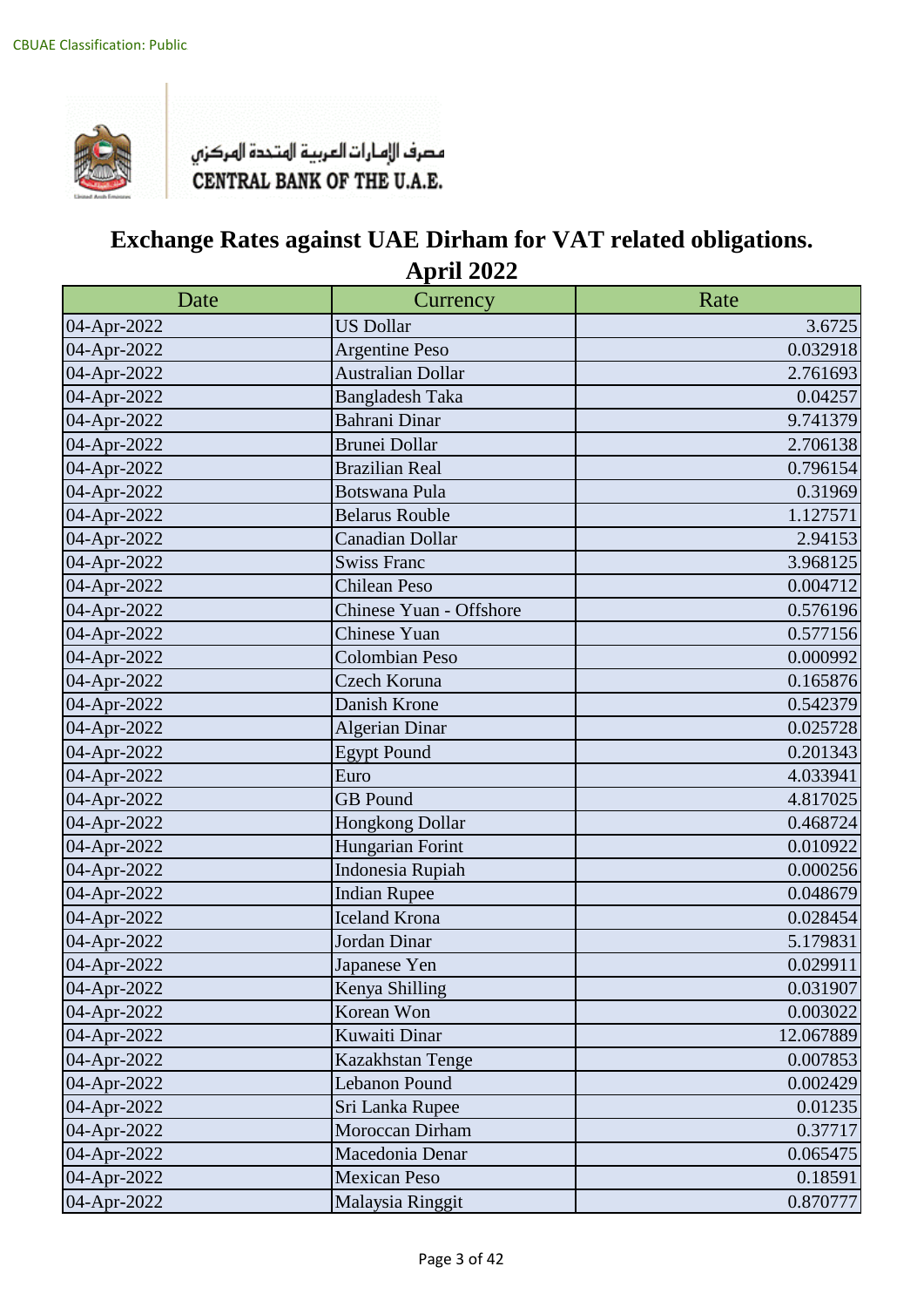

| Date        | Currency                | Rate     |
|-------------|-------------------------|----------|
| 04-Apr-2022 | Nigerian Naira          | 0.008834 |
| 04-Apr-2022 | Norwegian Krone         | 0.423856 |
| 04-Apr-2022 | NewZealand Dollar       | 2.553539 |
| 04-Apr-2022 | Omani Rial              | 9.537722 |
| 04-Apr-2022 | Peru Sol                | 1.009234 |
| 04-Apr-2022 | Philippine Piso         | 0.071498 |
| 04-Apr-2022 | Pakistan Rupee          | 0.019919 |
| 04-Apr-2022 | Polish Zloty            | 0.872203 |
| 04-Apr-2022 | Qatari Riyal            | 1.005421 |
| 04-Apr-2022 | Serbian Dinar           | 0.034281 |
| 04-Apr-2022 | Russia Rouble           | 0.043391 |
| 04-Apr-2022 | Saudi Riyal             | 0.978968 |
| 04-Apr-2022 | <b>Sudanese Pound</b>   | 0.008215 |
| 04-Apr-2022 | Swedish Krona           | 0.390148 |
| 04-Apr-2022 | <b>Singapore Dollar</b> | 2.706138 |
| 04-Apr-2022 | Thai Baht               | 0.109594 |
| 04-Apr-2022 | <b>Tunisian Dinar</b>   | 1.229083 |
| 04-Apr-2022 | Turkish Lira            | 0.249978 |
| 04-Apr-2022 | Trin Tob Dollar         | 0.541108 |
| 04-Apr-2022 | Taiwan Dollar           | 0.12827  |
| 04-Apr-2022 | Tanzania Shilling       | 0.001583 |
| 04-Apr-2022 | <b>Uganda Shilling</b>  | 0.001033 |
| 04-Apr-2022 | <b>Vietnam Dong</b>     | 0.000161 |
| 04-Apr-2022 | <b>Yemen Rial</b>       | 0.014678 |
| 04-Apr-2022 | South Africa Rand       | 0.251631 |
| 04-Apr-2022 | Zambian Kwacha          | 0.208962 |
| 04-Apr-2022 | Azerbaijan manat        | 2.161566 |
| 04-Apr-2022 | Bulgarian lev           | 2.063202 |
| 04-Apr-2022 | Croatian kuna           | 0.534968 |
| 04-Apr-2022 | Ethiopian birr          | 0.071468 |
| 04-Apr-2022 | Iraqi dinar             | 0.002516 |
| 04-Apr-2022 | Israeli new shekel      | 1.14287  |
| 04-Apr-2022 | Libyan dinar            | 0.791112 |
| 04-Apr-2022 | Mauritian rupee         | 0.082159 |
| 04-Apr-2022 | Romanian leu            | 0.81622  |
| 04-Apr-2022 | Syrian pound            | 0.001462 |
| 04-Apr-2022 | Turkmen manat           | 1.050787 |
| 04-Apr-2022 | Uzbekistani som         | 0.000322 |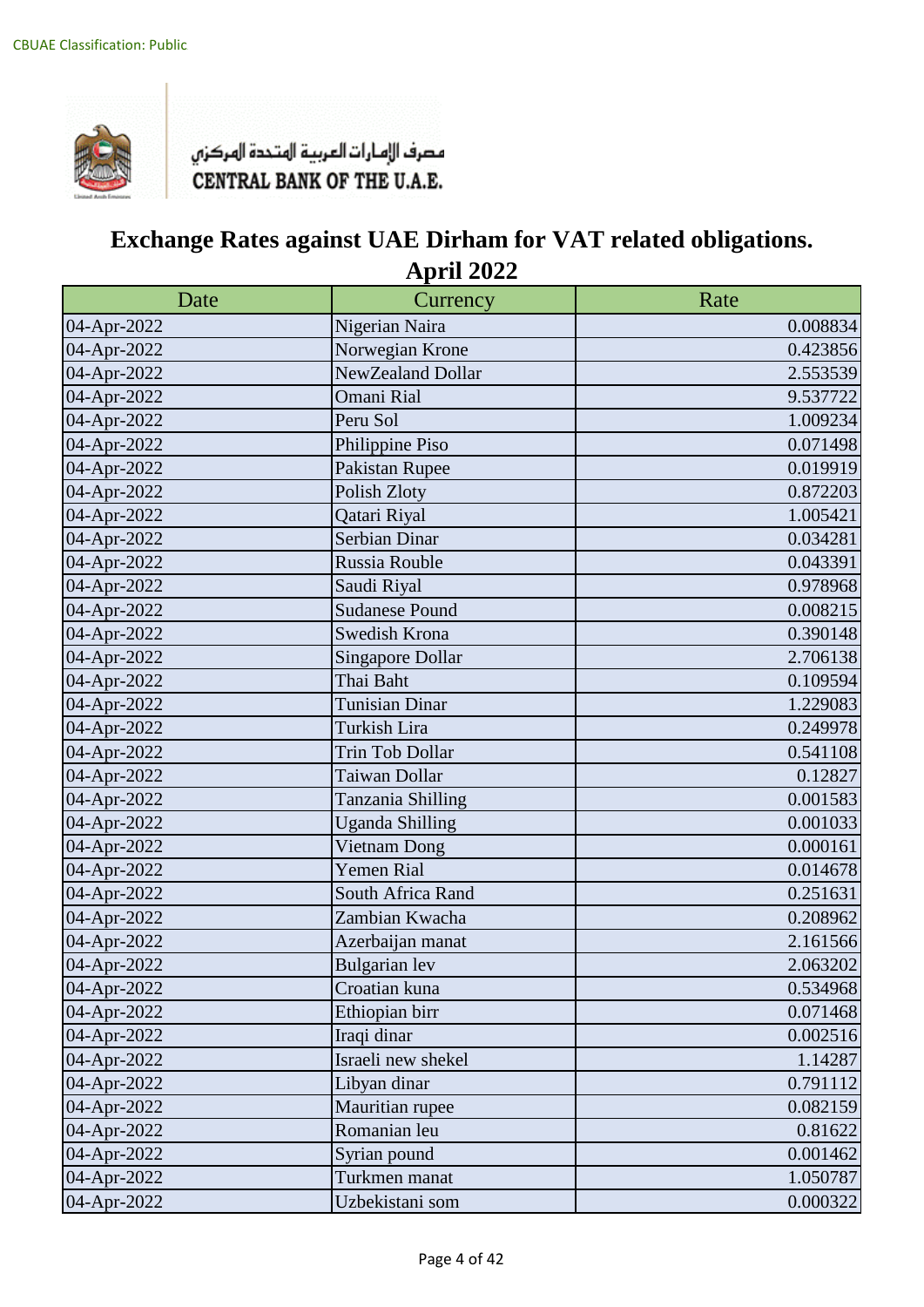

| Date        | Currency                       | Rate      |
|-------------|--------------------------------|-----------|
| 05-Apr-2022 | <b>US Dollar</b>               | 3.6725    |
| 05-Apr-2022 | <b>Argentine Peso</b>          | 0.032877  |
| 05-Apr-2022 | <b>Australian Dollar</b>       | 2.81073   |
| 05-Apr-2022 | <b>Bangladesh Taka</b>         | 0.042575  |
| 05-Apr-2022 | Bahrani Dinar                  | 9.740604  |
| 05-Apr-2022 | <b>Brunei Dollar</b>           | 2.709732  |
| 05-Apr-2022 | <b>Brazilian Real</b>          | 0.794277  |
| 05-Apr-2022 | <b>Botswana Pula</b>           | 0.320236  |
| 05-Apr-2022 | <b>Belarus Rouble</b>          | 1.127571  |
| 05-Apr-2022 | <b>Canadian Dollar</b>         | 2.959069  |
| 05-Apr-2022 | <b>Swiss Franc</b>             | 3.971988  |
| 05-Apr-2022 | <b>Chilean Peso</b>            | 0.004714  |
| 05-Apr-2022 | <b>Chinese Yuan - Offshore</b> | 0.576757  |
| 05-Apr-2022 | Chinese Yuan                   | 0.577156  |
| 05-Apr-2022 | <b>Colombian Peso</b>          | 0.000991  |
| 05-Apr-2022 | Czech Koruna                   | 0.165376  |
| 05-Apr-2022 | <b>Danish Krone</b>            | 0.541579  |
| 05-Apr-2022 | <b>Algerian Dinar</b>          | 0.025728  |
| 05-Apr-2022 | <b>Egypt Pound</b>             | 0.201343  |
| 05-Apr-2022 | Euro                           | 4.027747  |
| 05-Apr-2022 | <b>GB</b> Pound                | 4.833509  |
| 05-Apr-2022 | <b>Hongkong Dollar</b>         | 0.46879   |
| 05-Apr-2022 | Hungarian Forint               | 0.01074   |
| 05-Apr-2022 | <b>Indonesia Rupiah</b>        | 0.000256  |
| 05-Apr-2022 | <b>Indian Rupee</b>            | 0.048789  |
| 05-Apr-2022 | <b>Iceland Krona</b>           | 0.028447  |
| 05-Apr-2022 | Jordan Dinar                   | 5.179831  |
| 05-Apr-2022 | Japanese Yen                   | 0.029899  |
| 05-Apr-2022 | Kenya Shilling                 | 0.031893  |
| 05-Apr-2022 | Korean Won                     | 0.00303   |
| 05-Apr-2022 | Kuwaiti Dinar                  | 12.061548 |
| 05-Apr-2022 | Kazakhstan Tenge               | 0.007861  |
| 05-Apr-2022 | <b>Lebanon Pound</b>           | 0.002429  |
| 05-Apr-2022 | Sri Lanka Rupee                | 0.01235   |
| 05-Apr-2022 | Moroccan Dirham                | 0.378511  |
| 05-Apr-2022 | Macedonia Denar                | 0.06537   |
| 05-Apr-2022 | <b>Mexican Peso</b>            | 0.185572  |
| 05-Apr-2022 | Malaysia Ringgit               | 0.872224  |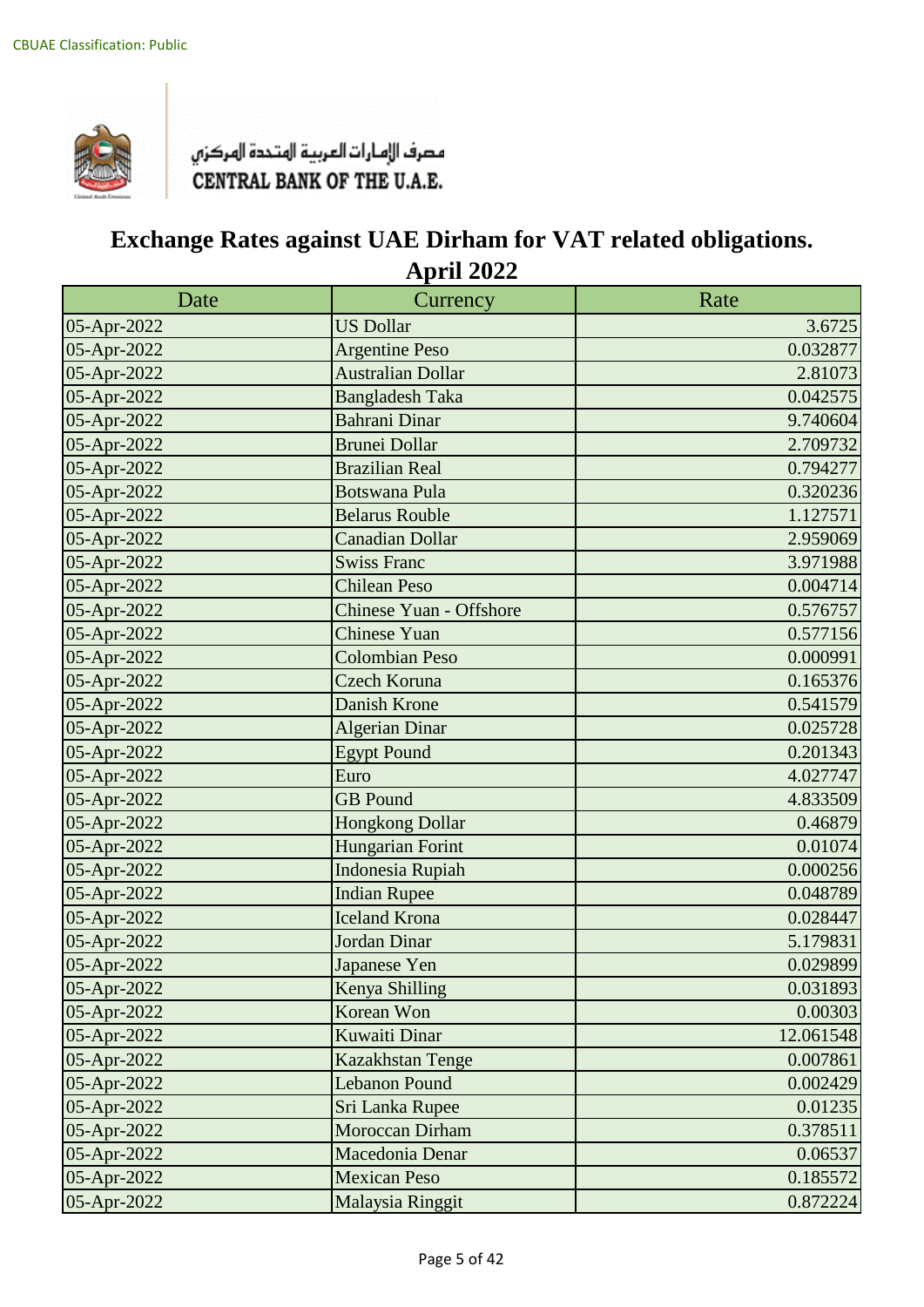

| Date        | Currency                | Rate     |
|-------------|-------------------------|----------|
| 05-Apr-2022 | Nigerian Naira          | 0.008834 |
| 05-Apr-2022 | Norwegian Krone         | 0.423846 |
| 05-Apr-2022 | NewZealand Dollar       | 2.582812 |
| 05-Apr-2022 | <b>Omani Rial</b>       | 9.538713 |
| 05-Apr-2022 | Peru Sol                | 1.008125 |
| 05-Apr-2022 | Philippine Piso         | 0.071653 |
| 05-Apr-2022 | <b>Pakistan Rupee</b>   | 0.019793 |
| 05-Apr-2022 | <b>Polish Zloty</b>     | 0.868388 |
| 05-Apr-2022 | Qatari Riyal            | 1.005008 |
| 05-Apr-2022 | <b>Serbian Dinar</b>    | 0.034211 |
| 05-Apr-2022 | Russia Rouble           | 0.043982 |
| 05-Apr-2022 | Saudi Riyal             | 0.978994 |
| 05-Apr-2022 | <b>Sudanese Pound</b>   | 0.008216 |
| 05-Apr-2022 | <b>Swedish Krona</b>    | 0.392571 |
| 05-Apr-2022 | <b>Singapore Dollar</b> | 2.709732 |
| 05-Apr-2022 | Thai Baht               | 0.109955 |
| 05-Apr-2022 | <b>Tunisian Dinar</b>   | 1.241632 |
| 05-Apr-2022 | <b>Turkish Lira</b>     | 0.24954  |
| 05-Apr-2022 | <b>Trin Tob Dollar</b>  | 0.542916 |
| 05-Apr-2022 | Taiwan Dollar           | 0.128351 |
| 05-Apr-2022 | Tanzania Shilling       | 0.001582 |
| 05-Apr-2022 | <b>Uganda Shilling</b>  | 0.001036 |
| 05-Apr-2022 | <b>Vietnam Dong</b>     | 0.000161 |
| 05-Apr-2022 | <b>Yemen Rial</b>       | 0.014676 |
| 05-Apr-2022 | South Africa Rand       | 0.252673 |
| 05-Apr-2022 | Zambian Kwacha          | 0.208962 |
| 05-Apr-2022 | Azerbaijan manat        | 2.161566 |
| 05-Apr-2022 | <b>Bulgarian</b> lev    | 2.060193 |
| 05-Apr-2022 | Croatian kuna           | 0.534399 |
| 05-Apr-2022 | Ethiopian birr          | 0.071452 |
| 05-Apr-2022 | Iraqi dinar             | 0.002516 |
| 05-Apr-2022 | Israeli new shekel      | 1.14762  |
| 05-Apr-2022 | Libyan dinar            | 0.7861   |
| 05-Apr-2022 | Mauritian rupee         | 0.081702 |
| 05-Apr-2022 | Romanian leu            | 0.815278 |
| 05-Apr-2022 | Syrian pound            | 0.001462 |
| 05-Apr-2022 | Turkmen manat           | 1.050787 |
| 05-Apr-2022 | Uzbekistani som         | 0.000323 |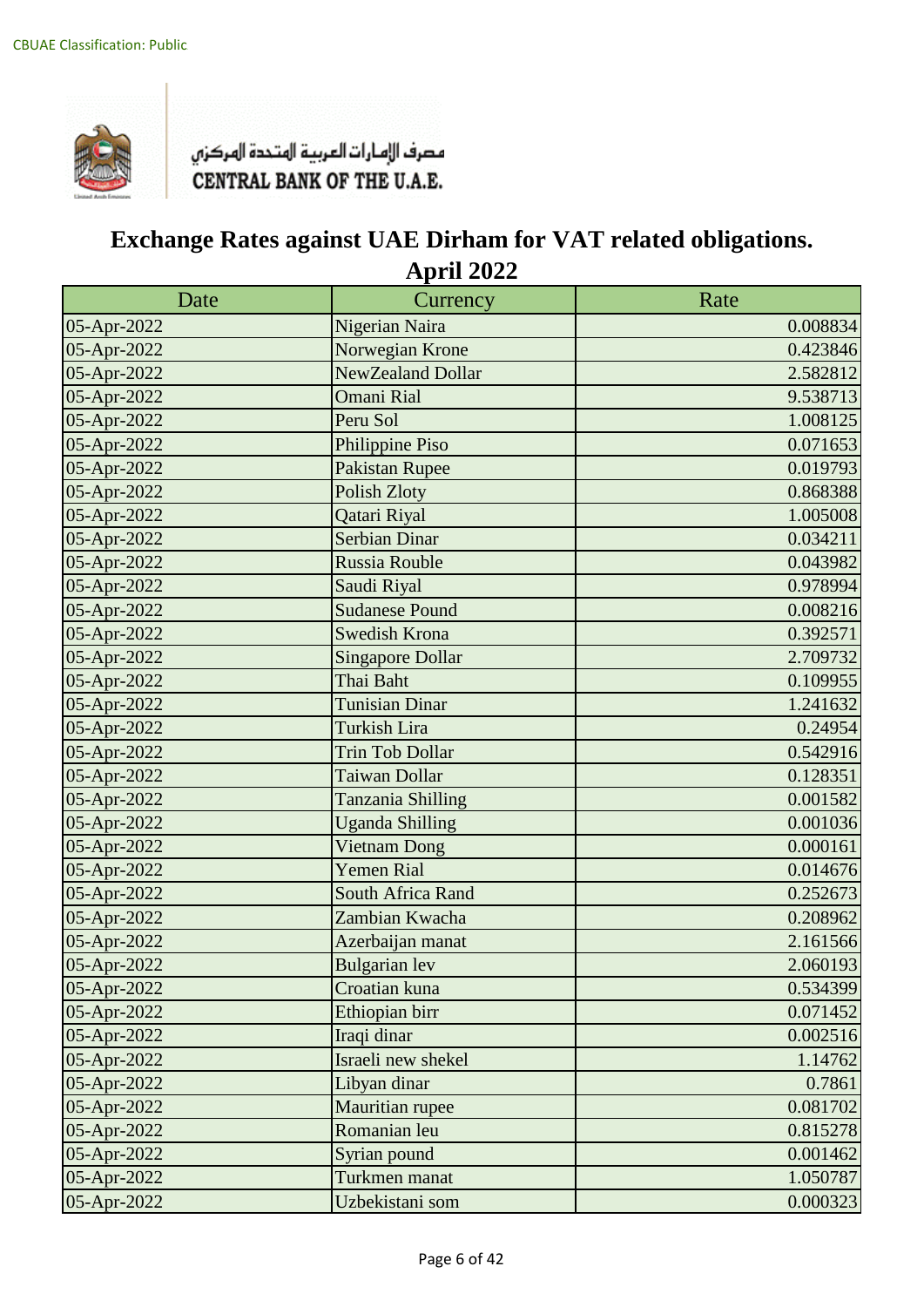

| Date        | Currency                 | Rate      |
|-------------|--------------------------|-----------|
| 06-Apr-2022 | <b>US Dollar</b>         | 3.6725    |
| 06-Apr-2022 | <b>Argentine Peso</b>    | 0.032837  |
| 06-Apr-2022 | <b>Australian Dollar</b> | 2.775678  |
| 06-Apr-2022 | <b>Bangladesh Taka</b>   | 0.042595  |
| 06-Apr-2022 | <b>Bahrani Dinar</b>     | 9.740604  |
| 06-Apr-2022 | <b>Brunei Dollar</b>     | 2.70156   |
| 06-Apr-2022 | <b>Brazilian Real</b>    | 0.779244  |
| 06-Apr-2022 | <b>Botswana Pula</b>     | 0.318589  |
| 06-Apr-2022 | <b>Belarus Rouble</b>    | 1.126534  |
| 06-Apr-2022 | <b>Canadian Dollar</b>   | 2.938235  |
| 06-Apr-2022 | <b>Swiss Franc</b>       | 3.935805  |
| 06-Apr-2022 | <b>Chilean Peso</b>      | 0.004634  |
| 06-Apr-2022 | Chinese Yuan - Offshore  | 0.577219  |
| 06-Apr-2022 | Chinese Yuan             | 0.577664  |
| 06-Apr-2022 | <b>Colombian Peso</b>    | 0.000977  |
| 06-Apr-2022 | Czech Koruna             | 0.164031  |
| 06-Apr-2022 | Danish Krone             | 0.538782  |
| 06-Apr-2022 | <b>Algerian Dinar</b>    | 0.025613  |
| 06-Apr-2022 | <b>Egypt Pound</b>       | 0.200355  |
| 06-Apr-2022 | Euro                     | 4.007092  |
| 06-Apr-2022 | <b>GB</b> Pound          | 4.802537  |
| 06-Apr-2022 | Hongkong Dollar          | 0.468575  |
| 06-Apr-2022 | Hungarian Forint         | 0.010582  |
| 06-Apr-2022 | Indonesia Rupiah         | 0.000256  |
| 06-Apr-2022 | <b>Indian Rupee</b>      | 0.048446  |
| 06-Apr-2022 | <b>Iceland Krona</b>     | 0.028337  |
| 06-Apr-2022 | Jordan Dinar             | 5.179831  |
| 06-Apr-2022 | Japanese Yen             | 0.029641  |
| 06-Apr-2022 | Kenya Shilling           | 0.031852  |
| 06-Apr-2022 | Korean Won               | 0.003015  |
| 06-Apr-2022 | Kuwaiti Dinar            | 12.051257 |
| 06-Apr-2022 | Kazakhstan Tenge         | 0.007885  |
| 06-Apr-2022 | Lebanon Pound            | 0.002429  |
| 06-Apr-2022 | Sri Lanka Rupee          | 0.012041  |
| 06-Apr-2022 | Moroccan Dirham          | 0.377359  |
| 06-Apr-2022 | Macedonia Denar          | 0.065035  |
| 06-Apr-2022 | <b>Mexican Peso</b>      | 0.182952  |
| 06-Apr-2022 | Malaysia Ringgit         | 0.871293  |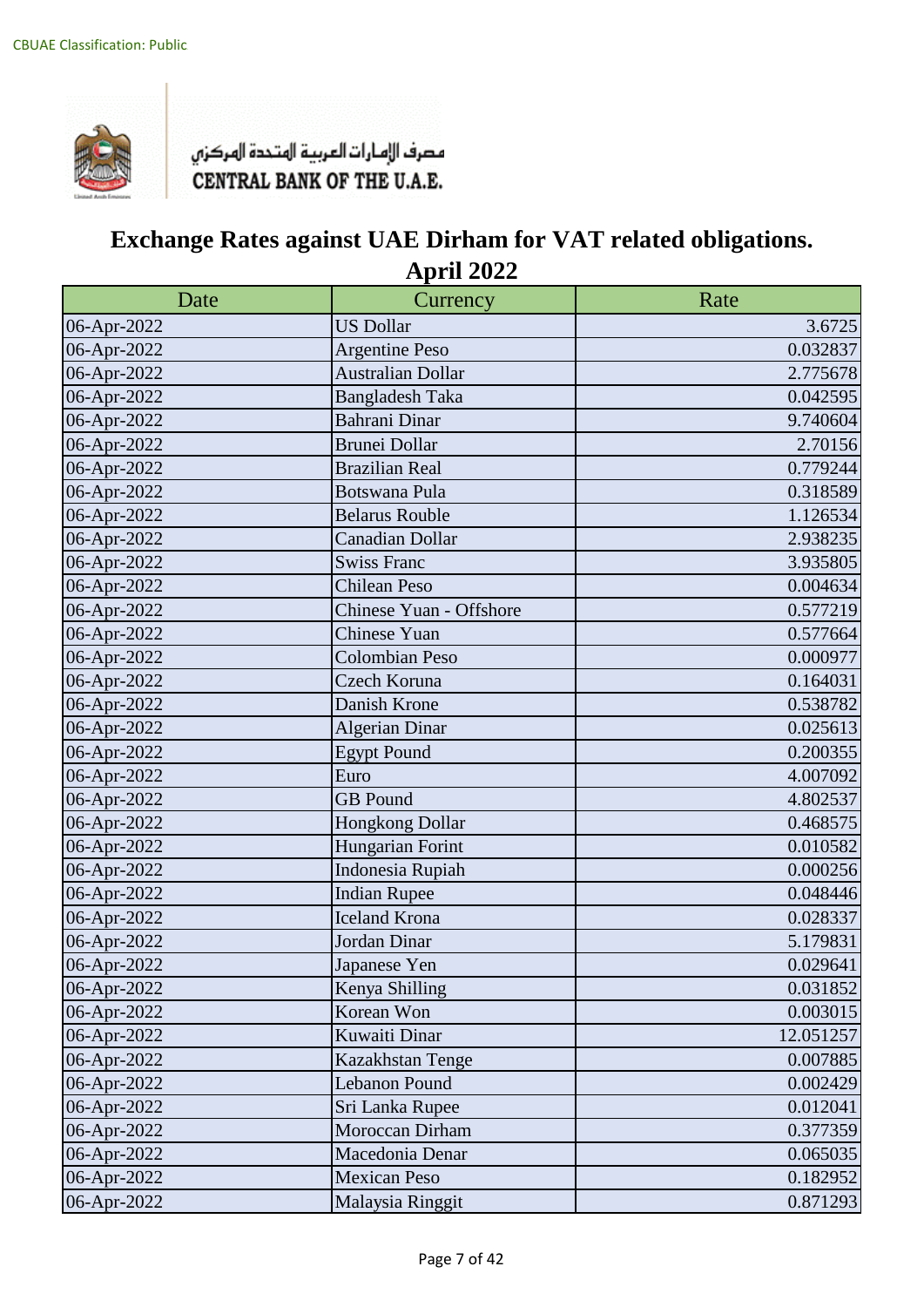

| Date        | Currency                | Rate     |
|-------------|-------------------------|----------|
| 06-Apr-2022 | Nigerian Naira          | 0.008834 |
| 06-Apr-2022 | Norwegian Krone         | 0.41901  |
| 06-Apr-2022 | NewZealand Dollar       | 2.54628  |
| 06-Apr-2022 | <b>Omani Rial</b>       | 9.538713 |
| 06-Apr-2022 | Peru Sol                | 0.993642 |
| 06-Apr-2022 | Philippine Piso         | 0.071533 |
| 06-Apr-2022 | Pakistan Rupee          | 0.019689 |
| 06-Apr-2022 | Polish Zloty            | 0.862717 |
| 06-Apr-2022 | Qatari Riyal            | 1.005063 |
| 06-Apr-2022 | Serbian Dinar           | 0.034033 |
| 06-Apr-2022 | Russia Rouble           | 0.043884 |
| 06-Apr-2022 | Saudi Riyal             | 0.979072 |
| 06-Apr-2022 | <b>Sudanese Pound</b>   | 0.008216 |
| 06-Apr-2022 | Swedish Krona           | 0.388214 |
| 06-Apr-2022 | <b>Singapore Dollar</b> | 2.701361 |
| 06-Apr-2022 | Thai Baht               | 0.109431 |
| 06-Apr-2022 | <b>Tunisian Dinar</b>   | 1.231721 |
| 06-Apr-2022 | Turkish Lira            | 0.249125 |
| 06-Apr-2022 | Trin Tob Dollar         | 0.541068 |
| 06-Apr-2022 | Taiwan Dollar           | 0.127877 |
| 06-Apr-2022 | Tanzania Shilling       | 0.001582 |
| 06-Apr-2022 | <b>Uganda Shilling</b>  | 0.001034 |
| 06-Apr-2022 | Vietnam Dong            | 0.000161 |
| 06-Apr-2022 | <b>Yemen Rial</b>       | 0.014678 |
| 06-Apr-2022 | South Africa Rand       | 0.250435 |
| 06-Apr-2022 | Zambian Kwacha          | 0.208962 |
| 06-Apr-2022 | Azerbaijan manat        | 2.161566 |
| 06-Apr-2022 | Bulgarian lev           | 2.0487   |
| 06-Apr-2022 | Croatian kuna           | 0.530877 |
| 06-Apr-2022 | Ethiopian birr          | 0.071441 |
| 06-Apr-2022 | Iraqi dinar             | 0.002516 |
| 06-Apr-2022 | Israeli new shekel      | 1.134608 |
| 06-Apr-2022 | Libyan dinar            | 0.783166 |
| 06-Apr-2022 | Mauritian rupee         | 0.081884 |
| 06-Apr-2022 | Romanian leu            | 0.810671 |
| 06-Apr-2022 | Syrian pound            | 0.001462 |
| 06-Apr-2022 | Turkmen manat           | 1.050787 |
| 06-Apr-2022 | Uzbekistani som         | 0.000323 |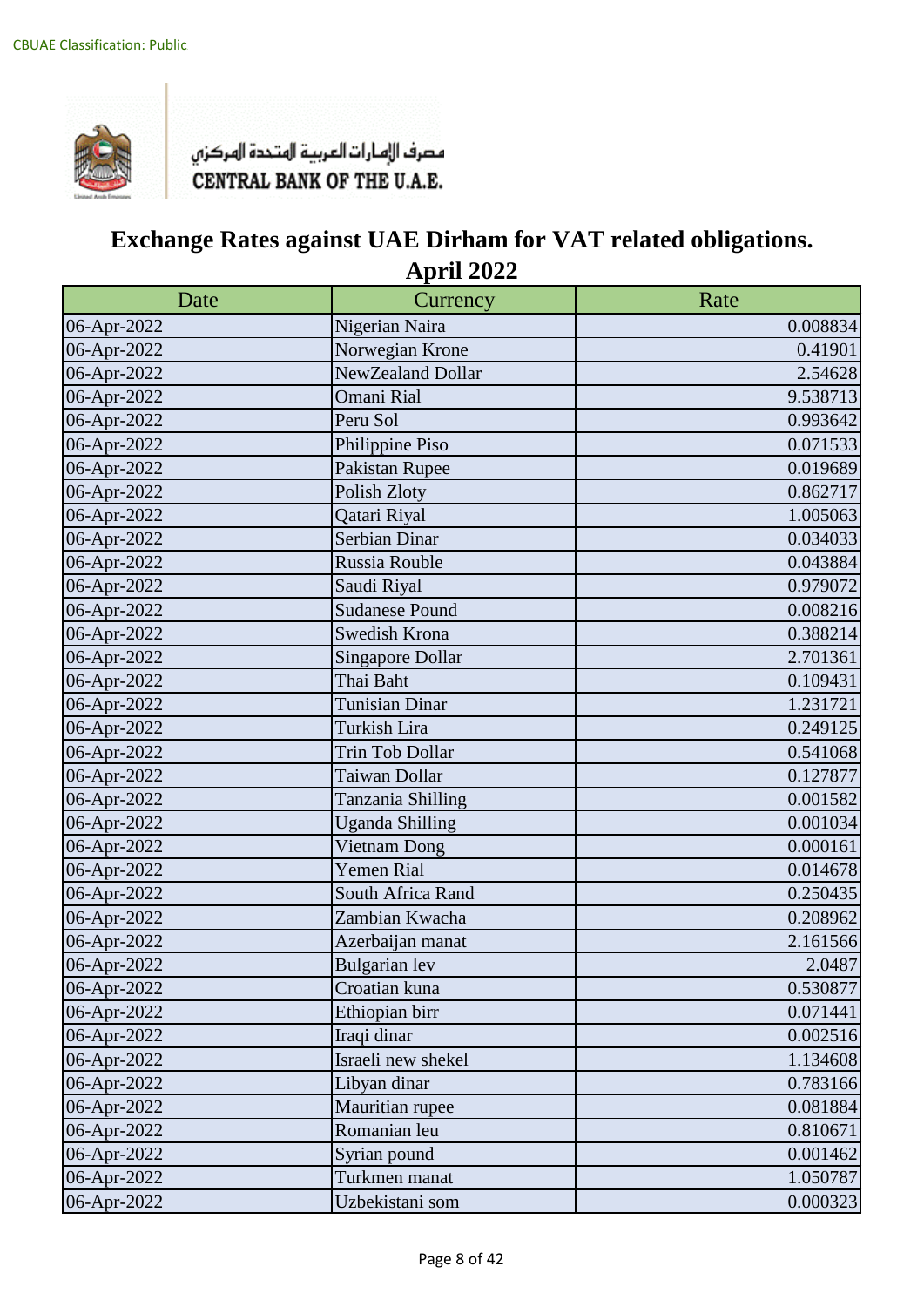

| Date        | Currency                       | Rate      |
|-------------|--------------------------------|-----------|
| 07-Apr-2022 | <b>US Dollar</b>               | 3.6725    |
| 07-Apr-2022 | <b>Argentine Peso</b>          | 0.032795  |
| 07-Apr-2022 | <b>Australian Dollar</b>       | 2.74826   |
| 07-Apr-2022 | <b>Bangladesh Taka</b>         | 0.042565  |
| 07-Apr-2022 | <b>Bahrani Dinar</b>           | 9.741379  |
| 07-Apr-2022 | <b>Brunei Dollar</b>           | 2.698978  |
| 07-Apr-2022 | <b>Brazilian Real</b>          | 0.77306   |
| 07-Apr-2022 | <b>Botswana Pula</b>           | 0.317487  |
| 07-Apr-2022 | <b>Belarus Rouble</b>          | 1.126534  |
| 07-Apr-2022 | <b>Canadian Dollar</b>         | 2.918852  |
| 07-Apr-2022 | <b>Swiss Franc</b>             | 3.935805  |
| 07-Apr-2022 | <b>Chilean Peso</b>            | 0.004562  |
| 07-Apr-2022 | <b>Chinese Yuan - Offshore</b> | 0.577156  |
| 07-Apr-2022 | Chinese Yuan                   | 0.57741   |
| 07-Apr-2022 | <b>Colombian Peso</b>          | 0.000974  |
| 07-Apr-2022 | Czech Koruna                   | 0.163208  |
| 07-Apr-2022 | <b>Danish Krone</b>            | 0.538758  |
| 07-Apr-2022 | <b>Algerian Dinar</b>          | 0.025651  |
| 07-Apr-2022 | <b>Egypt Pound</b>             | 0.200245  |
| 07-Apr-2022 | Euro                           | 4.007529  |
| 07-Apr-2022 | <b>GB</b> Pound                | 4.798772  |
| 07-Apr-2022 | <b>Hongkong Dollar</b>         | 0.468569  |
| 07-Apr-2022 | Hungarian Forint               | 0.010556  |
| 07-Apr-2022 | <b>Indonesia Rupiah</b>        | 0.000256  |
| 07-Apr-2022 | <b>Indian Rupee</b>            | 0.048309  |
| 07-Apr-2022 | <b>Iceland Krona</b>           | 0.028427  |
| 07-Apr-2022 | <b>Jordan Dinar</b>            | 5.179831  |
| 07-Apr-2022 | Japanese Yen                   | 0.029626  |
| 07-Apr-2022 | Kenya Shilling                 | 0.031852  |
| 07-Apr-2022 | Korean Won                     | 0.003009  |
| 07-Apr-2022 | Kuwaiti Dinar                  | 12.051257 |
| 07-Apr-2022 | Kazakhstan Tenge               | 0.008077  |
| 07-Apr-2022 | <b>Lebanon Pound</b>           | 0.002429  |
| 07-Apr-2022 | Sri Lanka Rupee                | 0.011659  |
| 07-Apr-2022 | Moroccan Dirham                | 0.37739   |
| 07-Apr-2022 | Macedonia Denar                | 0.065035  |
| 07-Apr-2022 | <b>Mexican Peso</b>            | 0.182109  |
| 07-Apr-2022 | Malaysia Ringgit               | 0.870611  |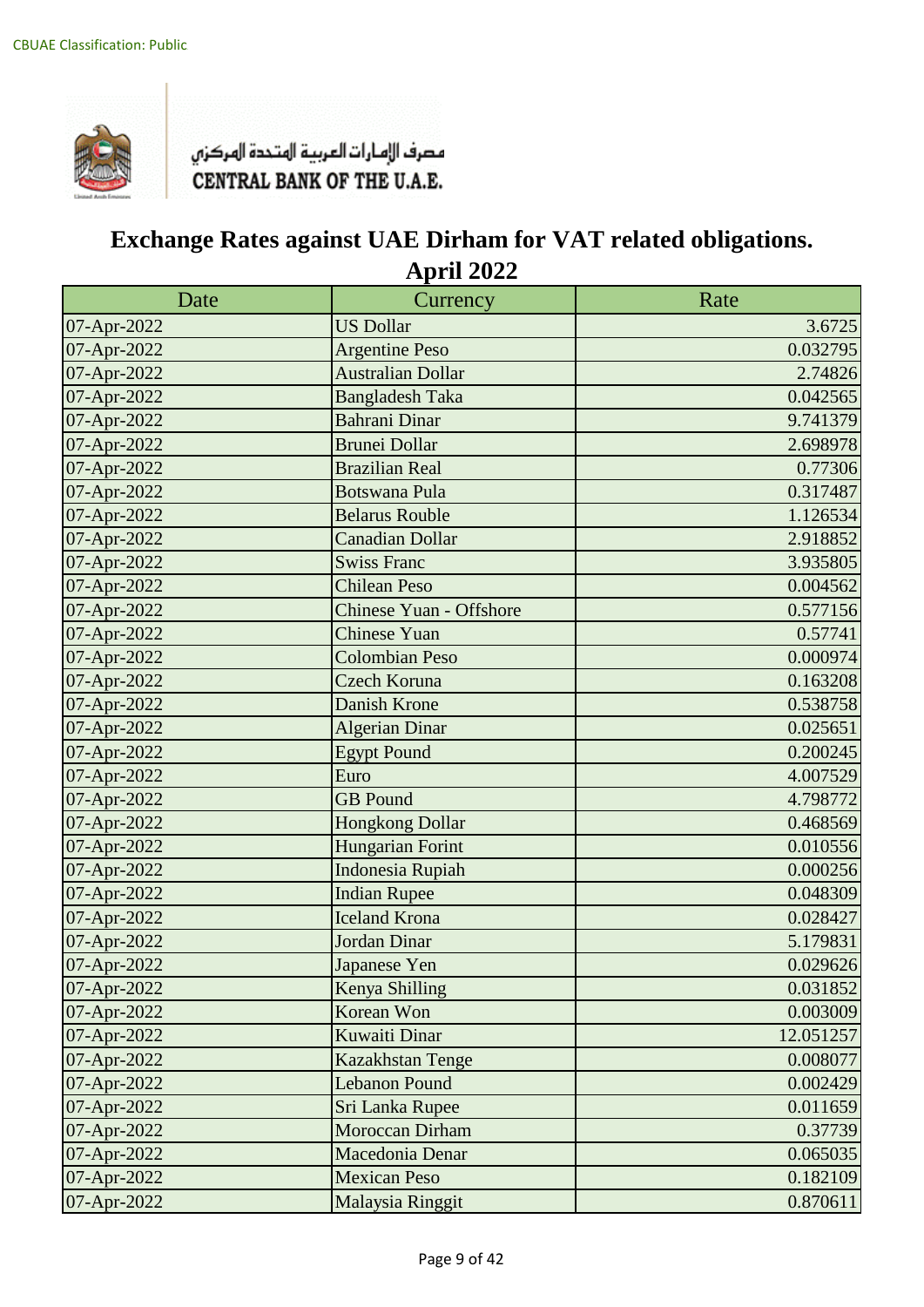

| Date        | Currency                 | Rate     |
|-------------|--------------------------|----------|
| 07-Apr-2022 | Nigerian Naira           | 0.008833 |
| 07-Apr-2022 | Norwegian Krone          | 0.418004 |
| 07-Apr-2022 | <b>NewZealand Dollar</b> | 2.53049  |
| 07-Apr-2022 | <b>Omani Rial</b>        | 9.539457 |
| 07-Apr-2022 | Peru Sol                 | 0.987178 |
| 07-Apr-2022 | Philippine Piso          | 0.071442 |
| 07-Apr-2022 | <b>Pakistan Rupee</b>    | 0.019483 |
| 07-Apr-2022 | <b>Polish Zloty</b>      | 0.863224 |
| 07-Apr-2022 | Qatari Riyal             | 1.005008 |
| 07-Apr-2022 | <b>Serbian Dinar</b>     | 0.034036 |
| 07-Apr-2022 | <b>Russia Rouble</b>     | 0.046632 |
| 07-Apr-2022 | Saudi Riyal              | 0.979151 |
| 07-Apr-2022 | <b>Sudanese Pound</b>    | 0.008216 |
| 07-Apr-2022 | <b>Swedish Krona</b>     | 0.388378 |
| 07-Apr-2022 | <b>Singapore Dollar</b>  | 2.69878  |
| 07-Apr-2022 | Thai Baht                | 0.109627 |
| 07-Apr-2022 | <b>Tunisian Dinar</b>    | 1.236074 |
| 07-Apr-2022 | <b>Turkish Lira</b>      | 0.249066 |
| 07-Apr-2022 | <b>Trin Tob Dollar</b>   | 0.541435 |
| 07-Apr-2022 | Taiwan Dollar            | 0.127318 |
| 07-Apr-2022 | Tanzania Shilling        | 0.001582 |
| 07-Apr-2022 | <b>Uganda Shilling</b>   | 0.001036 |
| 07-Apr-2022 | <b>Vietnam Dong</b>      | 0.000161 |
| 07-Apr-2022 | <b>Yemen Rial</b>        | 0.014676 |
| 07-Apr-2022 | South Africa Rand        | 0.248648 |
| 07-Apr-2022 | Zambian Kwacha           | 0.209558 |
| 07-Apr-2022 | Azerbaijan manat         | 2.161566 |
| 07-Apr-2022 | <b>Bulgarian</b> lev     | 2.047444 |
| 07-Apr-2022 | Croatian kuna            | 0.529965 |
| 07-Apr-2022 | Ethiopian birr           | 0.071424 |
| 07-Apr-2022 | Iraqi dinar              | 0.002516 |
| 07-Apr-2022 | Israeli new shekel       | 1.138019 |
| 07-Apr-2022 | Libyan dinar             | 0.783066 |
| 07-Apr-2022 | Mauritian rupee          | 0.081884 |
| 07-Apr-2022 | Romanian leu             | 0.809973 |
| 07-Apr-2022 | Syrian pound             | 0.001462 |
| 07-Apr-2022 | Turkmen manat            | 1.050787 |
| 07-Apr-2022 | Uzbekistani som          | 0.000323 |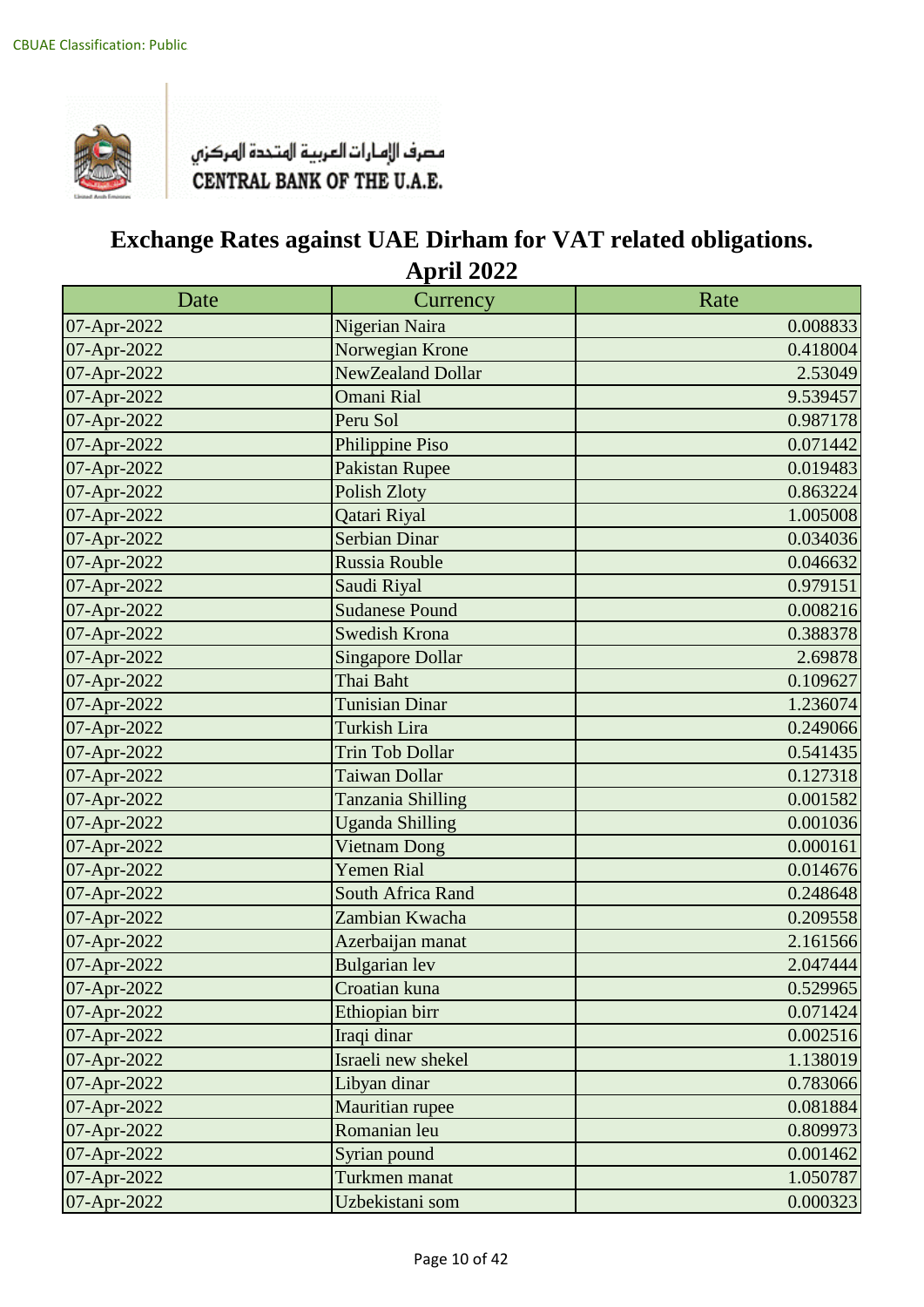

| Date        | Currency                 | Rate      |
|-------------|--------------------------|-----------|
| 08-Apr-2022 | <b>US Dollar</b>         | 3.6725    |
| 08-Apr-2022 | <b>Argentine Peso</b>    | 0.032754  |
| 08-Apr-2022 | <b>Australian Dollar</b> | 2.727442  |
| 08-Apr-2022 | <b>Bangladesh Taka</b>   | 0.042427  |
| 08-Apr-2022 | <b>Bahrani Dinar</b>     | 9.740088  |
| 08-Apr-2022 | <b>Brunei Dollar</b>     | 2.691462  |
| 08-Apr-2022 | <b>Brazilian Real</b>    | 0.7694    |
| 08-Apr-2022 | <b>Botswana Pula</b>     | 0.31712   |
| 08-Apr-2022 | <b>Belarus Rouble</b>    | 1.126534  |
| 08-Apr-2022 | <b>Canadian Dollar</b>   | 2.912602  |
| 08-Apr-2022 | <b>Swiss Franc</b>       | 3.92026   |
| 08-Apr-2022 | <b>Chilean Peso</b>      | 0.004505  |
| 08-Apr-2022 | Chinese Yuan - Offshore  | 0.576097  |
| 08-Apr-2022 | Chinese Yuan             | 0.576839  |
| 08-Apr-2022 | <b>Colombian Peso</b>    | 0.000968  |
| 08-Apr-2022 | Czech Koruna             | 0.162644  |
| 08-Apr-2022 | Danish Krone             | 0.535365  |
| 08-Apr-2022 | <b>Algerian Dinar</b>    | 0.025669  |
| 08-Apr-2022 | <b>Egypt Pound</b>       | 0.200245  |
| 08-Apr-2022 | Euro                     | 3.981461  |
| 08-Apr-2022 | <b>GB</b> Pound          | 4.769481  |
| 08-Apr-2022 | Hongkong Dollar          | 0.468467  |
| 08-Apr-2022 | Hungarian Forint         | 0.010552  |
| 08-Apr-2022 | Indonesia Rupiah         | 0.000256  |
| 08-Apr-2022 | <b>Indian Rupee</b>      | 0.048328  |
| 08-Apr-2022 | <b>Iceland Krona</b>     | 0.028518  |
| 08-Apr-2022 | Jordan Dinar             | 5.179831  |
| 08-Apr-2022 | Japanese Yen             | 0.029474  |
| 08-Apr-2022 | Kenya Shilling           | 0.031838  |
| 08-Apr-2022 | Korean Won               | 0.002985  |
| 08-Apr-2022 | Kuwaiti Dinar            | 12.041773 |
| 08-Apr-2022 | Kazakhstan Tenge         | 0.008278  |
| 08-Apr-2022 | Lebanon Pound            | 0.002429  |
| 08-Apr-2022 | Sri Lanka Rupee          | 0.011659  |
| 08-Apr-2022 | Moroccan Dirham          | 0.375358  |
| 08-Apr-2022 | Macedonia Denar          | 0.064623  |
| 08-Apr-2022 | <b>Mexican Peso</b>      | 0.182071  |
| 08-Apr-2022 | Malaysia Ringgit         | 0.869951  |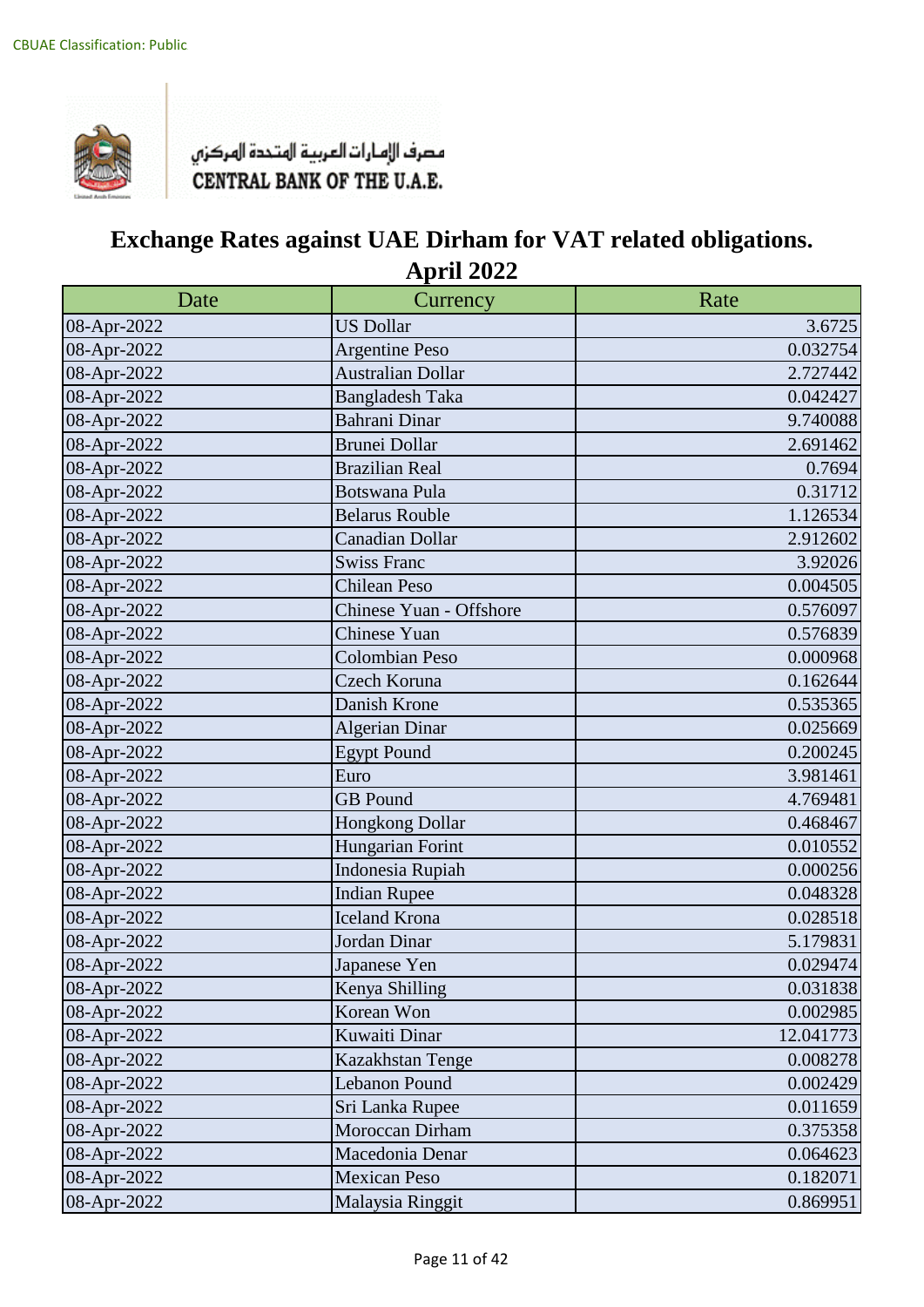

| Date        | Currency                | Rate     |
|-------------|-------------------------|----------|
| 08-Apr-2022 | Nigerian Naira          | 0.008836 |
| 08-Apr-2022 | Norwegian Krone         | 0.418204 |
| 08-Apr-2022 | NewZealand Dollar       | 2.506142 |
| 08-Apr-2022 | <b>Omani Rial</b>       | 9.539457 |
| 08-Apr-2022 | Peru Sol                | 0.993239 |
| 08-Apr-2022 | Philippine Piso         | 0.07112  |
| 08-Apr-2022 | Pakistan Rupee          | 0.019902 |
| 08-Apr-2022 | Polish Zloty            | 0.858522 |
| 08-Apr-2022 | Qatari Riyal            | 1.007489 |
| 08-Apr-2022 | Serbian Dinar           | 0.033817 |
| 08-Apr-2022 | Russia Rouble           | 0.047635 |
| 08-Apr-2022 | Saudi Riyal             | 0.979255 |
| 08-Apr-2022 | <b>Sudanese Pound</b>   | 0.008216 |
| 08-Apr-2022 | Swedish Krona           | 0.387092 |
| 08-Apr-2022 | <b>Singapore Dollar</b> | 2.691659 |
| 08-Apr-2022 | Thai Baht               | 0.109301 |
| 08-Apr-2022 | <b>Tunisian Dinar</b>   | 1.230813 |
| 08-Apr-2022 | Turkish Lira            | 0.248853 |
| 08-Apr-2022 | Trin Tob Dollar         | 0.540773 |
| 08-Apr-2022 | Taiwan Dollar           | 0.126883 |
| 08-Apr-2022 | Tanzania Shilling       | 0.001582 |
| 08-Apr-2022 | <b>Uganda Shilling</b>  | 0.001036 |
| 08-Apr-2022 | Vietnam Dong            | 0.000161 |
| 08-Apr-2022 | <b>Yemen Rial</b>       | 0.014679 |
| 08-Apr-2022 | South Africa Rand       | 0.249051 |
| 08-Apr-2022 | Zambian Kwacha          | 0.209857 |
| 08-Apr-2022 | Azerbaijan manat        | 2.161566 |
| 08-Apr-2022 | <b>Bulgarian</b> lev    | 2.036205 |
| 08-Apr-2022 | Croatian kuna           | 0.527499 |
| 08-Apr-2022 | Ethiopian birr          | 0.071412 |
| 08-Apr-2022 | Iraqi dinar             | 0.002516 |
| 08-Apr-2022 | Israeli new shekel      | 1.140103 |
| 08-Apr-2022 | Libyan dinar            | 0.784638 |
| 08-Apr-2022 | Mauritian rupee         | 0.08511  |
| 08-Apr-2022 | Romanian leu            | 0.805991 |
| 08-Apr-2022 | Syrian pound            | 0.001462 |
| 08-Apr-2022 | Turkmen manat           | 1.050787 |
| 08-Apr-2022 | Uzbekistani som         | 0.000323 |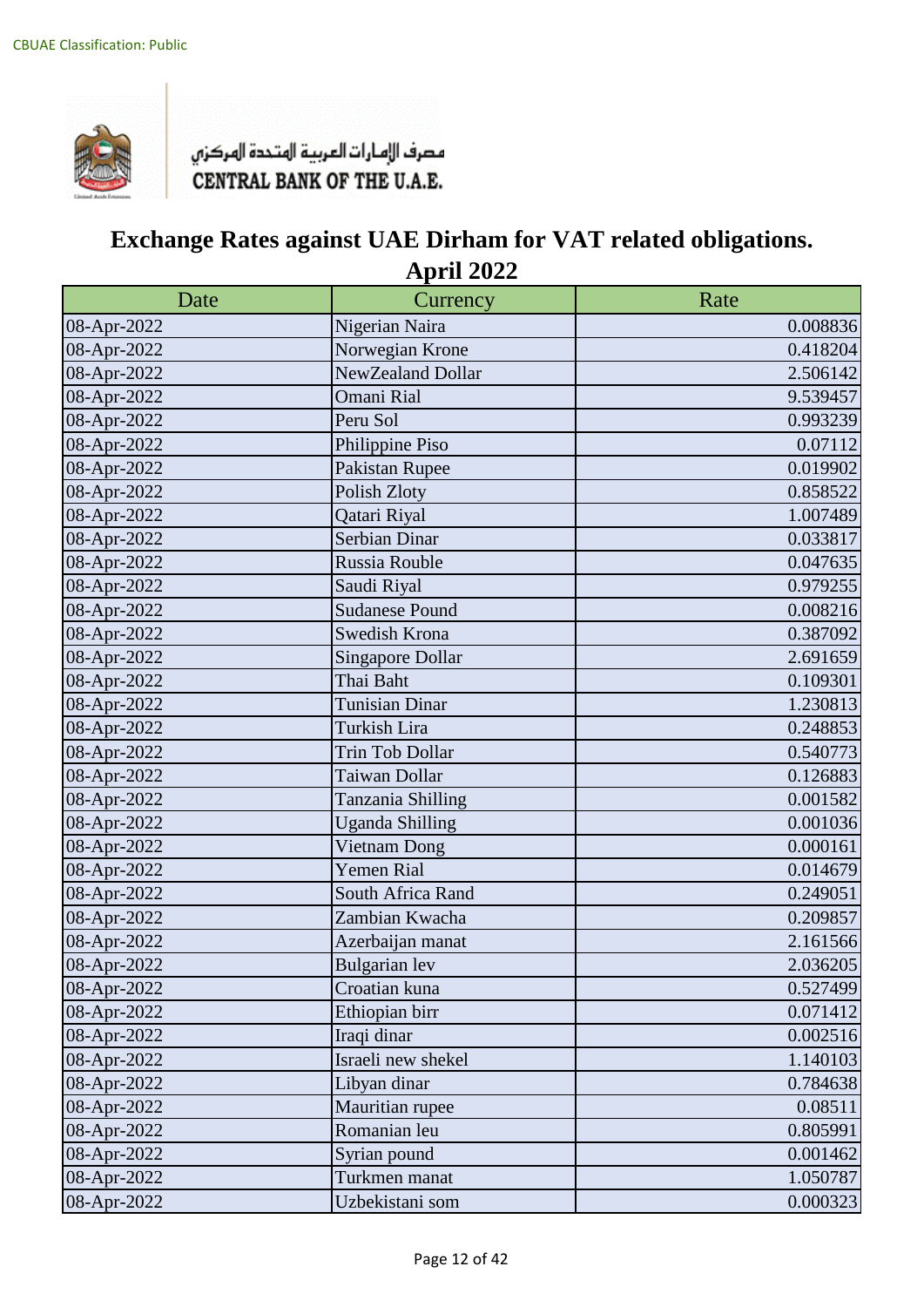

| Date        | Currency                       | Rate      |
|-------------|--------------------------------|-----------|
| 11-Apr-2022 | <b>US Dollar</b>               | 3.6725    |
| 11-Apr-2022 | <b>Argentine Peso</b>          | 0.032614  |
| 11-Apr-2022 | <b>Australian Dollar</b>       | 2.726024  |
| 11-Apr-2022 | <b>Bangladesh Taka</b>         | 0.042585  |
| 11-Apr-2022 | <b>Bahrani Dinar</b>           | 9.740604  |
| 11-Apr-2022 | <b>Brunei Dollar</b>           | 2.689688  |
| 11-Apr-2022 | <b>Brazilian Real</b>          | 0.78047   |
| 11-Apr-2022 | <b>Botswana Pula</b>           | 0.318954  |
| 11-Apr-2022 | <b>Belarus Rouble</b>          | 1.108311  |
| 11-Apr-2022 | <b>Canadian Dollar</b>         | 2.909602  |
| 11-Apr-2022 | Swiss Franc                    | 3.931171  |
| 11-Apr-2022 | <b>Chilean Peso</b>            | 0.004478  |
| 11-Apr-2022 | <b>Chinese Yuan - Offshore</b> | 0.575383  |
| 11-Apr-2022 | <b>Chinese Yuan</b>            | 0.576639  |
| 11-Apr-2022 | <b>Colombian Peso</b>          | 0.00098   |
| 11-Apr-2022 | Czech Koruna                   | 0.163571  |
| 11-Apr-2022 | Danish Krone                   | 0.537339  |
| 11-Apr-2022 | <b>Algerian Dinar</b>          | 0.025624  |
| 11-Apr-2022 | <b>Egypt Pound</b>             | 0.199159  |
| 11-Apr-2022 | Euro                           | 3.995757  |
| 11-Apr-2022 | <b>GB</b> Pound                | 4.782524  |
| 11-Apr-2022 | <b>Hongkong Dollar</b>         | 0.468557  |
| 11-Apr-2022 | Hungarian Forint               | 0.010553  |
| 11-Apr-2022 | <b>Indonesia Rupiah</b>        | 0.000256  |
| 11-Apr-2022 | <b>Indian Rupee</b>            | 0.048402  |
| 11-Apr-2022 | <b>Iceland Krona</b>           | 0.028549  |
| 11-Apr-2022 | <b>Jordan Dinar</b>            | 5.179831  |
| 11-Apr-2022 | Japanese Yen                   | 0.029251  |
| 11-Apr-2022 | Kenya Shilling                 | 0.03181   |
| 11-Apr-2022 | Korean Won                     | 0.002976  |
| 11-Apr-2022 | <b>Kuwaiti Dinar</b>           | 12.041378 |
| 11-Apr-2022 | Kazakhstan Tenge               | 0.008167  |
| 11-Apr-2022 | <b>Lebanon Pound</b>           | 0.002429  |
| 11-Apr-2022 | Sri Lanka Rupee                | 0.011388  |
| 11-Apr-2022 | Moroccan Dirham                | 0.375147  |
| 11-Apr-2022 | Macedonia Denar                | 0.064862  |
| 11-Apr-2022 | <b>Mexican Peso</b>            | 0.183199  |
| 11-Apr-2022 | Malaysia Ringgit               | 0.868101  |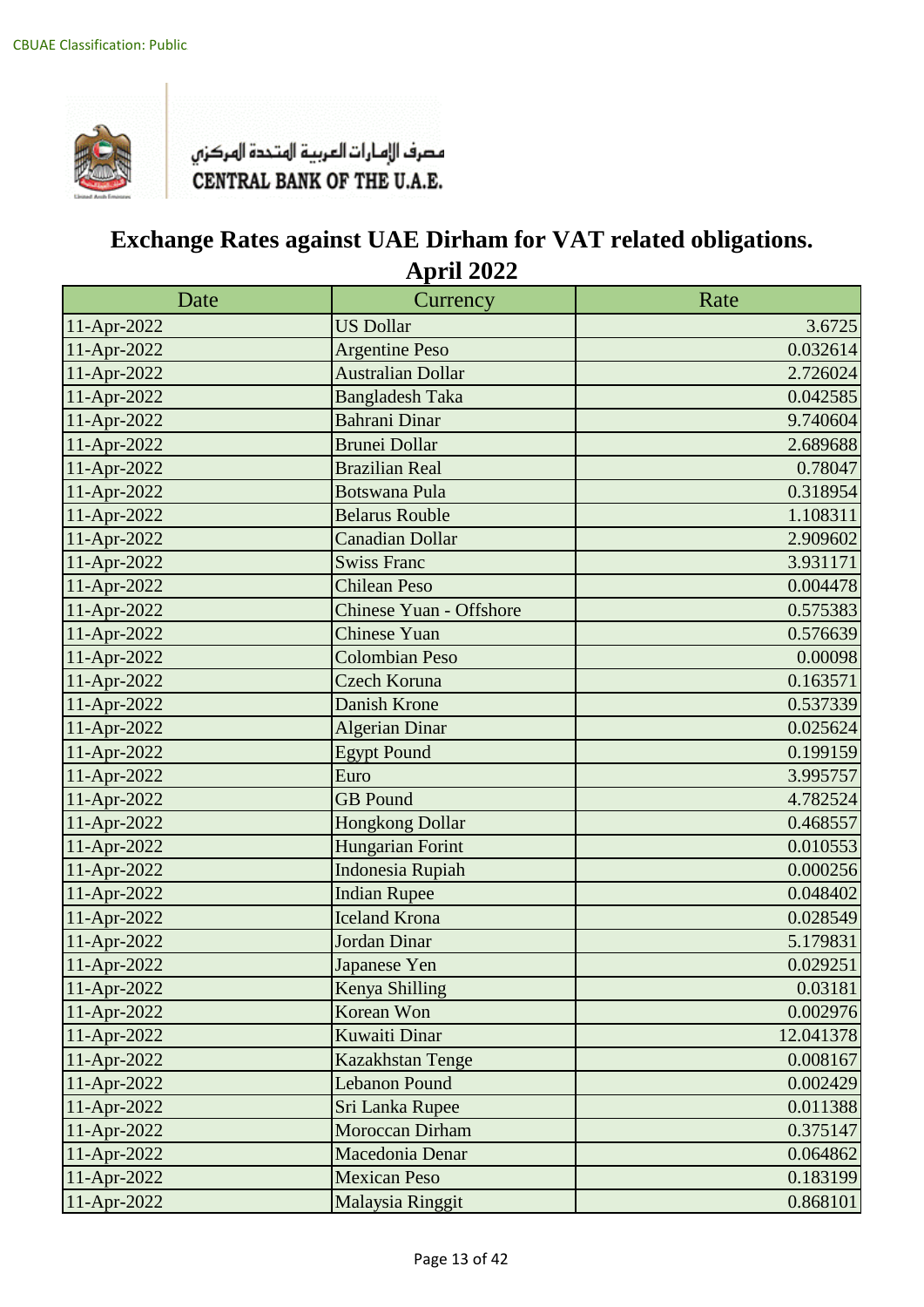

| Date        | Currency                | Rate     |
|-------------|-------------------------|----------|
| 11-Apr-2022 | Nigerian Naira          | 0.008836 |
| 11-Apr-2022 | Norwegian Krone         | 0.417538 |
| 11-Apr-2022 | NewZealand Dollar       | 2.508196 |
| 11-Apr-2022 | <b>Omani Rial</b>       | 9.539457 |
| 11-Apr-2022 | Peru Sol                | 0.989972 |
| 11-Apr-2022 | Philippine Piso         | 0.070517 |
| 11-Apr-2022 | <b>Pakistan Rupee</b>   | 0.020101 |
| 11-Apr-2022 | <b>Polish Zloty</b>     | 0.859547 |
| 11-Apr-2022 | Qatari Riyal            | 1.003498 |
| 11-Apr-2022 | <b>Serbian Dinar</b>    | 0.033951 |
| 11-Apr-2022 | Russia Rouble           | 0.044957 |
| 11-Apr-2022 | Saudi Riyal             | 0.979307 |
| 11-Apr-2022 | <b>Sudanese Pound</b>   | 0.008216 |
| 11-Apr-2022 | <b>Swedish Krona</b>    | 0.387415 |
| 11-Apr-2022 | <b>Singapore Dollar</b> | 2.689885 |
| 11-Apr-2022 | Thai Baht               | 0.109203 |
| 11-Apr-2022 | <b>Tunisian Dinar</b>   | 1.228343 |
| 11-Apr-2022 | <b>Turkish Lira</b>     | 0.250003 |
| 11-Apr-2022 | <b>Trin Tob Dollar</b>  | 0.540606 |
| 11-Apr-2022 | Taiwan Dollar           | 0.126424 |
| 11-Apr-2022 | Tanzania Shilling       | 0.00158  |
| 11-Apr-2022 | <b>Uganda Shilling</b>  | 0.00104  |
| 11-Apr-2022 | <b>Vietnam Dong</b>     | 0.000161 |
| 11-Apr-2022 | <b>Yemen Rial</b>       | 0.014676 |
| 11-Apr-2022 | South Africa Rand       | 0.25189  |
| 11-Apr-2022 | Zambian Kwacha          | 0.209857 |
| 11-Apr-2022 | Azerbaijan manat        | 2.161566 |
| 11-Apr-2022 | <b>Bulgarian</b> lev    | 2.043911 |
| 11-Apr-2022 | Croatian kuna           | 0.529415 |
| 11-Apr-2022 | Ethiopian birr          | 0.071396 |
| 11-Apr-2022 | Iraqi dinar             | 0.002516 |
| 11-Apr-2022 | Israeli new shekel      | 1.140882 |
| 11-Apr-2022 | Libyan dinar            | 0.782198 |
| 11-Apr-2022 | Mauritian rupee         | 0.084522 |
| 11-Apr-2022 | Romanian leu            | 0.809295 |
| 11-Apr-2022 | Syrian pound            | 0.001462 |
| 11-Apr-2022 | Turkmen manat           | 1.050787 |
| 11-Apr-2022 | Uzbekistani som         | 0.000324 |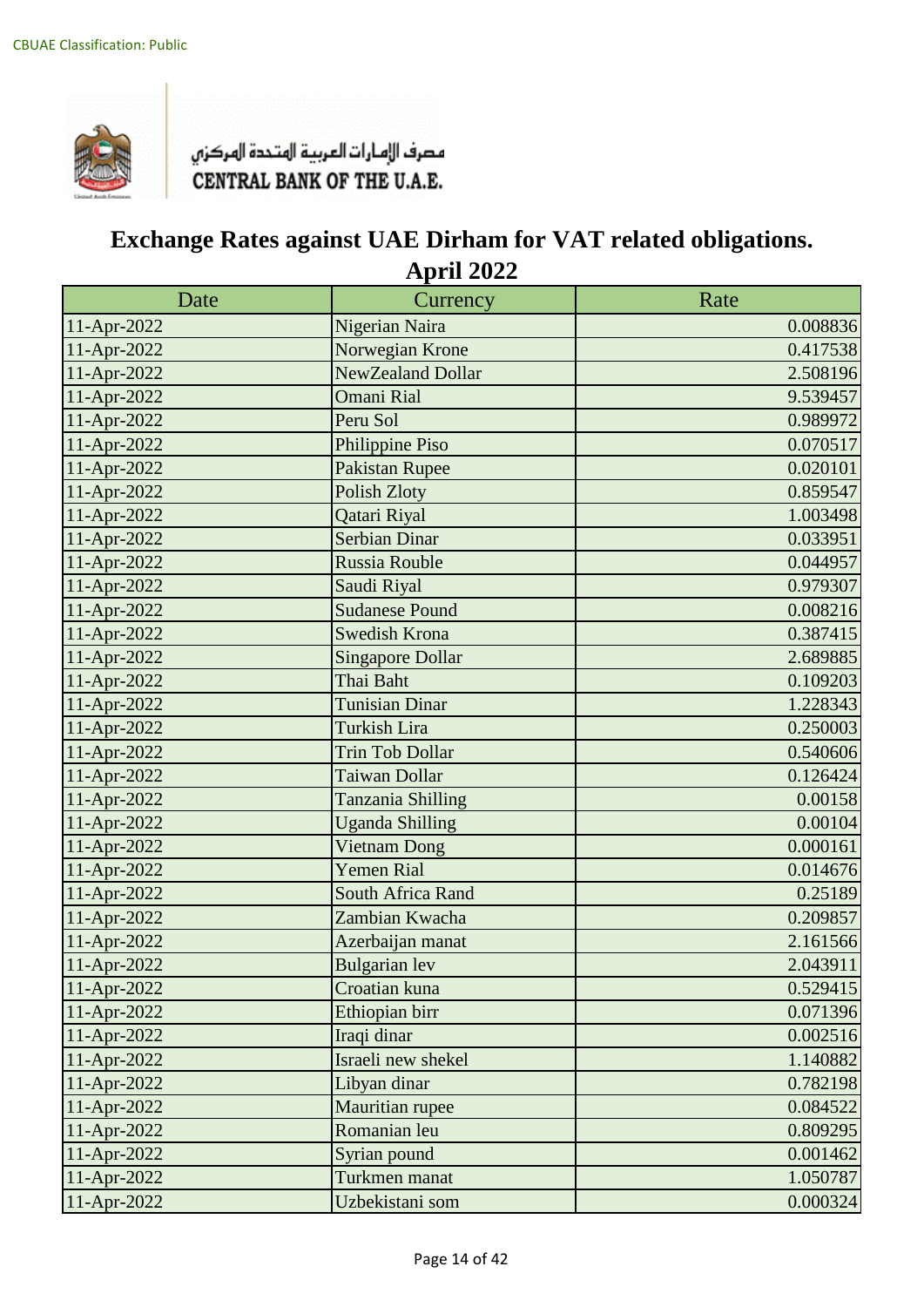

| Date        | Currency                 | Rate      |
|-------------|--------------------------|-----------|
| 12-Apr-2022 | <b>US Dollar</b>         | 3.6725    |
| 12-Apr-2022 | <b>Argentine Peso</b>    | 0.032576  |
| 12-Apr-2022 | <b>Australian Dollar</b> | 2.743333  |
| 12-Apr-2022 | <b>Bangladesh Taka</b>   | 0.042595  |
| 12-Apr-2022 | <b>Bahrani Dinar</b>     | 9.740604  |
| 12-Apr-2022 | <b>Brunei Dollar</b>     | 2.695017  |
| 12-Apr-2022 | <b>Brazilian Real</b>    | 0.791146  |
| 12-Apr-2022 | <b>Botswana Pula</b>     | 0.319871  |
| 12-Apr-2022 | <b>Belarus Rouble</b>    | 1.108311  |
| 12-Apr-2022 | <b>Canadian Dollar</b>   | 2.912602  |
| 12-Apr-2022 | <b>Swiss Franc</b>       | 3.946803  |
| 12-Apr-2022 | <b>Chilean Peso</b>      | 0.004538  |
| 12-Apr-2022 | Chinese Yuan - Offshore  | 0.575762  |
| 12-Apr-2022 | Chinese Yuan             | 0.576621  |
| 12-Apr-2022 | <b>Colombian Peso</b>    | 0.000989  |
| 12-Apr-2022 | Czech Koruna             | 0.163477  |
| 12-Apr-2022 | Danish Krone             | 0.5369    |
| 12-Apr-2022 | <b>Algerian Dinar</b>    | 0.025626  |
| 12-Apr-2022 | <b>Egypt Pound</b>       | 0.198514  |
| 12-Apr-2022 | Euro                     | 3.992716  |
| 12-Apr-2022 | <b>GB</b> Pound          | 4.78876   |
| 12-Apr-2022 | Hongkong Dollar          | 0.468658  |
| 12-Apr-2022 | Hungarian Forint         | 0.010571  |
| 12-Apr-2022 | Indonesia Rupiah         | 0.000256  |
| 12-Apr-2022 | <b>Indian Rupee</b>      | 0.048276  |
| 12-Apr-2022 | <b>Iceland Krona</b>     | 0.028604  |
| 12-Apr-2022 | Jordan Dinar             | 5.179831  |
| 12-Apr-2022 | Japanese Yen             | 0.029317  |
| 12-Apr-2022 | Kenya Shilling           | 0.03181   |
| 12-Apr-2022 | Korean Won               | 0.00299   |
| 12-Apr-2022 | Kuwaiti Dinar            | 12.043353 |
| 12-Apr-2022 | Kazakhstan Tenge         | 0.008185  |
| 12-Apr-2022 | Lebanon Pound            | 0.002429  |
| 12-Apr-2022 | Sri Lanka Rupee          | 0.011388  |
| 12-Apr-2022 | Moroccan Dirham          | 0.374058  |
| 12-Apr-2022 | Macedonia Denar          | 0.064805  |
| 12-Apr-2022 | <b>Mexican Peso</b>      | 0.185203  |
| 12-Apr-2022 | Malaysia Ringgit         | 0.867629  |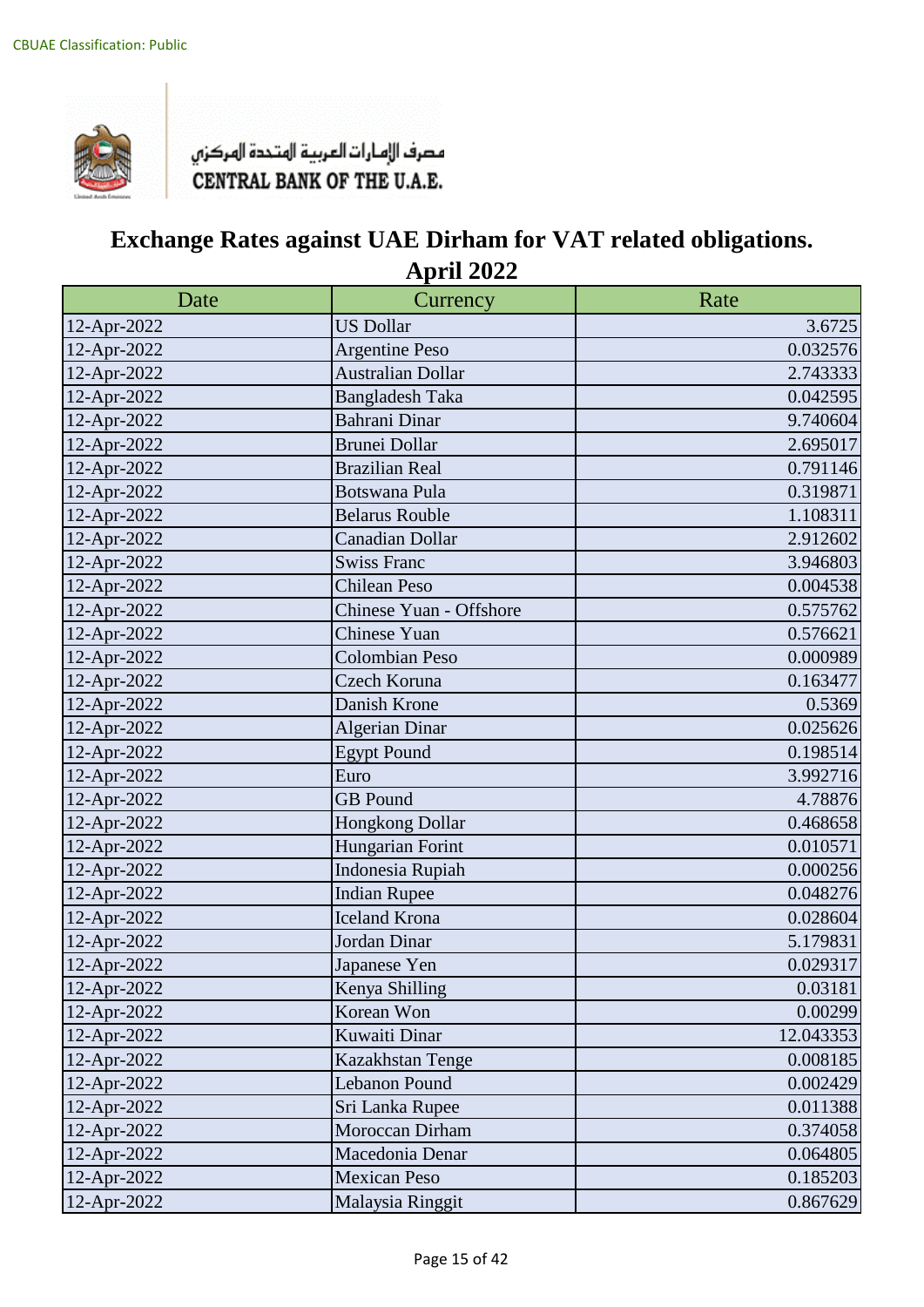

| Date        | Currency                | Rate     |
|-------------|-------------------------|----------|
| 12-Apr-2022 | Nigerian Naira          | 0.008858 |
| 12-Apr-2022 | Norwegian Krone         | 0.419508 |
| 12-Apr-2022 | NewZealand Dollar       | 2.521109 |
| 12-Apr-2022 | Omani Rial              | 9.539209 |
| 12-Apr-2022 | Peru Sol                | 0.989039 |
| 12-Apr-2022 | Philippine Piso         | 0.070552 |
| 12-Apr-2022 | Pakistan Rupee          | 0.02021  |
| 12-Apr-2022 | Polish Zloty            | 0.858743 |
| 12-Apr-2022 | Qatari Riyal            | 1.004898 |
| 12-Apr-2022 | Serbian Dinar           | 0.033917 |
| 12-Apr-2022 | Russia Rouble           | 0.043943 |
| 12-Apr-2022 | Saudi Riyal             | 0.979307 |
| 12-Apr-2022 | <b>Sudanese Pound</b>   | 0.008217 |
| 12-Apr-2022 | Swedish Krona           | 0.387816 |
| 12-Apr-2022 | <b>Singapore Dollar</b> | 2.695215 |
| 12-Apr-2022 | Thai Baht               | 0.109496 |
| 12-Apr-2022 | <b>Tunisian Dinar</b>   | 1.227604 |
| 12-Apr-2022 | Turkish Lira            | 0.250431 |
| 12-Apr-2022 | <b>Trin Tob Dollar</b>  | 0.540606 |
| 12-Apr-2022 | Taiwan Dollar           | 0.12619  |
| 12-Apr-2022 | Tanzania Shilling       | 0.001582 |
| 12-Apr-2022 | <b>Uganda Shilling</b>  | 0.001043 |
| 12-Apr-2022 | Vietnam Dong            | 0.00016  |
| 12-Apr-2022 | <b>Yemen Rial</b>       | 0.014675 |
| 12-Apr-2022 | South Africa Rand       | 0.253089 |
| 12-Apr-2022 | Zambian Kwacha          | 0.21076  |
| 12-Apr-2022 | Azerbaijan manat        | 2.161566 |
| 12-Apr-2022 | <b>Bulgarian</b> lev    | 2.041979 |
| 12-Apr-2022 | Croatian kuna           | 0.528874 |
| 12-Apr-2022 | Ethiopian birr          | 0.071383 |
| 12-Apr-2022 | Iraqi dinar             | 0.002516 |
| 12-Apr-2022 | Israeli new shekel      | 1.14608  |
| 12-Apr-2022 | Libyan dinar            | 0.781782 |
| 12-Apr-2022 | Mauritian rupee         | 0.084913 |
| 12-Apr-2022 | Romanian leu            | 0.808387 |
| 12-Apr-2022 | Syrian pound            | 0.001462 |
| 12-Apr-2022 | Turkmen manat           | 1.050787 |
| 12-Apr-2022 | Uzbekistani som         | 0.000325 |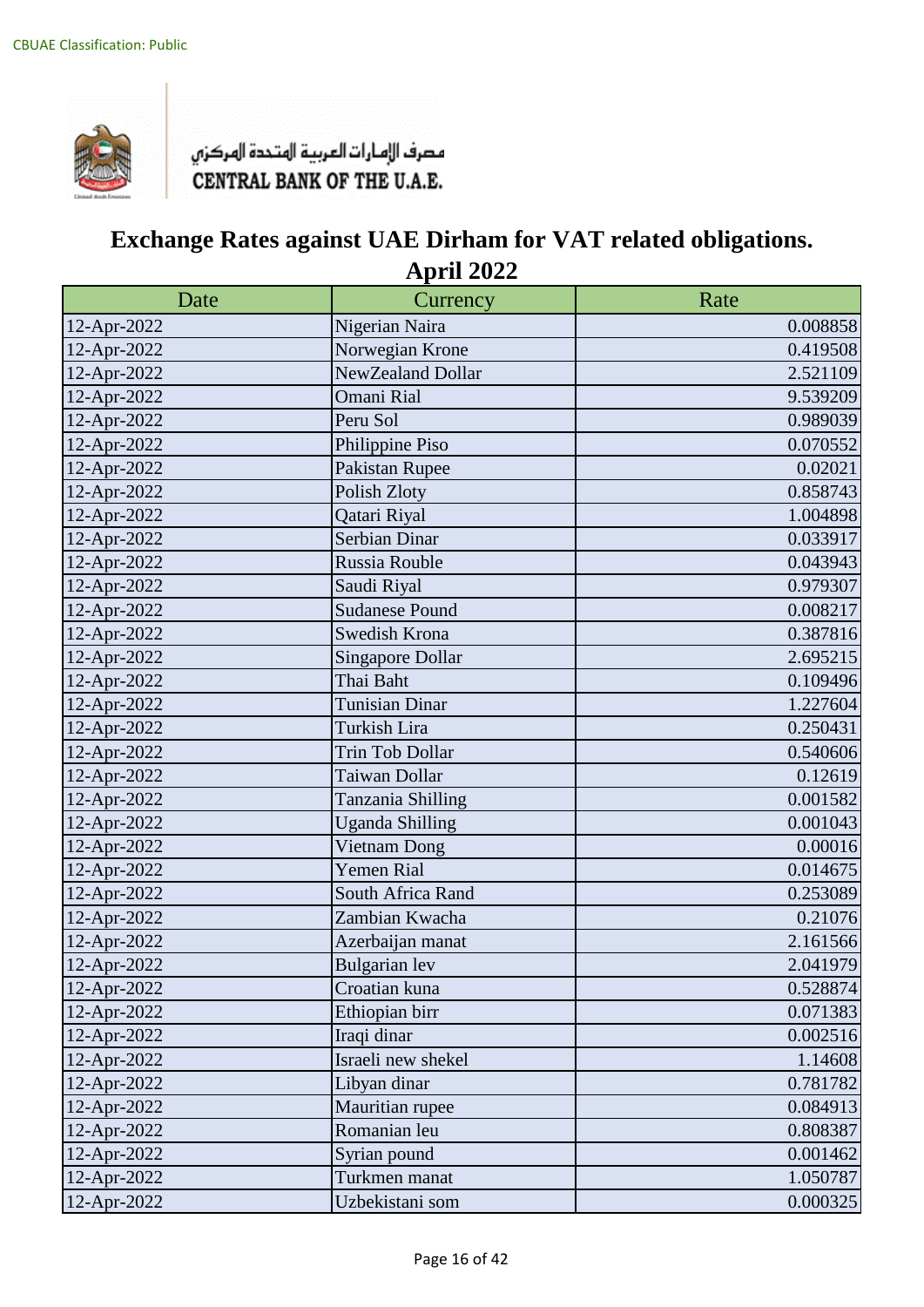

| Date        | Currency                       | Rate      |
|-------------|--------------------------------|-----------|
| 13-Apr-2022 | <b>US Dollar</b>               | 3.6725    |
| 13-Apr-2022 | <b>Argentine Peso</b>          | 0.032532  |
| 13-Apr-2022 | <b>Australian Dollar</b>       | 2.721378  |
| 13-Apr-2022 | <b>Bangladesh Taka</b>         | 0.04253   |
| 13-Apr-2022 | <b>Bahrani Dinar</b>           | 9.740088  |
| 13-Apr-2022 | <b>Brunei Dollar</b>           | 2.691462  |
| 13-Apr-2022 | <b>Brazilian Real</b>          | 0.782382  |
| 13-Apr-2022 | <b>Botswana Pula</b>           | 0.318954  |
| 13-Apr-2022 | <b>Belarus Rouble</b>          | 1.108311  |
| 13-Apr-2022 | <b>Canadian Dollar</b>         | 2.902703  |
| 13-Apr-2022 | <b>Swiss Franc</b>             | 3.93075   |
| 13-Apr-2022 | <b>Chilean Peso</b>            | 0.004578  |
| 13-Apr-2022 | <b>Chinese Yuan - Offshore</b> | 0.575889  |
| 13-Apr-2022 | <b>Chinese Yuan</b>            | 0.576802  |
| 13-Apr-2022 | <b>Colombian Peso</b>          | 0.000978  |
| 13-Apr-2022 | Czech Koruna                   | 0.162673  |
| 13-Apr-2022 | <b>Danish Krone</b>            | 0.534174  |
| 13-Apr-2022 | Algerian Dinar                 | 0.025581  |
| 13-Apr-2022 | <b>Egypt Pound</b>             | 0.199484  |
| 13-Apr-2022 | Euro                           | 3.972847  |
| 13-Apr-2022 | <b>GB</b> Pound                | 4.776925  |
| 13-Apr-2022 | <b>Hongkong Dollar</b>         | 0.468473  |
| 13-Apr-2022 | Hungarian Forint               | 0.01054   |
| 13-Apr-2022 | <b>Indonesia Rupiah</b>        | 0.000256  |
| 13-Apr-2022 | <b>Indian Rupee</b>            | 0.04821   |
| 13-Apr-2022 | <b>Iceland Krona</b>           | 0.028296  |
| 13-Apr-2022 | Jordan Dinar                   | 5.179831  |
| 13-Apr-2022 | Japanese Yen                   | 0.029179  |
| 13-Apr-2022 | Kenya Shilling                 | 0.03181   |
| 13-Apr-2022 | Korean Won                     | 0.002994  |
| 13-Apr-2022 | <b>Kuwaiti Dinar</b>           | 12.043353 |
| 13-Apr-2022 | <b>Kazakhstan Tenge</b>        | 0.008185  |
| 13-Apr-2022 | <b>Lebanon Pound</b>           | 0.002429  |
| 13-Apr-2022 | Sri Lanka Rupee                | 0.011395  |
| 13-Apr-2022 | Moroccan Dirham                | 0.373894  |
| 13-Apr-2022 | Macedonia Denar                | 0.064475  |
| 13-Apr-2022 | <b>Mexican Peso</b>            | 0.185444  |
| 13-Apr-2022 | Malaysia Ringgit               | 0.868101  |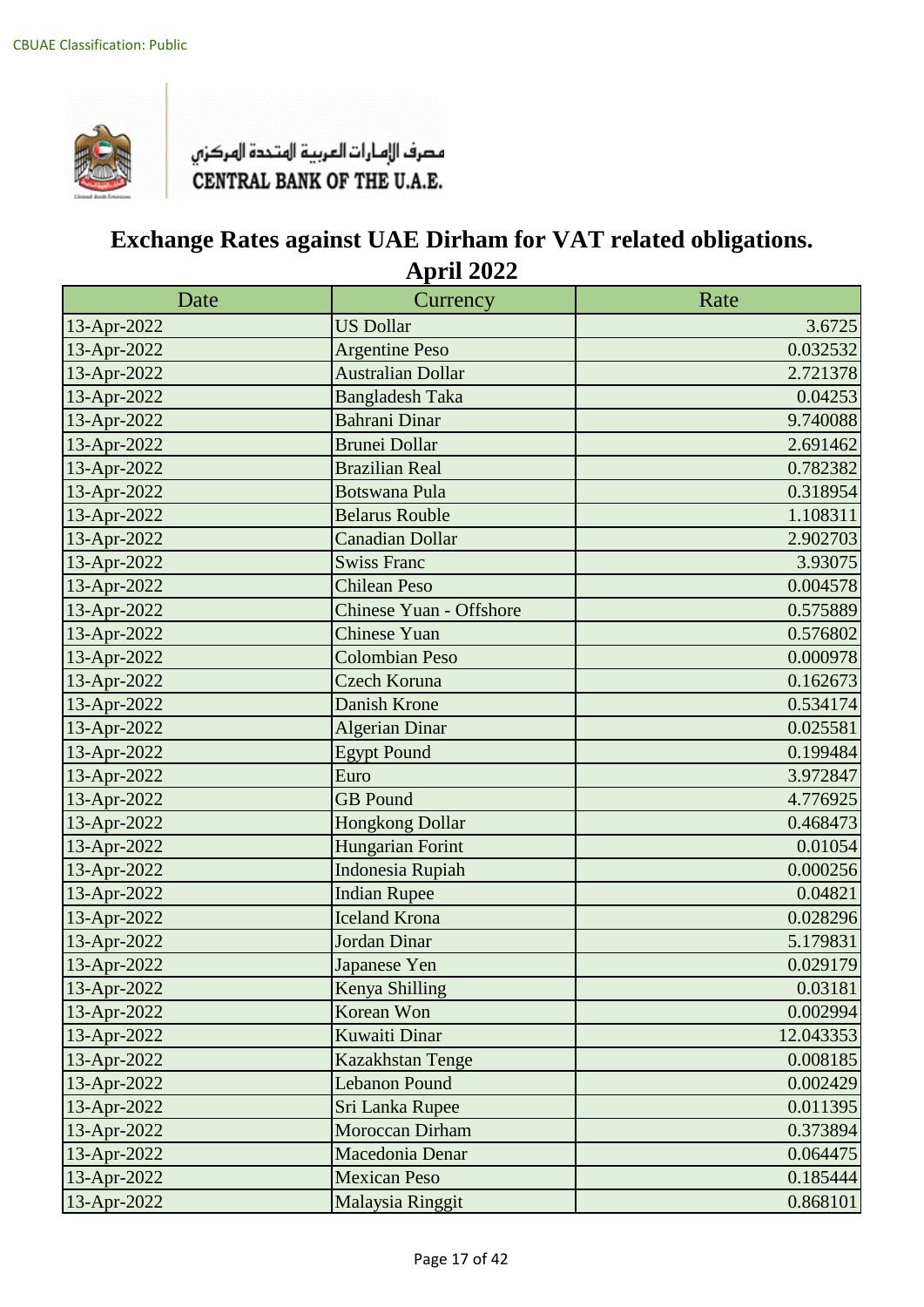

| Date        | Currency                 | Rate     |
|-------------|--------------------------|----------|
| 13-Apr-2022 | Nigerian Naira           | 0.008858 |
| 13-Apr-2022 | Norwegian Krone          | 0.415159 |
| 13-Apr-2022 | NewZealand Dollar        | 2.484441 |
| 13-Apr-2022 | <b>Omani Rial</b>        | 9.539209 |
| 13-Apr-2022 | Peru Sol                 | 0.984981 |
| 13-Apr-2022 | Philippine Piso          | 0.070381 |
| 13-Apr-2022 | <b>Pakistan Rupee</b>    | 0.020221 |
| 13-Apr-2022 | <b>Polish Zloty</b>      | 0.856021 |
| 13-Apr-2022 | Qatari Riyal             | 1.005008 |
| 13-Apr-2022 | <b>Serbian Dinar</b>     | 0.03373  |
| 13-Apr-2022 | Russia Rouble            | 0.0444   |
| 13-Apr-2022 | Saudi Riyal              | 0.979307 |
| 13-Apr-2022 | <b>Sudanese Pound</b>    | 0.008217 |
| 13-Apr-2022 | <b>Swedish Krona</b>     | 0.384696 |
| 13-Apr-2022 | <b>Singapore Dollar</b>  | 2.691068 |
| 13-Apr-2022 | Thai Baht                | 0.109627 |
| 13-Apr-2022 | <b>Tunisian Dinar</b>    | 1.228631 |
| 13-Apr-2022 | <b>Turkish Lira</b>      | 0.251545 |
| 13-Apr-2022 | <b>Trin Tob Dollar</b>   | 0.540734 |
| 13-Apr-2022 | Taiwan Dollar            | 0.126359 |
| 13-Apr-2022 | Tanzania Shilling        | 0.001582 |
| 13-Apr-2022 | <b>Uganda Shilling</b>   | 0.001043 |
| 13-Apr-2022 | Vietnam Dong             | 0.00016  |
| 13-Apr-2022 | <b>Yemen Rial</b>        | 0.014676 |
| 13-Apr-2022 | <b>South Africa Rand</b> | 0.252407 |
| 13-Apr-2022 | Zambian Kwacha           | 0.21076  |
| 13-Apr-2022 | Azerbaijan manat         | 2.161566 |
| 13-Apr-2022 | <b>Bulgarian</b> lev     | 2.031475 |
| 13-Apr-2022 | Croatian kuna            | 0.525958 |
| 13-Apr-2022 | Ethiopian birr           | 0.071367 |
| 13-Apr-2022 | Iraqi dinar              | 0.002516 |
| 13-Apr-2022 | Israeli new shekel       | 1.141485 |
| 13-Apr-2022 | Libyan dinar             | 0.780918 |
| 13-Apr-2022 | Mauritian rupee          | 0.085506 |
| 13-Apr-2022 | Romanian leu             | 0.80405  |
| 13-Apr-2022 | Syrian pound             | 0.001462 |
| 13-Apr-2022 | Turkmen manat            | 1.050787 |
| 13-Apr-2022 | Uzbekistani som          | 0.000324 |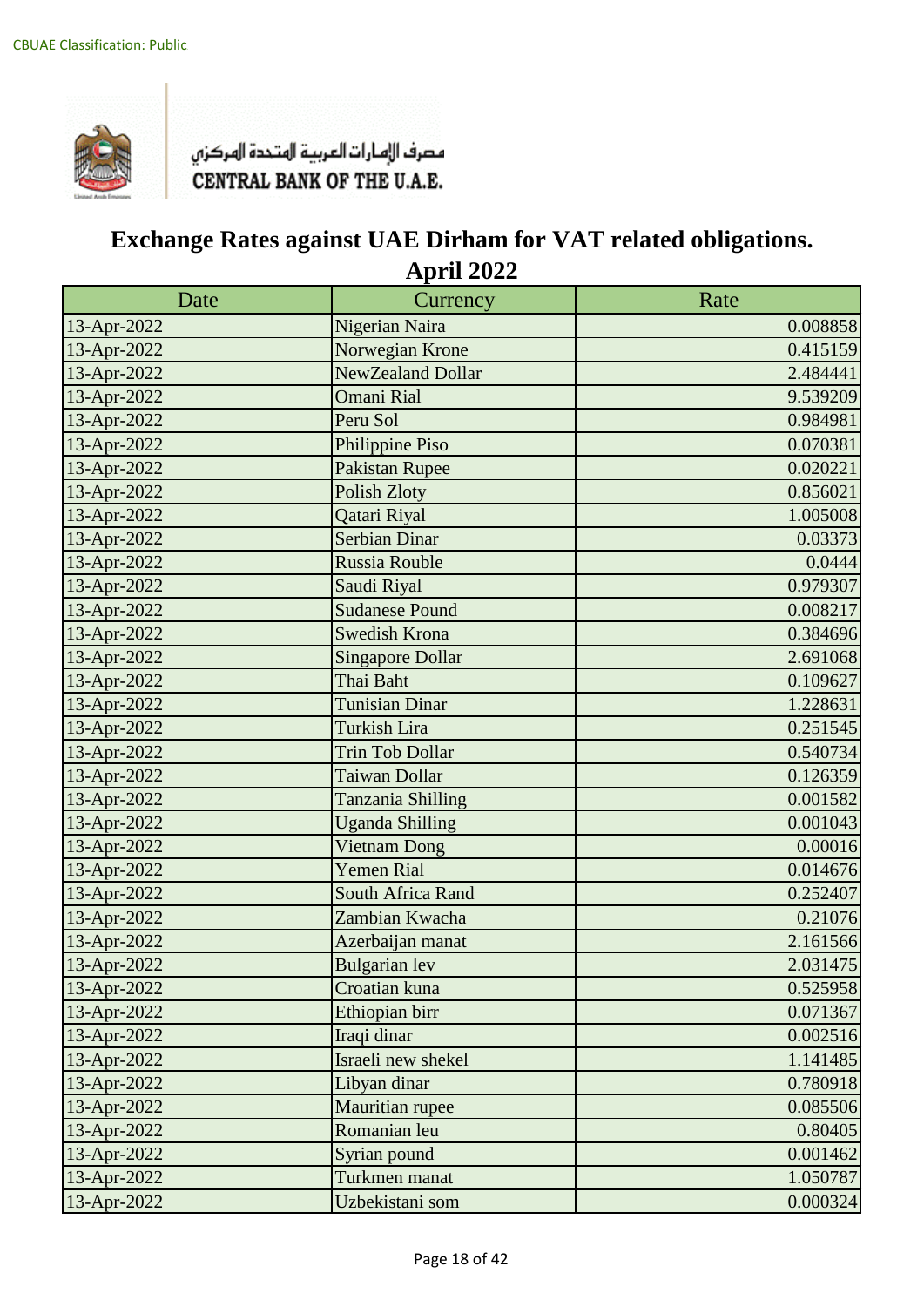

| Date        | Currency                 | Rate      |
|-------------|--------------------------|-----------|
| 14-Apr-2022 | <b>US Dollar</b>         | 3.6725    |
| 14-Apr-2022 | <b>Argentine Peso</b>    | 0.032526  |
| 14-Apr-2022 | <b>Australian Dollar</b> | 2.724609  |
| 14-Apr-2022 | <b>Bangladesh Taka</b>   | 0.042471  |
| 14-Apr-2022 | <b>Bahrani Dinar</b>     | 9.741379  |
| 14-Apr-2022 | <b>Brunei Dollar</b>     | 2.702752  |
| 14-Apr-2022 | <b>Brazilian Real</b>    | 0.776263  |
| 14-Apr-2022 | <b>Botswana Pula</b>     | 0.317301  |
| 14-Apr-2022 | <b>Belarus Rouble</b>    | 1.108311  |
| 14-Apr-2022 | <b>Canadian Dollar</b>   | 2.916303  |
| 14-Apr-2022 | <b>Swiss Franc</b>       | 3.896138  |
| 14-Apr-2022 | <b>Chilean Peso</b>      | 0.004513  |
| 14-Apr-2022 | Chinese Yuan - Offshore  | 0.57451   |
| 14-Apr-2022 | <b>Chinese Yuan</b>      | 0.575744  |
| 14-Apr-2022 | Colombian Peso           | 0.000985  |
| 14-Apr-2022 | Czech Koruna             | 0.161798  |
| 14-Apr-2022 | Danish Krone             | 0.531715  |
| 14-Apr-2022 | <b>Algerian Dinar</b>    | 0.025605  |
| 14-Apr-2022 | <b>Egypt Pound</b>       | 0.199592  |
| 14-Apr-2022 | Euro                     | 3.955304  |
| 14-Apr-2022 | <b>GB</b> Pound          | 4.786887  |
| 14-Apr-2022 | <b>Hongkong Dollar</b>   | 0.468294  |
| 14-Apr-2022 | Hungarian Forint         | 0.01051   |
| 14-Apr-2022 | Indonesia Rupiah         | 0.000256  |
| 14-Apr-2022 | <b>Indian Rupee</b>      | 0.048176  |
| 14-Apr-2022 | <b>Iceland Krona</b>     | 0.028176  |
| 14-Apr-2022 | Jordan Dinar             | 5.179831  |
| 14-Apr-2022 | Japanese Yen             | 0.029151  |
| 14-Apr-2022 | Kenya Shilling           | 0.031797  |
| 14-Apr-2022 | Korean Won               | 0.002985  |
| 14-Apr-2022 | Kuwaiti Dinar            | 12.042563 |
| 14-Apr-2022 | Kazakhstan Tenge         | 0.008104  |
| 14-Apr-2022 | Lebanon Pound            | 0.002429  |
| 14-Apr-2022 | Sri Lanka Rupee          | 0.011395  |
| 14-Apr-2022 | Moroccan Dirham          | 0.373837  |
| 14-Apr-2022 | Macedonia Denar          | 0.064193  |
| 14-Apr-2022 | <b>Mexican Peso</b>      | 0.183755  |
| 14-Apr-2022 | Malaysia Ringgit         | 0.867896  |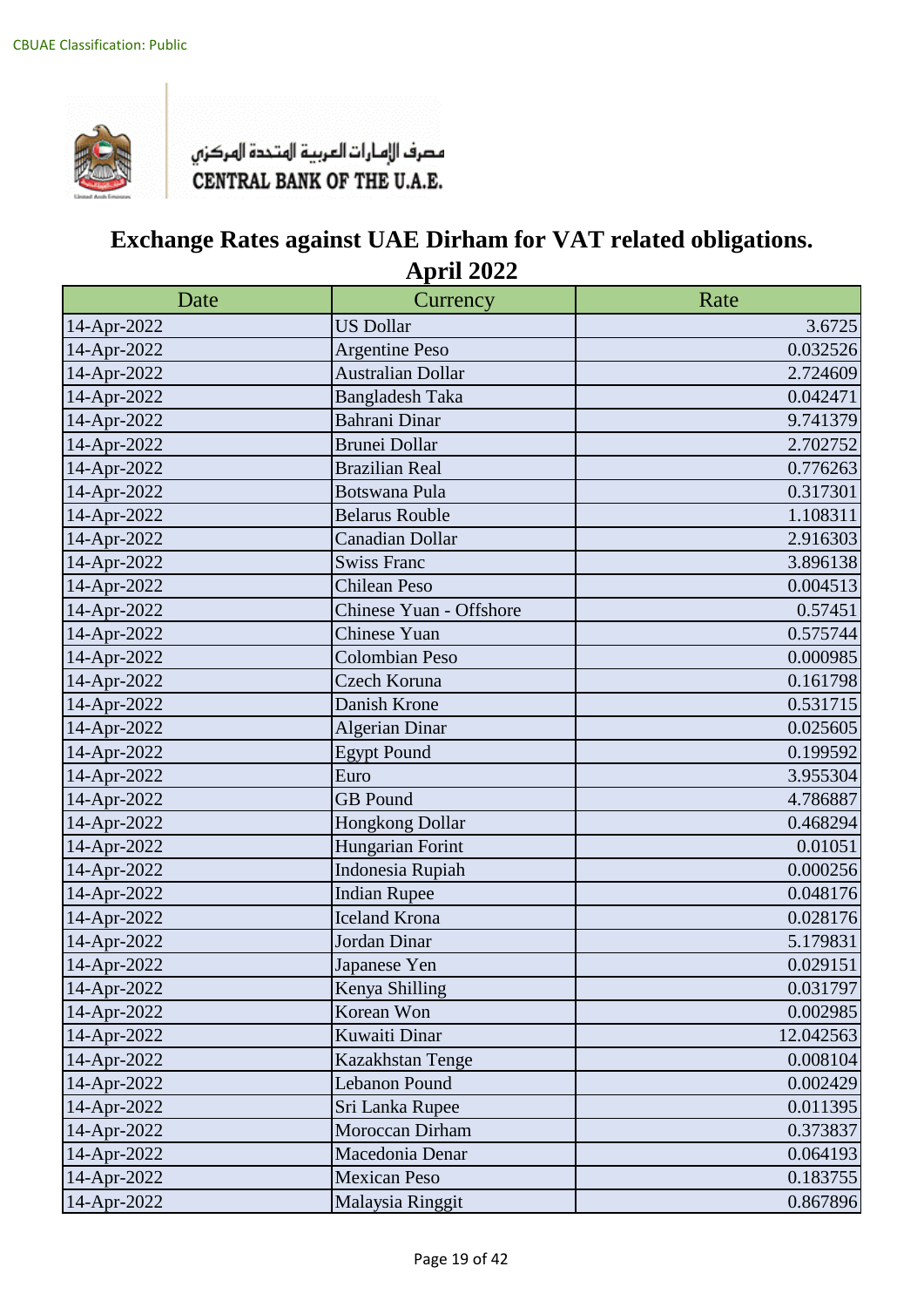

| Date        | Currency                | Rate     |
|-------------|-------------------------|----------|
| 14-Apr-2022 | Nigerian Naira          | 0.008859 |
| 14-Apr-2022 | Norwegian Krone         | 0.416851 |
| 14-Apr-2022 | NewZealand Dollar       | 2.493888 |
| 14-Apr-2022 | <b>Omani Rial</b>       | 9.539209 |
| 14-Apr-2022 | Peru Sol                | 0.983899 |
| 14-Apr-2022 | Philippine Piso         | 0.070345 |
| 14-Apr-2022 | Pakistan Rupee          | 0.020271 |
| 14-Apr-2022 | Polish Zloty            | 0.851338 |
| 14-Apr-2022 | Qatari Riyal            | 1.002594 |
| 14-Apr-2022 | Serbian Dinar           | 0.033619 |
| 14-Apr-2022 | Russia Rouble           | 0.044381 |
| 14-Apr-2022 | Saudi Riyal             | 0.979307 |
| 14-Apr-2022 | <b>Sudanese Pound</b>   | 0.008218 |
| 14-Apr-2022 | Swedish Krona           | 0.384636 |
| 14-Apr-2022 | <b>Singapore Dollar</b> | 2.70315  |
| 14-Apr-2022 | Thai Baht               | 0.108976 |
| 14-Apr-2022 | Tunisian Dinar          | 1.226292 |
| 14-Apr-2022 | Turkish Lira            | 0.251051 |
| 14-Apr-2022 | Trin Tob Dollar         | 0.54098  |
| 14-Apr-2022 | Taiwan Dollar           | 0.126263 |
| 14-Apr-2022 | Tanzania Shilling       | 0.001581 |
| 14-Apr-2022 | <b>Uganda Shilling</b>  | 0.001044 |
| 14-Apr-2022 | Vietnam Dong            | 0.00016  |
| 14-Apr-2022 | Yemen Rial              | 0.014675 |
| 14-Apr-2022 | South Africa Rand       | 0.249978 |
| 14-Apr-2022 | Zambian Kwacha          | 0.210895 |
| 14-Apr-2022 | Azerbaijan manat        | 2.161566 |
| 14-Apr-2022 | Bulgarian lev           | 2.024755 |
| 14-Apr-2022 | Croatian kuna           | 0.5237   |
| 14-Apr-2022 | Ethiopian birr          | 0.071355 |
| 14-Apr-2022 | Iraqi dinar             | 0.002516 |
| 14-Apr-2022 | Israeli new shekel      | 1.140705 |
| 14-Apr-2022 | Libyan dinar            | 0.783751 |
| 14-Apr-2022 | Mauritian rupee         | 0.085606 |
| 14-Apr-2022 | Romanian leu            | 0.800772 |
| 14-Apr-2022 | Syrian pound            | 0.001462 |
| 14-Apr-2022 | Turkmen manat           | 1.050787 |
| 14-Apr-2022 | Uzbekistani som         | 0.000324 |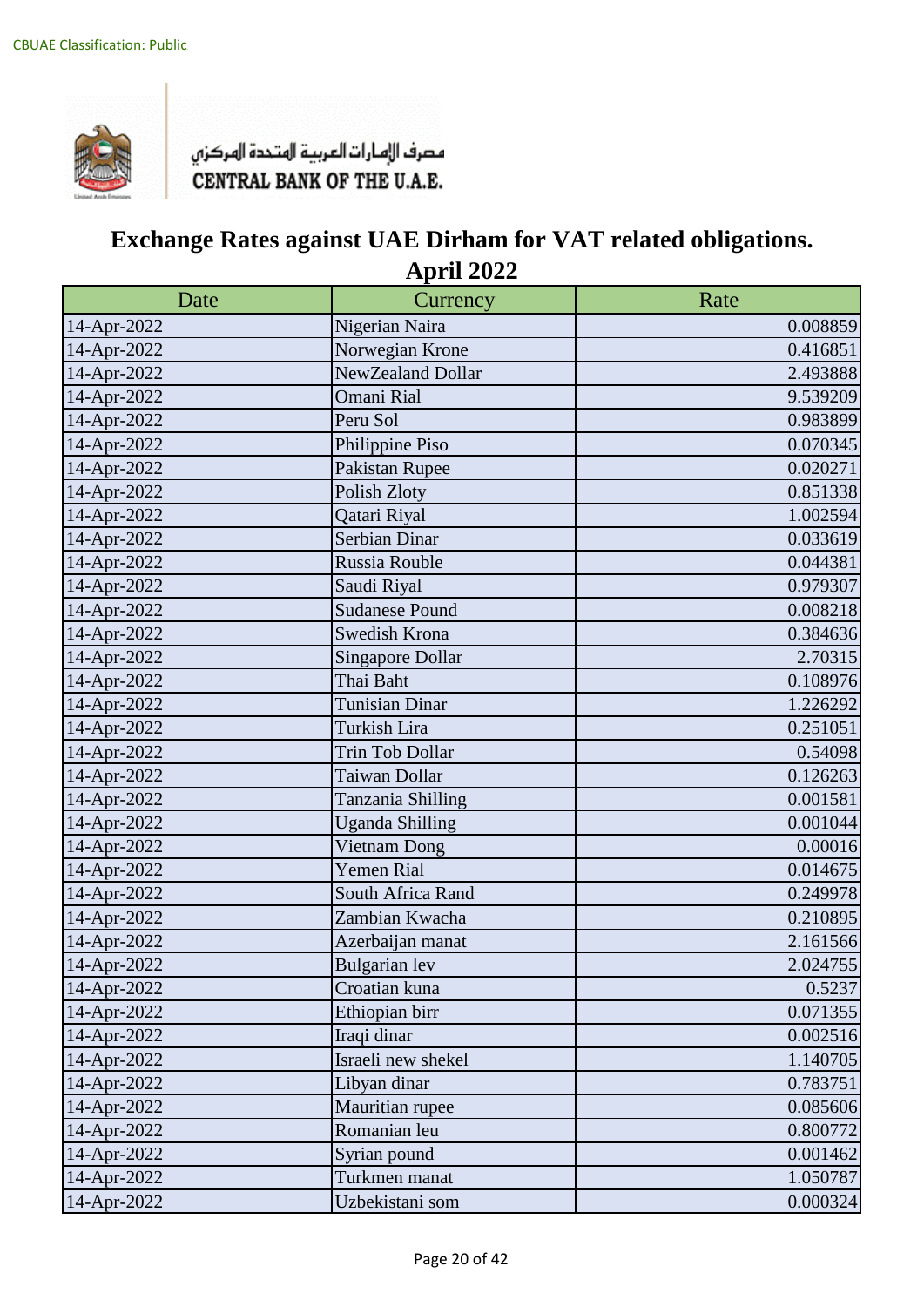

| Date        | Currency                       | Rate      |
|-------------|--------------------------------|-----------|
| 15-Apr-2022 | <b>US Dollar</b>               | 3.6725    |
| 15-Apr-2022 | <b>Argentine Peso</b>          | 0.032524  |
| 15-Apr-2022 | <b>Australian Dollar</b>       | 2.717753  |
| 15-Apr-2022 | <b>Bangladesh Taka</b>         | 0.042491  |
| 15-Apr-2022 | Bahrani Dinar                  | 9.740604  |
| 15-Apr-2022 | <b>Brunei Dollar</b>           | 2.706338  |
| 15-Apr-2022 | <b>Brazilian Real</b>          | 0.781865  |
| 15-Apr-2022 | <b>Botswana Pula</b>           | 0.317301  |
| 15-Apr-2022 | <b>Belarus Rouble</b>          | 1.108311  |
| 15-Apr-2022 | <b>Canadian Dollar</b>         | 2.911678  |
| 15-Apr-2022 | <b>Swiss Franc</b>             | 3.896138  |
| 15-Apr-2022 | <b>Chilean Peso</b>            | 0.004506  |
| 15-Apr-2022 | <b>Chinese Yuan - Offshore</b> | 0.575528  |
| 15-Apr-2022 | <b>Chinese Yuan</b>            | 0.576395  |
| 15-Apr-2022 | <b>Colombian Peso</b>          | 0.000981  |
| 15-Apr-2022 | <b>Czech Koruna</b>            | 0.162493  |
| 15-Apr-2022 | Danish Krone                   | 0.533685  |
| 15-Apr-2022 | Algerian Dinar                 | 0.02554   |
| 15-Apr-2022 | <b>Egypt Pound</b>             | 0.199592  |
| 15-Apr-2022 | Euro                           | 3.97027   |
| 15-Apr-2022 | <b>GB</b> Pound                | 4.798772  |
| 15-Apr-2022 | <b>Hongkong Dollar</b>         | 0.468186  |
| 15-Apr-2022 | Hungarian Forint               | 0.01056   |
| 15-Apr-2022 | Indonesia Rupiah               | 0.000256  |
| 15-Apr-2022 | <b>Indian Rupee</b>            | 0.048119  |
| 15-Apr-2022 | <b>Iceland Krona</b>           | 0.028278  |
| 15-Apr-2022 | Jordan Dinar                   | 5.179831  |
| 15-Apr-2022 | Japanese Yen                   | 0.029032  |
| 15-Apr-2022 | Kenya Shilling                 | 0.031797  |
| 15-Apr-2022 | Korean Won                     | 0.002989  |
| 15-Apr-2022 | <b>Kuwaiti Dinar</b>           | 12.028758 |
| 15-Apr-2022 | Kazakhstan Tenge               | 0.00806   |
| 15-Apr-2022 | <b>Lebanon Pound</b>           | 0.002429  |
| 15-Apr-2022 | Sri Lanka Rupee                | 0.011395  |
| 15-Apr-2022 | Moroccan Dirham                | 0.373917  |
| 15-Apr-2022 | Macedonia Denar                | 0.064452  |
| 15-Apr-2022 | <b>Mexican Peso</b>            | 0.183864  |
| 15-Apr-2022 | Malaysia Ringgit               | 0.867076  |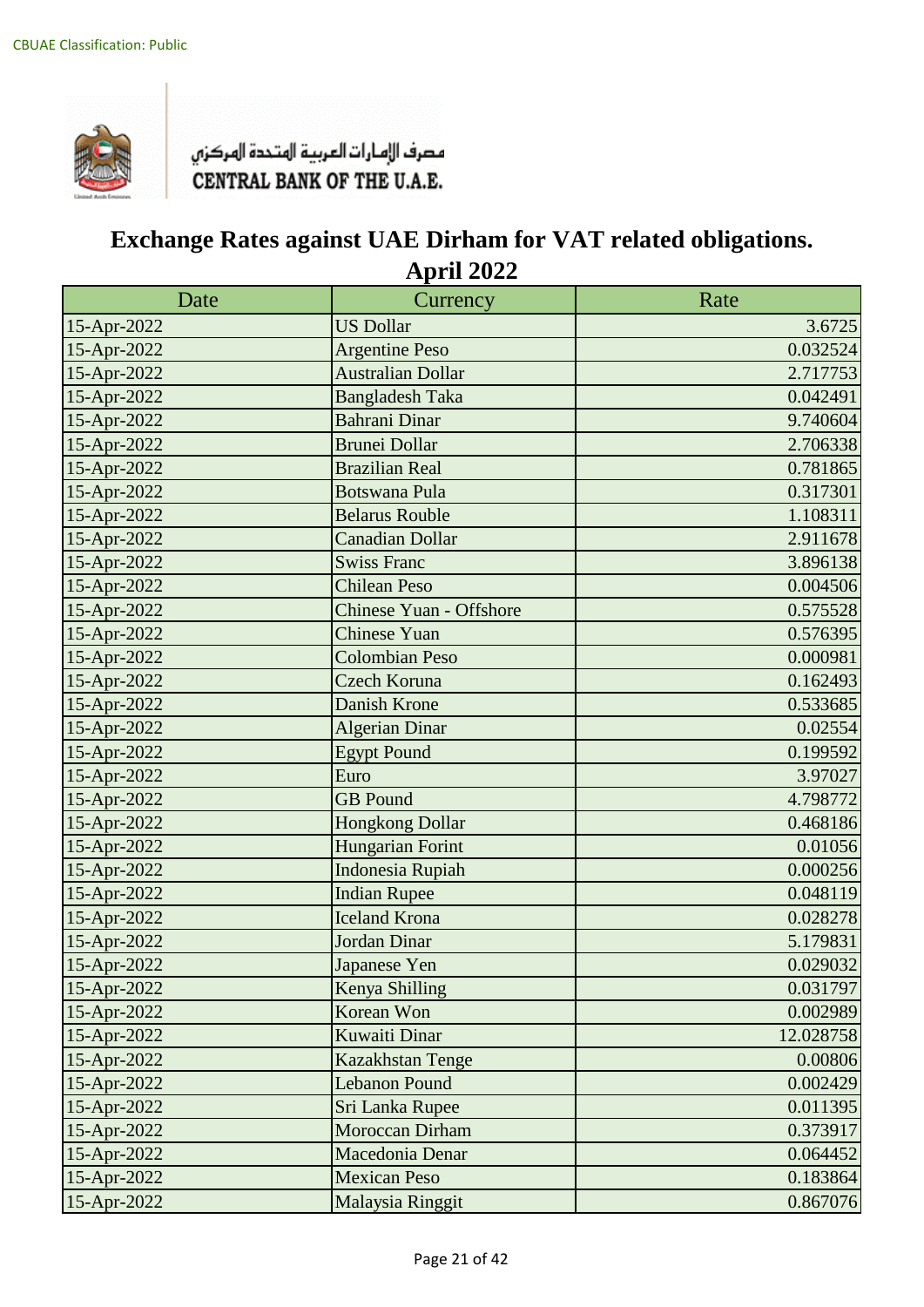

| Date        | Currency                | Rate     |
|-------------|-------------------------|----------|
| 15-Apr-2022 | Nigerian Naira          | 0.00886  |
| 15-Apr-2022 | Norwegian Krone         | 0.417648 |
| 15-Apr-2022 | NewZealand Dollar       | 2.489155 |
| 15-Apr-2022 | <b>Omani Rial</b>       | 9.539209 |
| 15-Apr-2022 | Peru Sol                | 0.983793 |
| 15-Apr-2022 | Philippine Piso         | 0.070402 |
| 15-Apr-2022 | <b>Pakistan Rupee</b>   | 0.02024  |
| 15-Apr-2022 | <b>Polish Zloty</b>     | 0.855921 |
| 15-Apr-2022 | Qatari Riyal            | 1.005476 |
| 15-Apr-2022 | <b>Serbian Dinar</b>    | 0.033717 |
| 15-Apr-2022 | Russia Rouble           | 0.044515 |
| 15-Apr-2022 | Saudi Riyal             | 0.979307 |
| 15-Apr-2022 | <b>Sudanese Pound</b>   | 0.008218 |
| 15-Apr-2022 | <b>Swedish Krona</b>    | 0.384539 |
| 15-Apr-2022 | <b>Singapore Dollar</b> | 2.706537 |
| 15-Apr-2022 | Thai Baht               | 0.109236 |
| 15-Apr-2022 | <b>Tunisian Dinar</b>   | 1.22822  |
| 15-Apr-2022 | <b>Turkish Lira</b>     | 0.250874 |
| 15-Apr-2022 | <b>Trin Tob Dollar</b>  | 0.54098  |
| 15-Apr-2022 | Taiwan Dollar           | 0.126077 |
| 15-Apr-2022 | Tanzania Shilling       | 0.001582 |
| 15-Apr-2022 | <b>Uganda Shilling</b>  | 0.001043 |
| 15-Apr-2022 | <b>Vietnam Dong</b>     | 0.00016  |
| 15-Apr-2022 | <b>Yemen Rial</b>       | 0.014676 |
| 15-Apr-2022 | South Africa Rand       | 0.250414 |
| 15-Apr-2022 | Zambian Kwacha          | 0.209887 |
| 15-Apr-2022 | Azerbaijan manat        | 2.161566 |
| 15-Apr-2022 | <b>Bulgarian</b> lev    | 2.029903 |
| 15-Apr-2022 | Croatian kuna           | 0.525754 |
| 15-Apr-2022 | Ethiopian birr          | 0.071338 |
| 15-Apr-2022 | Iraqi dinar             | 0.002516 |
| 15-Apr-2022 | Israeli new shekel      | 1.140422 |
| 15-Apr-2022 | Libyan dinar            | 0.783751 |
| 15-Apr-2022 | Mauritian rupee         | 0.085308 |
| 15-Apr-2022 | Romanian leu            | 0.80354  |
| 15-Apr-2022 | Syrian pound            | 0.001462 |
| 15-Apr-2022 | Turkmen manat           | 1.050787 |
| 15-Apr-2022 | Uzbekistani som         | 0.000324 |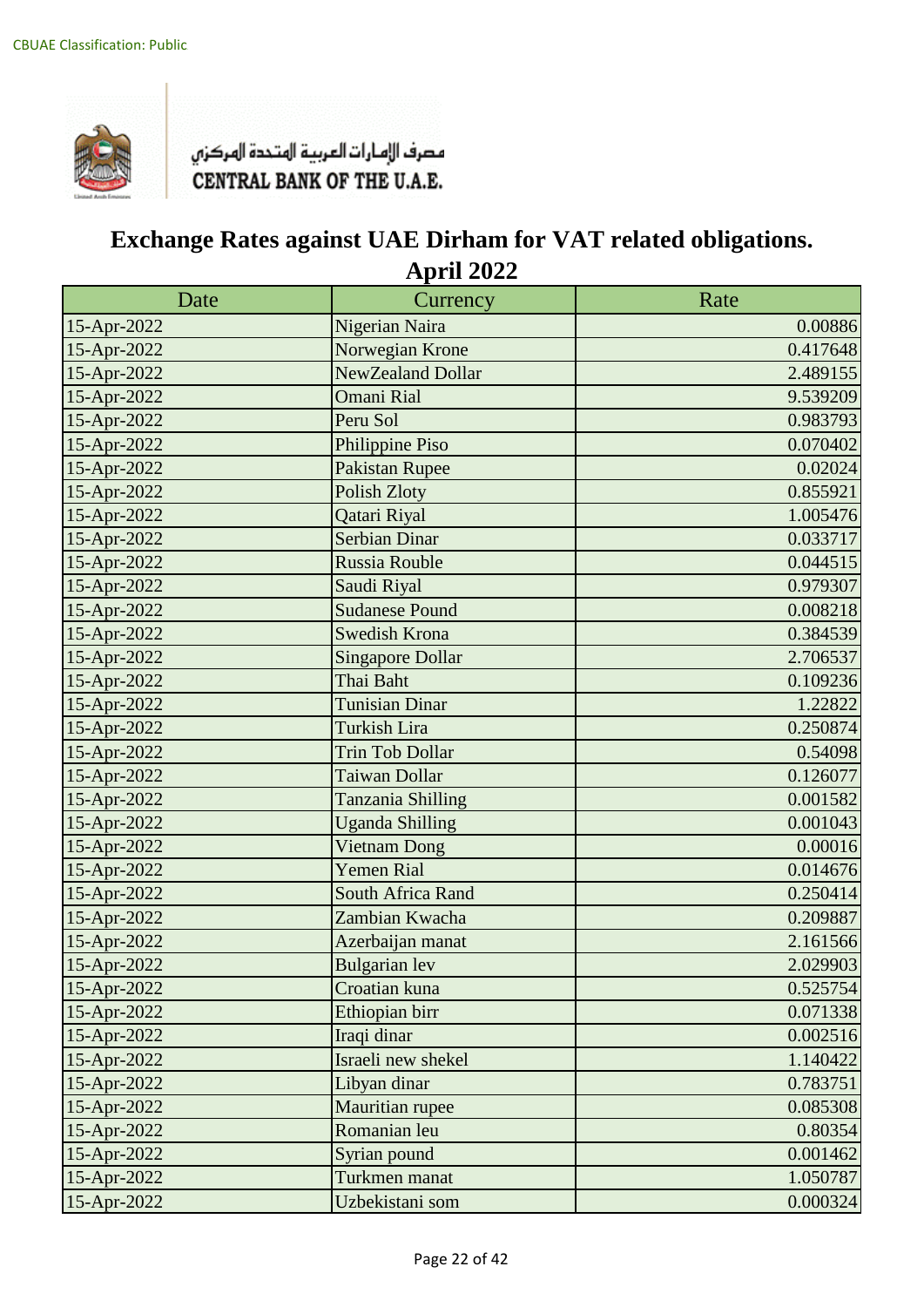

| Date        | Currency                 | Rate      |
|-------------|--------------------------|-----------|
| 18-Apr-2022 | <b>US Dollar</b>         | 3.6725    |
| 18-Apr-2022 | <b>Argentine Peso</b>    | 0.032301  |
| 18-Apr-2022 | <b>Australian Dollar</b> | 2.705939  |
| 18-Apr-2022 | <b>Bangladesh Taka</b>   | 0.04257   |
| 18-Apr-2022 | Bahrani Dinar            | 9.741638  |
| 18-Apr-2022 | <b>Brunei Dollar</b>     | 2.698185  |
| 18-Apr-2022 | <b>Brazilian Real</b>    | 0.78782   |
| 18-Apr-2022 | <b>Botswana Pula</b>     | 0.317663  |
| 18-Apr-2022 | <b>Belarus Rouble</b>    | 1.108311  |
| 18-Apr-2022 | <b>Canadian Dollar</b>   | 2.910986  |
| 18-Apr-2022 | <b>Swiss Franc</b>       | 3.893247  |
| 18-Apr-2022 | <b>Chilean Peso</b>      | 0.004501  |
| 18-Apr-2022 | Chinese Yuan - Offshore  | 0.575916  |
| 18-Apr-2022 | Chinese Yuan             | 0.576974  |
| 18-Apr-2022 | <b>Colombian Peso</b>    | 0.000987  |
| 18-Apr-2022 | Czech Koruna             | 0.162242  |
| 18-Apr-2022 | Danish Krone             | 0.533259  |
| 18-Apr-2022 | <b>Algerian Dinar</b>    | 0.025528  |
| 18-Apr-2022 | <b>Egypt Pound</b>       | 0.199159  |
| 18-Apr-2022 | Euro                     | 3.966411  |
| 18-Apr-2022 | <b>GB</b> Pound          | 4.785016  |
| 18-Apr-2022 | Hongkong Dollar          | 0.468258  |
| 18-Apr-2022 | Hungarian Forint         | 0.010603  |
| 18-Apr-2022 | Indonesia Rupiah         | 0.000256  |
| 18-Apr-2022 | <b>Indian Rupee</b>      | 0.048165  |
| 18-Apr-2022 | <b>Iceland Krona</b>     | 0.028254  |
| 18-Apr-2022 | Jordan Dinar             | 5.179831  |
| 18-Apr-2022 | Japanese Yen             | 0.029011  |
| 18-Apr-2022 | Kenya Shilling           | 0.031797  |
| 18-Apr-2022 | Korean Won               | 0.002976  |
| 18-Apr-2022 | Kuwaiti Dinar            | 12.030728 |
| 18-Apr-2022 | Kazakhstan Tenge         | 0.008278  |
| 18-Apr-2022 | Lebanon Pound            | 0.002429  |
| 18-Apr-2022 | Sri Lanka Rupee          | 0.011214  |
| 18-Apr-2022 | Moroccan Dirham          | 0.373002  |
| 18-Apr-2022 | Macedonia Denar          | 0.064373  |
| 18-Apr-2022 | <b>Mexican Peso</b>      | 0.184091  |
| 18-Apr-2022 | Malaysia Ringgit         | 0.863204  |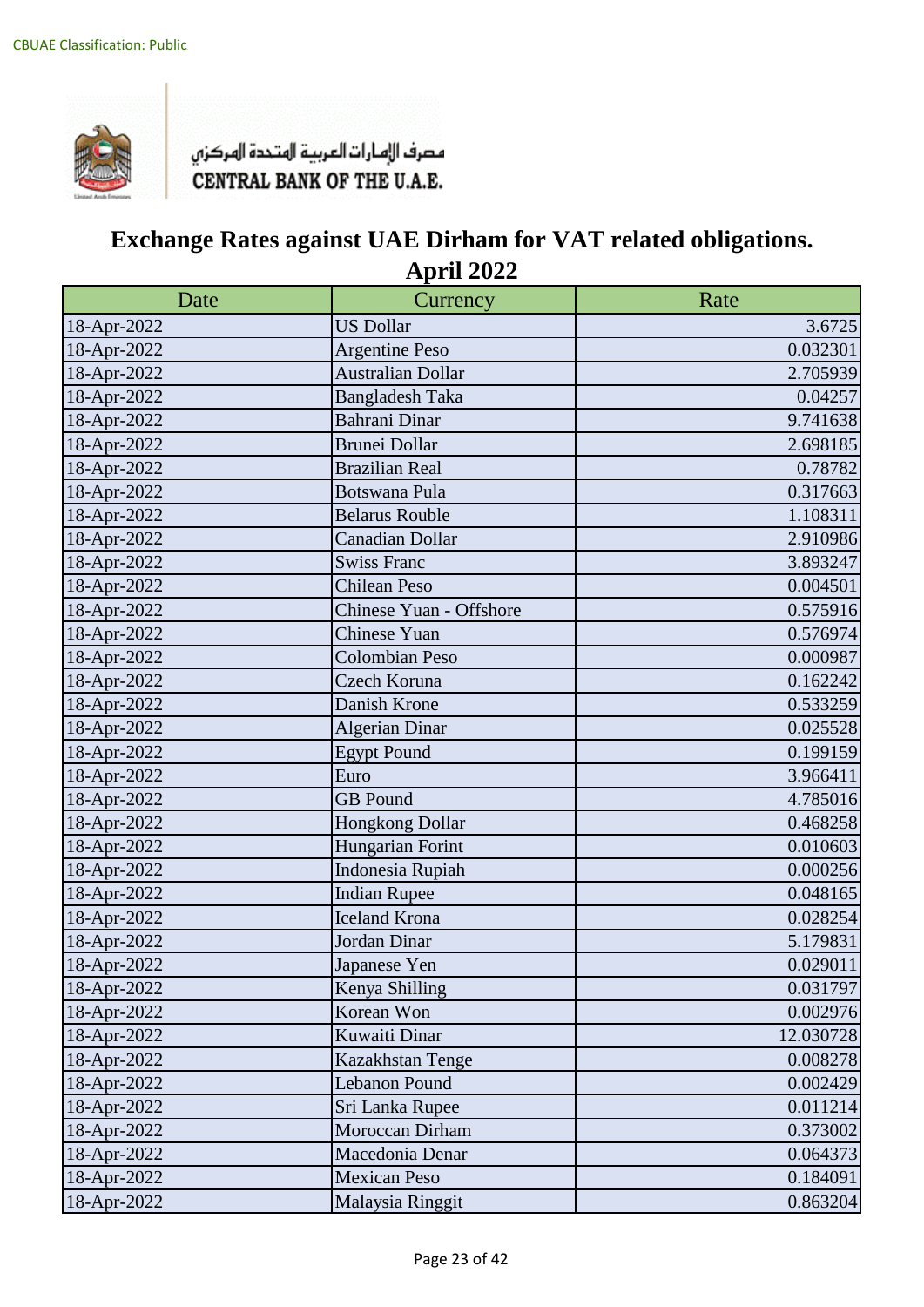

| Date        | Currency                | Rate     |
|-------------|-------------------------|----------|
| 18-Apr-2022 | Nigerian Naira          | 0.00886  |
| 18-Apr-2022 | Norwegian Krone         | 0.415225 |
| 18-Apr-2022 | NewZealand Dollar       | 2.471566 |
| 18-Apr-2022 | Omani Rial              | 9.539209 |
| 18-Apr-2022 | Peru Sol                | 0.983951 |
| 18-Apr-2022 | Philippine Piso         | 0.070279 |
| 18-Apr-2022 | Pakistan Rupee          | 0.020145 |
| 18-Apr-2022 | Polish Zloty            | 0.859386 |
| 18-Apr-2022 | Qatari Riyal            | 1.005421 |
| 18-Apr-2022 | Serbian Dinar           | 0.033683 |
| 18-Apr-2022 | Russia Rouble           | 0.045735 |
| 18-Apr-2022 | Saudi Riyal             | 0.979333 |
| 18-Apr-2022 | <b>Sudanese Pound</b>   | 0.008218 |
| 18-Apr-2022 | Swedish Krona           | 0.383607 |
| 18-Apr-2022 | <b>Singapore Dollar</b> | 2.698582 |
| 18-Apr-2022 | Thai Baht               | 0.109073 |
| 18-Apr-2022 | <b>Tunisian Dinar</b>   | 1.223351 |
| 18-Apr-2022 | Turkish Lira            | 0.250732 |
| 18-Apr-2022 | Trin Tob Dollar         | 0.54098  |
| 18-Apr-2022 | Taiwan Dollar           | 0.125594 |
| 18-Apr-2022 | Tanzania Shilling       | 0.001582 |
| 18-Apr-2022 | <b>Uganda Shilling</b>  | 0.001039 |
| 18-Apr-2022 | Vietnam Dong            | 0.00016  |
| 18-Apr-2022 | <b>Yemen Rial</b>       | 0.014676 |
| 18-Apr-2022 | South Africa Rand       | 0.249995 |
| 18-Apr-2022 | Zambian Kwacha          | 0.209887 |
| 18-Apr-2022 | Azerbaijan manat        | 2.161566 |
| 18-Apr-2022 | Bulgarian lev           | 2.028109 |
| 18-Apr-2022 | Croatian kuna           | 0.525988 |
| 18-Apr-2022 | Ethiopian birr          | 0.071325 |
| 18-Apr-2022 | Iraqi dinar             | 0.002516 |
| 18-Apr-2022 | Israeli new shekel      | 1.136047 |
| 18-Apr-2022 | Libyan dinar            | 0.783751 |
| 18-Apr-2022 | Mauritian rupee         | 0.085308 |
| 18-Apr-2022 | Romanian leu            | 0.803136 |
| 18-Apr-2022 | Syrian pound            | 0.001462 |
| 18-Apr-2022 | Turkmen manat           | 1.050787 |
| 18-Apr-2022 | Uzbekistani som         | 0.000326 |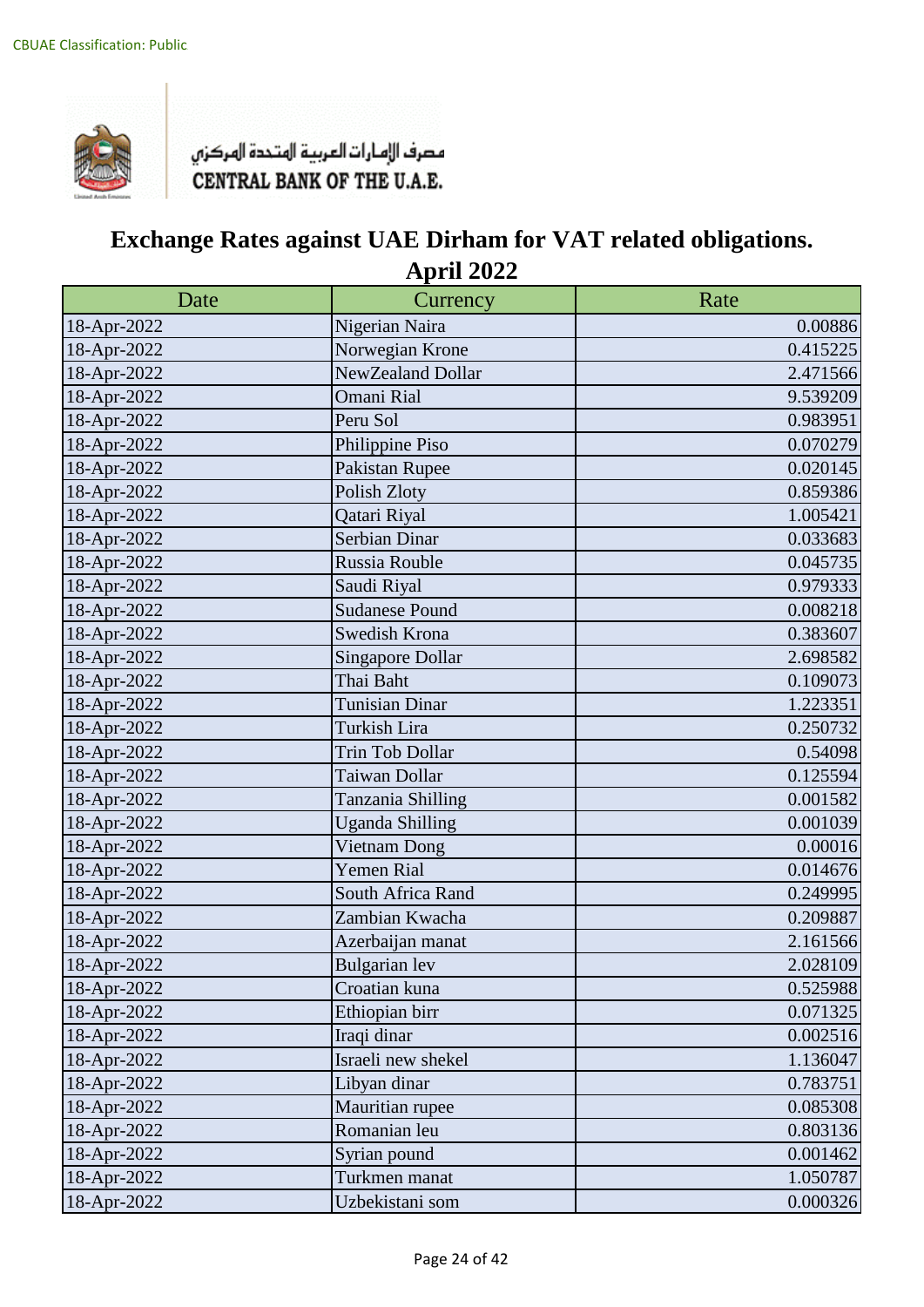

| Date        | Currency                       | Rate     |
|-------------|--------------------------------|----------|
| 19-Apr-2022 | <b>US Dollar</b>               | 3.6725   |
| 19-Apr-2022 | <b>Argentine Peso</b>          | 0.032274 |
| 19-Apr-2022 | <b>Australian Dollar</b>       | 2.710332 |
| 19-Apr-2022 | <b>Bangladesh Taka</b>         | 0.04257  |
| 19-Apr-2022 | <b>Bahrani Dinar</b>           | 9.741121 |
| 19-Apr-2022 | <b>Brunei Dollar</b>           | 2.68654  |
| 19-Apr-2022 | <b>Brazilian Real</b>          | 0.789106 |
| 19-Apr-2022 | <b>Botswana Pula</b>           | 0.314917 |
| 19-Apr-2022 | <b>Belarus Rouble</b>          | 1.108311 |
| 19-Apr-2022 | <b>Canadian Dollar</b>         | 2.911448 |
| 19-Apr-2022 | <b>Swiss Franc</b>             | 3.876399 |
| 19-Apr-2022 | <b>Chilean Peso</b>            | 0.004504 |
| 19-Apr-2022 | <b>Chinese Yuan - Offshore</b> | 0.572567 |
| 19-Apr-2022 | <b>Chinese Yuan</b>            | 0.574367 |
| 19-Apr-2022 | <b>Colombian Peso</b>          | 0.00098  |
| 19-Apr-2022 | Czech Koruna                   | 0.1625   |
| 19-Apr-2022 | <b>Danish Krone</b>            | 0.533321 |
| 19-Apr-2022 | <b>Algerian Dinar</b>          | 0.025525 |
| 19-Apr-2022 | <b>Egypt Pound</b>             | 0.198836 |
| 19-Apr-2022 | Euro                           | 3.967697 |
| 19-Apr-2022 | <b>GB</b> Pound                | 4.77382  |
| 19-Apr-2022 | <b>Hongkong Dollar</b>         | 0.468395 |
| 19-Apr-2022 | Hungarian Forint               | 0.010641 |
| 19-Apr-2022 | <b>Indonesia Rupiah</b>        | 0.000256 |
| 19-Apr-2022 | <b>Indian Rupee</b>            | 0.048035 |
| 19-Apr-2022 | <b>Iceland Krona</b>           | 0.028456 |
| 19-Apr-2022 | <b>Jordan Dinar</b>            | 5.17764  |
| 19-Apr-2022 | Japanese Yen                   | 0.028542 |
| 19-Apr-2022 | Kenya Shilling                 | 0.031824 |
| 19-Apr-2022 | Korean Won                     | 0.00296  |
| 19-Apr-2022 | <b>Kuwaiti Dinar</b>           | 12.02167 |
| 19-Apr-2022 | Kazakhstan Tenge               | 0.008241 |
| 19-Apr-2022 | <b>Lebanon Pound</b>           | 0.002429 |
| 19-Apr-2022 | Sri Lanka Rupee                | 0.010963 |
| 19-Apr-2022 | <b>Moroccan Dirham</b>         | 0.373313 |
| 19-Apr-2022 | Macedonia Denar                | 0.064396 |
| 19-Apr-2022 | <b>Mexican Peso</b>            | 0.18403  |
| 19-Apr-2022 | Malaysia Ringgit               | 0.863204 |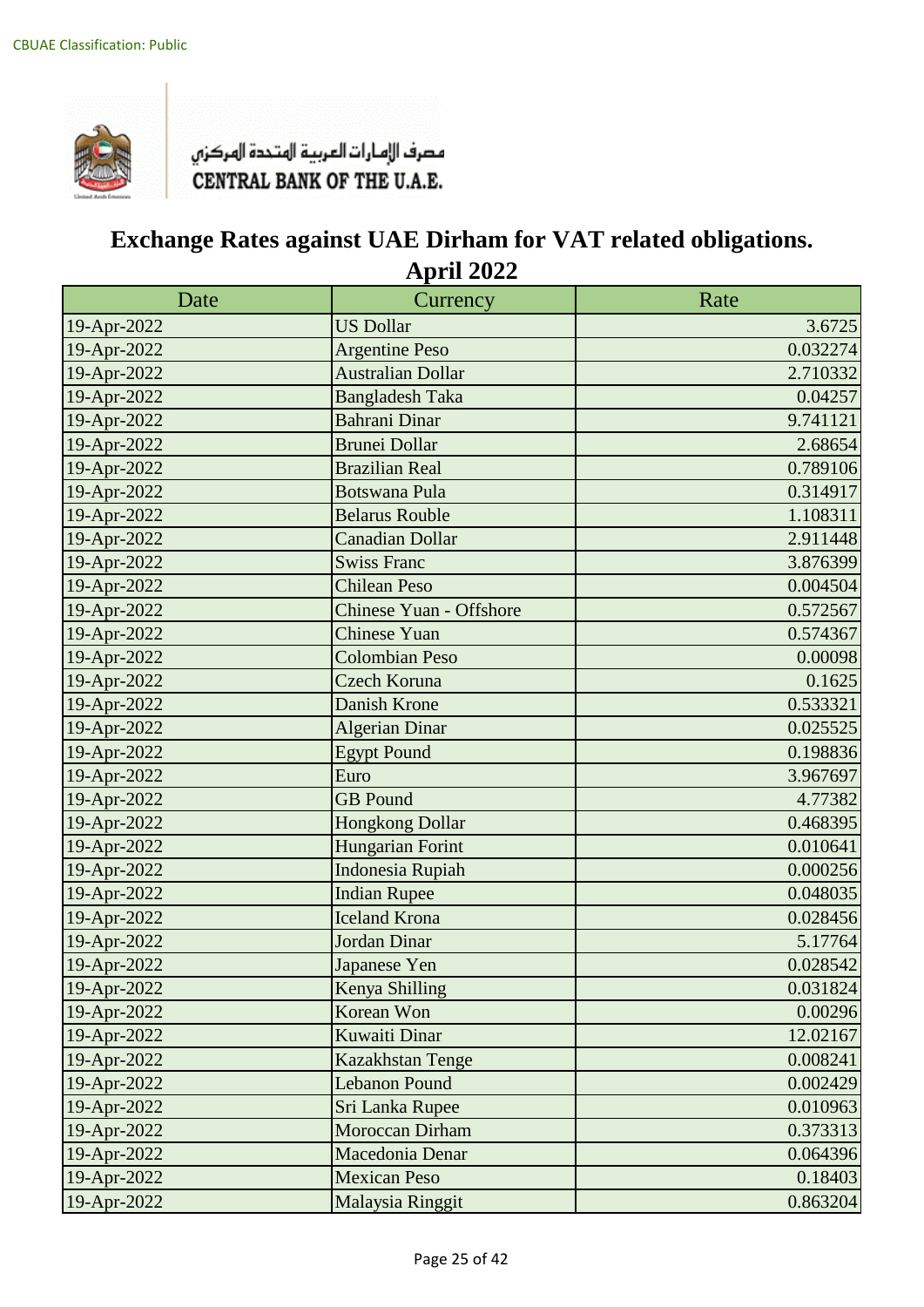

| Date        | Currency                | Rate     |
|-------------|-------------------------|----------|
| 19-Apr-2022 | Nigerian Naira          | 0.00886  |
| 19-Apr-2022 | Norwegian Krone         | 0.417216 |
| 19-Apr-2022 | NewZealand Dollar       | 2.474397 |
| 19-Apr-2022 | <b>Omani Rial</b>       | 9.539457 |
| 19-Apr-2022 | Peru Sol                | 0.983398 |
| 19-Apr-2022 | Philippine Piso         | 0.070012 |
| 19-Apr-2022 | <b>Pakistan Rupee</b>   | 0.01993  |
| 19-Apr-2022 | <b>Polish Zloty</b>     | 0.853752 |
| 19-Apr-2022 | Qatari Riyal            | 1.007434 |
| 19-Apr-2022 | <b>Serbian Dinar</b>    | 0.033708 |
| 19-Apr-2022 | Russia Rouble           | 0.045878 |
| 19-Apr-2022 | Saudi Riyal             | 0.979333 |
| 19-Apr-2022 | <b>Sudanese Pound</b>   | 0.008218 |
| 19-Apr-2022 | <b>Swedish Krona</b>    | 0.384092 |
| 19-Apr-2022 | <b>Singapore Dollar</b> | 2.686343 |
| 19-Apr-2022 | Thai Baht               | 0.108686 |
| 19-Apr-2022 | <b>Tunisian Dinar</b>   | 1.223433 |
| 19-Apr-2022 | <b>Turkish Lira</b>     | 0.250397 |
| 19-Apr-2022 | <b>Trin Tob Dollar</b>  | 0.54102  |
| 19-Apr-2022 | Taiwan Dollar           | 0.125367 |
| 19-Apr-2022 | Tanzania Shilling       | 0.00158  |
| 19-Apr-2022 | <b>Uganda Shilling</b>  | 0.001043 |
| 19-Apr-2022 | <b>Vietnam Dong</b>     | 0.00016  |
| 19-Apr-2022 | <b>Yemen Rial</b>       | 0.014678 |
| 19-Apr-2022 | South Africa Rand       | 0.246556 |
| 19-Apr-2022 | Zambian Kwacha          | 0.211245 |
| 19-Apr-2022 | Azerbaijan manat        | 2.161566 |
| 19-Apr-2022 | <b>Bulgarian</b> lev    | 2.028445 |
| 19-Apr-2022 | Croatian kuna           | 0.524613 |
| 19-Apr-2022 | Ethiopian birr          | 0.071308 |
| 19-Apr-2022 | Iraqi dinar             | 0.002516 |
| 19-Apr-2022 | Israeli new shekel      | 1.134153 |
| 19-Apr-2022 | Libyan dinar            | 0.778798 |
| 19-Apr-2022 | Mauritian rupee         | 0.085308 |
| 19-Apr-2022 | Romanian leu            | 0.802838 |
| 19-Apr-2022 | Syrian pound            | 0.001462 |
| 19-Apr-2022 | Turkmen manat           | 1.050787 |
| 19-Apr-2022 | Uzbekistani som         | 0.000326 |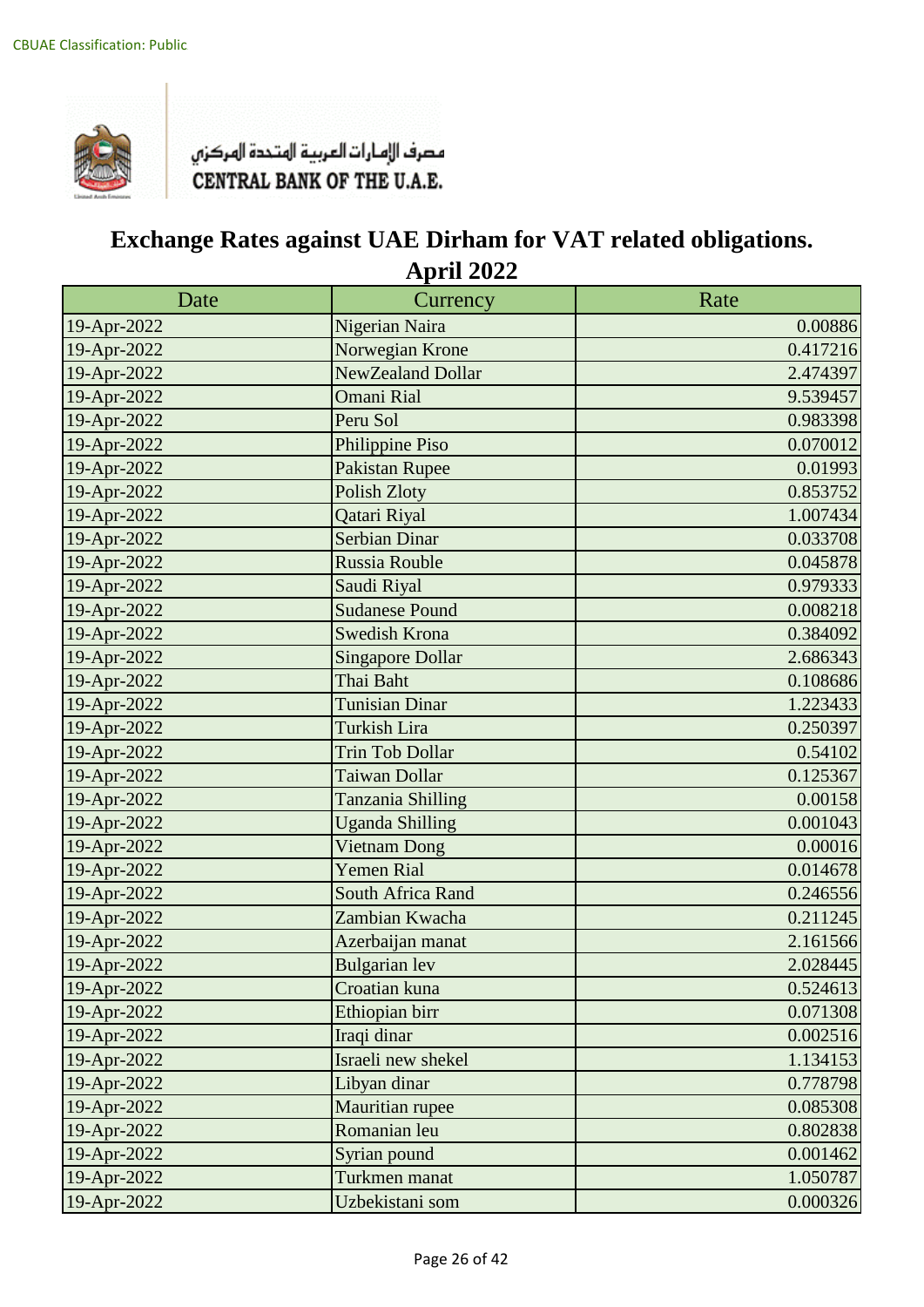

| Date        | Currency                 | Rate      |
|-------------|--------------------------|-----------|
| 20-Apr-2022 | <b>US Dollar</b>         | 3.6725    |
| 20-Apr-2022 | <b>Argentine Peso</b>    | 0.032233  |
| 20-Apr-2022 | <b>Australian Dollar</b> | 2.727442  |
| 20-Apr-2022 | <b>Bangladesh Taka</b>   | 0.04259   |
| 20-Apr-2022 | Bahrani Dinar            | 9.741121  |
| 20-Apr-2022 | <b>Brunei Dollar</b>     | 2.690476  |
| 20-Apr-2022 | <b>Brazilian Real</b>    | 0.78892   |
| 20-Apr-2022 | <b>Botswana Pula</b>     | 0.313447  |
| 20-Apr-2022 | <b>Belarus Rouble</b>    | 1.108311  |
| 20-Apr-2022 | <b>Canadian Dollar</b>   | 2.934948  |
| 20-Apr-2022 | <b>Swiss Franc</b>       | 3.875171  |
| 20-Apr-2022 | <b>Chilean Peso</b>      | 0.004487  |
| 20-Apr-2022 | Chinese Yuan - Offshore  | 0.569371  |
| 20-Apr-2022 | <b>Chinese Yuan</b>      | 0.572237  |
| 20-Apr-2022 | <b>Colombian Peso</b>    | 0.000975  |
| 20-Apr-2022 | Czech Koruna             | 0.16299   |
| 20-Apr-2022 | Danish Krone             | 0.535358  |
| 20-Apr-2022 | <b>Algerian Dinar</b>    | 0.025568  |
| 20-Apr-2022 | <b>Egypt Pound</b>       | 0.198621  |
| 20-Apr-2022 | Euro                     | 3.983621  |
| 20-Apr-2022 | <b>GB</b> Pound          | 4.795012  |
| 20-Apr-2022 | Hongkong Dollar          | 0.468192  |
| 20-Apr-2022 | Hungarian Forint         | 0.010734  |
| 20-Apr-2022 | Indonesia Rupiah         | 0.000256  |
| 20-Apr-2022 | <b>Indian Rupee</b>      | 0.048147  |
| 20-Apr-2022 | <b>Iceland Krona</b>     | 0.028651  |
| 20-Apr-2022 | Jordan Dinar             | 5.179831  |
| 20-Apr-2022 | Japanese Yen             | 0.028725  |
| 20-Apr-2022 | Kenya Shilling           | 0.031783  |
| 20-Apr-2022 | Korean Won               | 0.002971  |
| 20-Apr-2022 | Kuwaiti Dinar            | 12.025607 |
| 20-Apr-2022 | Kazakhstan Tenge         | 0.008291  |
| 20-Apr-2022 | Lebanon Pound            | 0.002429  |
| 20-Apr-2022 | Sri Lanka Rupee          | 0.010963  |
| 20-Apr-2022 | Moroccan Dirham          | 0.374619  |
| 20-Apr-2022 | Macedonia Denar          | 0.064634  |
| 20-Apr-2022 | <b>Mexican Peso</b>      | 0.183346  |
| 20-Apr-2022 | Malaysia Ringgit         | 0.85766   |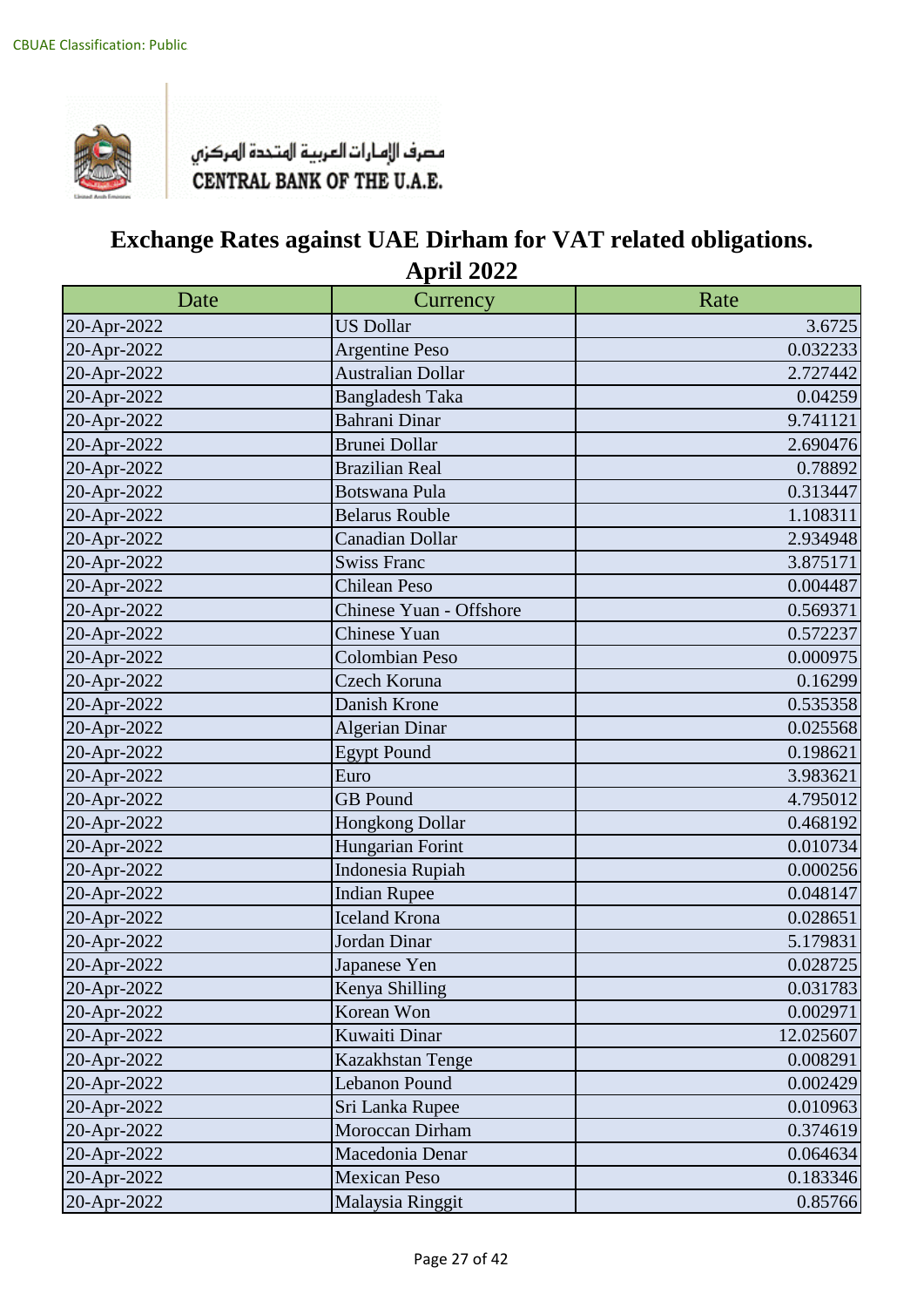

| Date        | Currency                | Rate     |
|-------------|-------------------------|----------|
| 20-Apr-2022 | Nigerian Naira          | 0.008839 |
| 20-Apr-2022 | Norwegian Krone         | 0.416275 |
| 20-Apr-2022 | NewZealand Dollar       | 2.492027 |
| 20-Apr-2022 | <b>Omani Rial</b>       | 9.539457 |
| 20-Apr-2022 | Peru Sol                | 0.989999 |
| 20-Apr-2022 | Philippine Piso         | 0.070059 |
| 20-Apr-2022 | Pakistan Rupee          | 0.01979  |
| 20-Apr-2022 | Polish Zloty            | 0.858643 |
| 20-Apr-2022 | Qatari Riyal            | 1.007213 |
| 20-Apr-2022 | Serbian Dinar           | 0.033854 |
| 20-Apr-2022 | Russia Rouble           | 0.044787 |
| 20-Apr-2022 | Saudi Riyal             | 0.979255 |
| 20-Apr-2022 | <b>Sudanese Pound</b>   | 0.008219 |
| 20-Apr-2022 | Swedish Krona           | 0.388415 |
| 20-Apr-2022 | <b>Singapore Dollar</b> | 2.690673 |
| 20-Apr-2022 | Thai Baht               | 0.108686 |
| 20-Apr-2022 | <b>Tunisian Dinar</b>   | 1.212566 |
| 20-Apr-2022 | Turkish Lira            | 0.250271 |
| 20-Apr-2022 | Trin Tob Dollar         | 0.540757 |
| 20-Apr-2022 | Taiwan Dollar           | 0.125444 |
| 20-Apr-2022 | Tanzania Shilling       | 0.001582 |
| 20-Apr-2022 | <b>Uganda Shilling</b>  | 0.001039 |
| 20-Apr-2022 | Vietnam Dong            | 0.00016  |
| 20-Apr-2022 | <b>Yemen Rial</b>       | 0.014676 |
| 20-Apr-2022 | South Africa Rand       | 0.243931 |
| 20-Apr-2022 | Zambian Kwacha          | 0.211063 |
| 20-Apr-2022 | Azerbaijan manat        | 2.161566 |
| 20-Apr-2022 | <b>Bulgarian</b> lev    | 2.036318 |
| 20-Apr-2022 | Croatian kuna           | 0.52675  |
| 20-Apr-2022 | Ethiopian birr          | 0.071297 |
| 20-Apr-2022 | Iraqi dinar             | 0.002516 |
| 20-Apr-2022 | Israeli new shekel      | 1.140351 |
| 20-Apr-2022 | Libyan dinar            | 0.778947 |
| 20-Apr-2022 | Mauritian rupee         | 0.085407 |
| 20-Apr-2022 | Romanian leu            | 0.805496 |
| 20-Apr-2022 | Syrian pound            | 0.001462 |
| 20-Apr-2022 | Turkmen manat           | 1.050787 |
| 20-Apr-2022 | Uzbekistani som         | 0.000326 |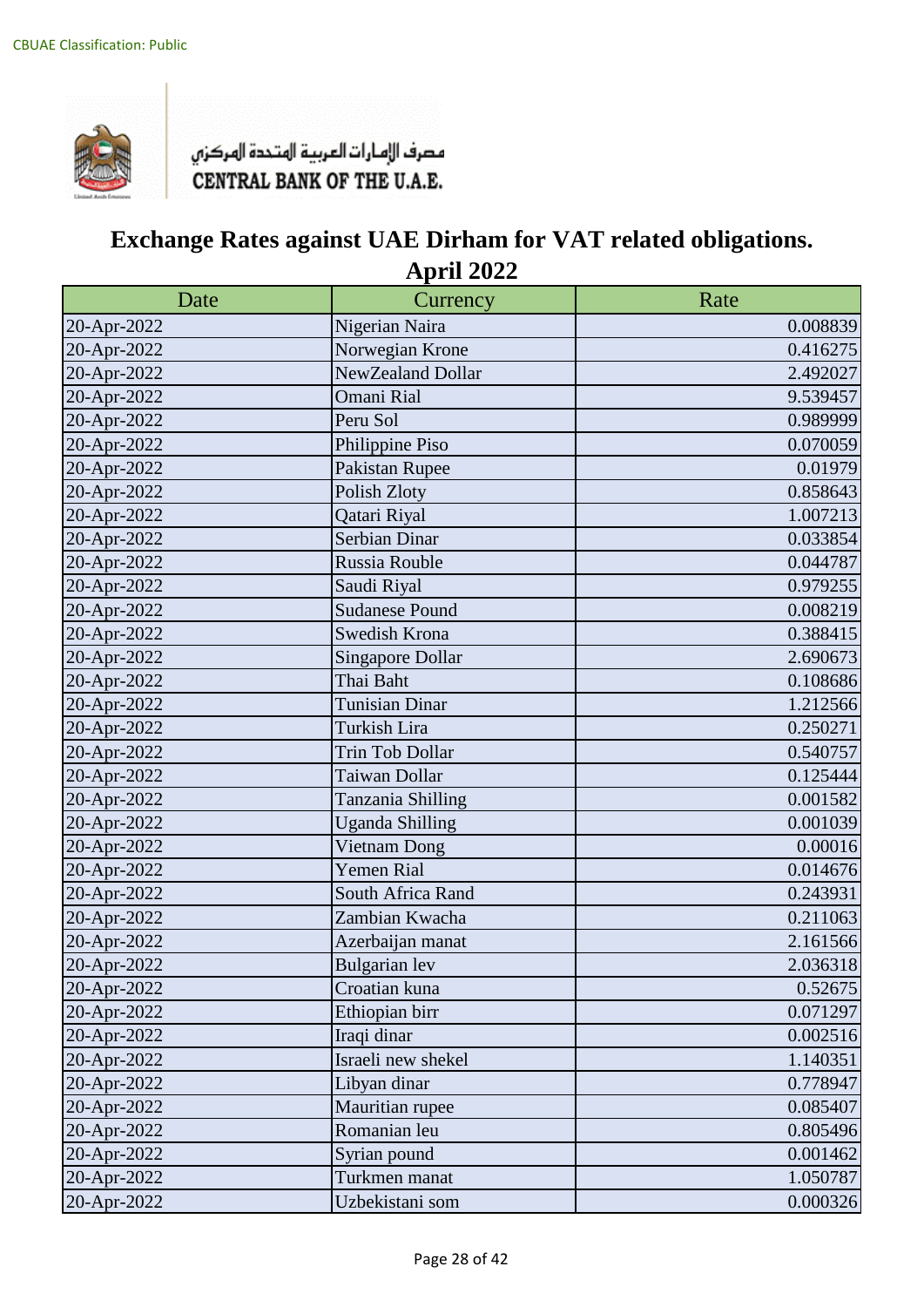

| Date        | Currency                       | Rate      |
|-------------|--------------------------------|-----------|
| 21-Apr-2022 | <b>US Dollar</b>               | 3.6725    |
| 21-Apr-2022 | <b>Argentine Peso</b>          | 0.032187  |
| 21-Apr-2022 | <b>Australian Dollar</b>       | 2.724609  |
| 21-Apr-2022 | <b>Bangladesh Taka</b>         | 0.04259   |
| 21-Apr-2022 | <b>Bahrani Dinar</b>           | 9.740604  |
| 21-Apr-2022 | <b>Brunei Dollar</b>           | 2.697591  |
| 21-Apr-2022 | <b>Brazilian Real</b>          | 0.794484  |
| 21-Apr-2022 | <b>Botswana Pula</b>           | 0.311057  |
| 21-Apr-2022 | <b>Belarus Rouble</b>          | 1.108646  |
| 21-Apr-2022 | <b>Canadian Dollar</b>         | 2.939646  |
| 21-Apr-2022 | <b>Swiss Franc</b>             | 3.867011  |
| 21-Apr-2022 | <b>Chilean Peso</b>            | 0.004513  |
| 21-Apr-2022 | <b>Chinese Yuan - Offshore</b> | 0.567567  |
| 21-Apr-2022 | Chinese Yuan                   | 0.569707  |
| 21-Apr-2022 | <b>Colombian Peso</b>          | 0.000976  |
| 21-Apr-2022 | Czech Koruna                   | 0.163827  |
| 21-Apr-2022 | <b>Danish Krone</b>            | 0.536476  |
| 21-Apr-2022 | <b>Algerian Dinar</b>          | 0.025615  |
| 21-Apr-2022 | <b>Egypt Pound</b>             | 0.197659  |
| 21-Apr-2022 | Euro                           | 3.990547  |
| 21-Apr-2022 | <b>GB</b> Pound                | 4.796265  |
| 21-Apr-2022 | <b>Hongkong Dollar</b>         | 0.468133  |
| 21-Apr-2022 | Hungarian Forint               | 0.010773  |
| 21-Apr-2022 | <b>Indonesia Rupiah</b>        | 0.000256  |
| 21-Apr-2022 | <b>Indian Rupee</b>            | 0.048195  |
| 21-Apr-2022 | <b>Iceland Krona</b>           | 0.028716  |
| 21-Apr-2022 | <b>Jordan Dinar</b>            | 5.179831  |
| 21-Apr-2022 | Japanese Yen                   | 0.028591  |
| 21-Apr-2022 | Kenya Shilling                 | 0.031769  |
| 21-Apr-2022 | Korean Won                     | 0.002966  |
| 21-Apr-2022 | <b>Kuwaiti Dinar</b>           | 12.030728 |
| 21-Apr-2022 | Kazakhstan Tenge               | 0.008287  |
| 21-Apr-2022 | <b>Lebanon Pound</b>           | 0.002429  |
| 21-Apr-2022 | Sri Lanka Rupee                | 0.010963  |
| 21-Apr-2022 | <b>Moroccan Dirham</b>         | 0.375247  |
| 21-Apr-2022 | Macedonia Denar                | 0.064771  |
| 21-Apr-2022 | <b>Mexican Peso</b>            | 0.18218   |
| 21-Apr-2022 | Malaysia Ringgit               | 0.855861  |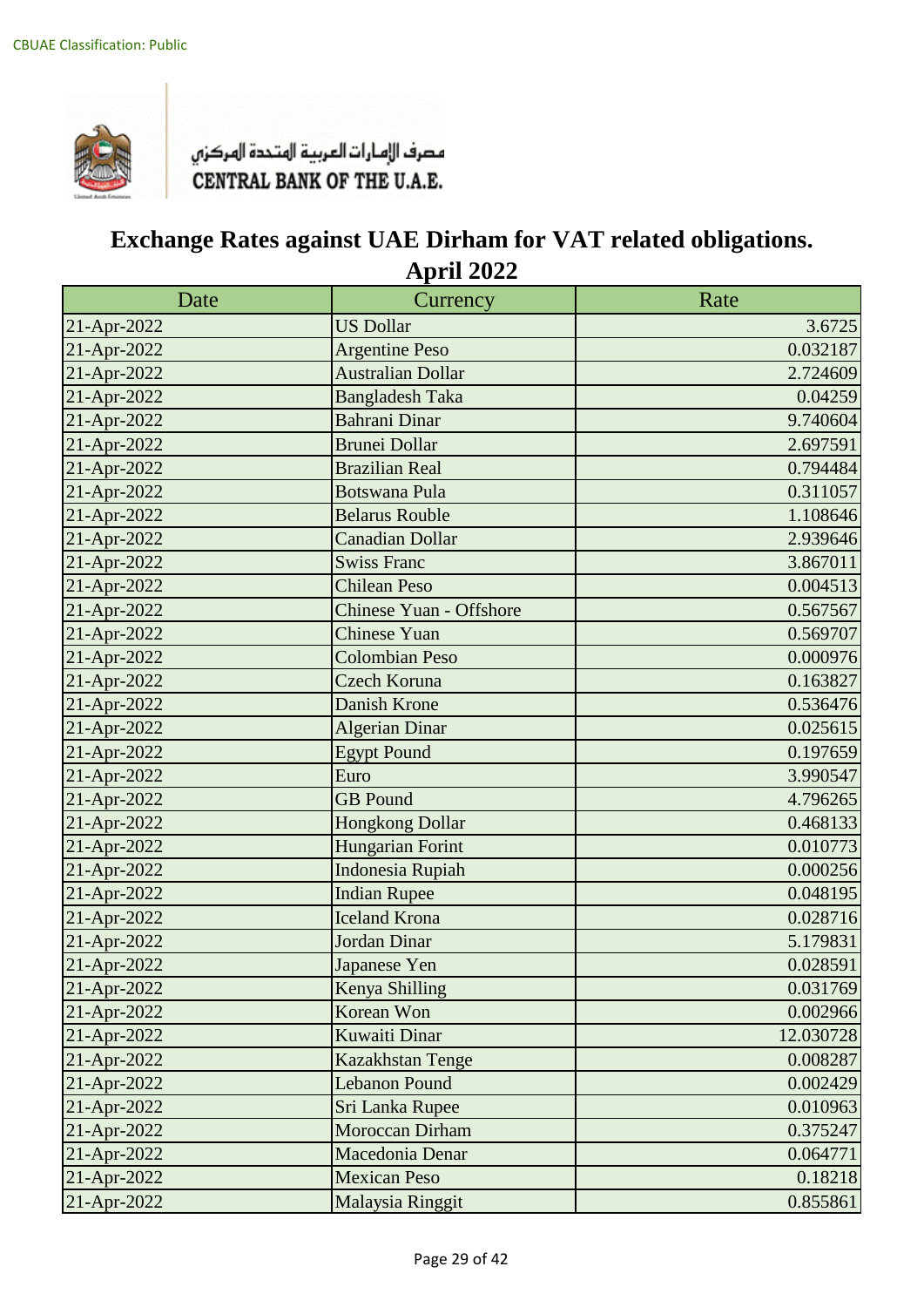

| Date        | Currency                | Rate     |
|-------------|-------------------------|----------|
| 21-Apr-2022 | Nigerian Naira          | 0.008837 |
| 21-Apr-2022 | Norwegian Krone         | 0.41714  |
| 21-Apr-2022 | NewZealand Dollar       | 2.487638 |
| 21-Apr-2022 | <b>Omani Rial</b>       | 9.538713 |
| 21-Apr-2022 | Peru Sol                | 0.989252 |
| 21-Apr-2022 | Philippine Piso         | 0.070119 |
| 21-Apr-2022 | <b>Pakistan Rupee</b>   | 0.019663 |
| 21-Apr-2022 | <b>Polish Zloty</b>     | 0.862049 |
| 21-Apr-2022 | Qatari Riyal            | 1.005421 |
| 21-Apr-2022 | <b>Serbian Dinar</b>    | 0.033932 |
| 21-Apr-2022 | Russia Rouble           | 0.045806 |
| 21-Apr-2022 | Saudi Riyal             | 0.979229 |
| 21-Apr-2022 | <b>Sudanese Pound</b>   | 0.00822  |
| 21-Apr-2022 | <b>Swedish Krona</b>    | 0.389024 |
| 21-Apr-2022 | <b>Singapore Dollar</b> | 2.697194 |
| 21-Apr-2022 | Thai Baht               | 0.108397 |
| 21-Apr-2022 | <b>Tunisian Dinar</b>   | 1.225474 |
| 21-Apr-2022 | <b>Turkish Lira</b>     | 0.24984  |
| 21-Apr-2022 | <b>Trin Tob Dollar</b>  | 0.541076 |
| 21-Apr-2022 | Taiwan Dollar           | 0.125727 |
| 21-Apr-2022 | Tanzania Shilling       | 0.001582 |
| 21-Apr-2022 | <b>Uganda Shilling</b>  | 0.00104  |
| 21-Apr-2022 | <b>Vietnam Dong</b>     | 0.00016  |
| 21-Apr-2022 | <b>Yemen Rial</b>       | 0.014678 |
| 21-Apr-2022 | South Africa Rand       | 0.23958  |
| 21-Apr-2022 | Zambian Kwacha          | 0.210458 |
| 21-Apr-2022 | Azerbaijan manat        | 2.161566 |
| 21-Apr-2022 | <b>Bulgarian</b> lev    | 2.040731 |
| 21-Apr-2022 | Croatian kuna           | 0.527772 |
| 21-Apr-2022 | Ethiopian birr          | 0.07128  |
| 21-Apr-2022 | Iraqi dinar             | 0.002516 |
| 21-Apr-2022 | Israeli new shekel      | 1.136118 |
| 21-Apr-2022 | Libyan dinar            | 0.779741 |
| 21-Apr-2022 | Mauritian rupee         | 0.085308 |
| 21-Apr-2022 | Romanian leu            | 0.807125 |
| 21-Apr-2022 | Syrian pound            | 0.001462 |
| 21-Apr-2022 | Turkmen manat           | 1.050787 |
| 21-Apr-2022 | Uzbekistani som         | 0.000325 |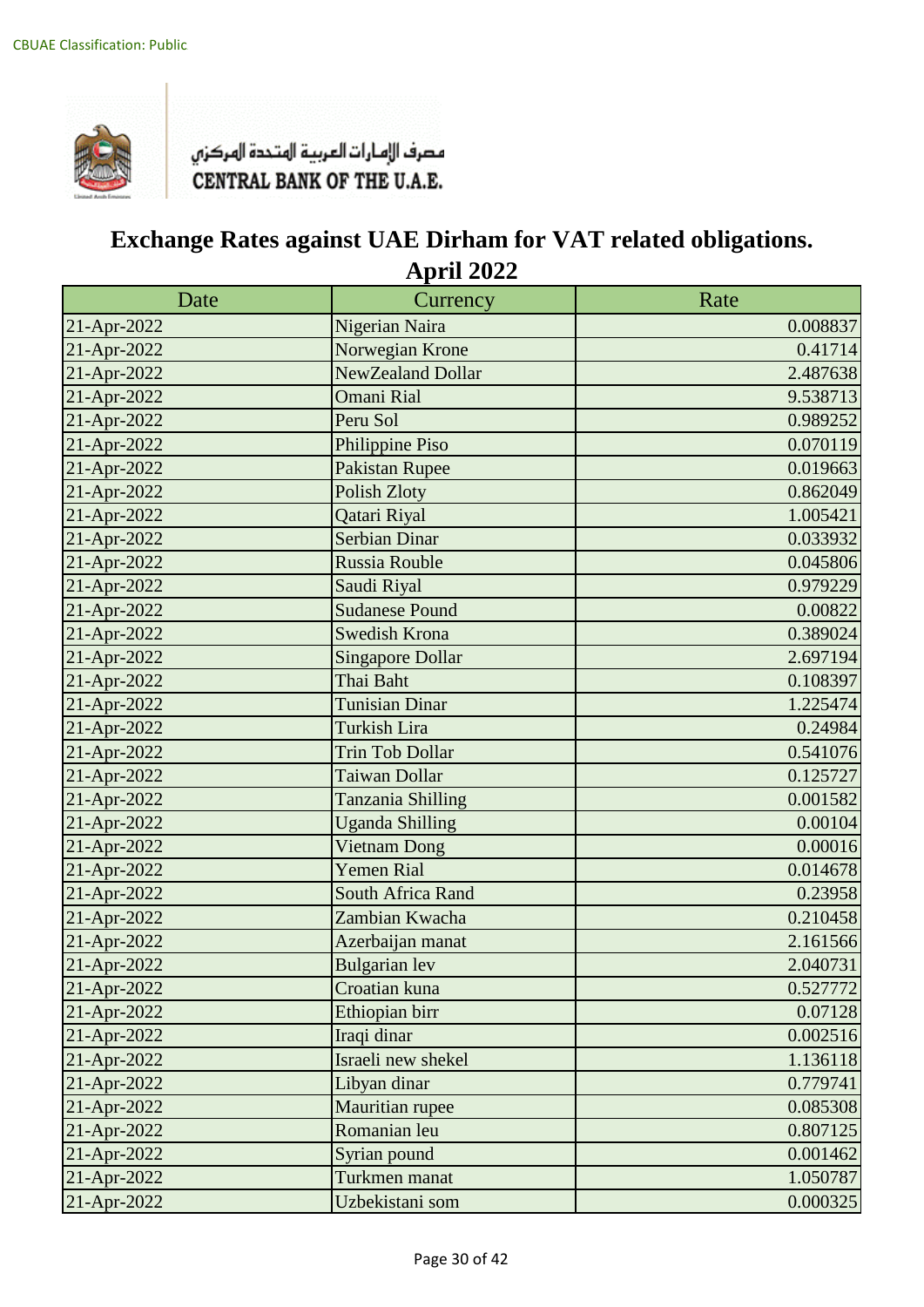

| Date        | Currency                 | Rate      |
|-------------|--------------------------|-----------|
| 22-Apr-2022 | <b>US Dollar</b>         | 3.6725    |
| 22-Apr-2022 | <b>Argentine Peso</b>    | 0.032144  |
| 22-Apr-2022 | <b>Australian Dollar</b> | 2.671103  |
| 22-Apr-2022 | <b>Bangladesh Taka</b>   | 0.042491  |
| 22-Apr-2022 | Bahrani Dinar            | 9.741638  |
| 22-Apr-2022 | <b>Brunei Dollar</b>     | 2.682027  |
| 22-Apr-2022 | <b>Brazilian Real</b>    | 0.777084  |
| 22-Apr-2022 | <b>Botswana Pula</b>     | 0.307752  |
| 22-Apr-2022 | <b>Belarus Rouble</b>    | 1.092161  |
| 22-Apr-2022 | <b>Canadian Dollar</b>   | 2.893783  |
| 22-Apr-2022 | <b>Swiss Franc</b>       | 3.837914  |
| 22-Apr-2022 | <b>Chilean Peso</b>      | 0.004417  |
| 22-Apr-2022 | Chinese Yuan - Offshore  | 0.562043  |
| 22-Apr-2022 | Chinese Yuan             | 0.564731  |
| 22-Apr-2022 | <b>Colombian Peso</b>    | 0.000966  |
| 22-Apr-2022 | Czech Koruna             | 0.163034  |
| 22-Apr-2022 | Danish Krone             | 0.533545  |
| 22-Apr-2022 | <b>Algerian Dinar</b>    | 0.025495  |
| 22-Apr-2022 | <b>Egypt Pound</b>       | 0.197659  |
| 22-Apr-2022 | Euro                     | 3.968983  |
| 22-Apr-2022 | <b>GB</b> Pound          | 4.727121  |
| 22-Apr-2022 | Hongkong Dollar          | 0.468073  |
| 22-Apr-2022 | Hungarian Forint         | 0.010713  |
| 22-Apr-2022 | Indonesia Rupiah         | 0.000256  |
| 22-Apr-2022 | <b>Indian Rupee</b>      | 0.047981  |
| 22-Apr-2022 | <b>Iceland Krona</b>     | 0.028394  |
| 22-Apr-2022 | Jordan Dinar             | 5.179831  |
| 22-Apr-2022 | Japanese Yen             | 0.028604  |
| 22-Apr-2022 | Kenya Shilling           | 0.031742  |
| 22-Apr-2022 | Korean Won               | 0.002956  |
| 22-Apr-2022 | Kuwaiti Dinar            | 12.023244 |
| 22-Apr-2022 | Kazakhstan Tenge         | 0.00827   |
| 22-Apr-2022 | Lebanon Pound            | 0.002429  |
| 22-Apr-2022 | Sri Lanka Rupee          | 0.010963  |
| 22-Apr-2022 | Moroccan Dirham          | 0.373362  |
| 22-Apr-2022 | Macedonia Denar          | 0.06452   |
| 22-Apr-2022 | <b>Mexican Peso</b>      | 0.180858  |
| 22-Apr-2022 | Malaysia Ringgit         | 0.849133  |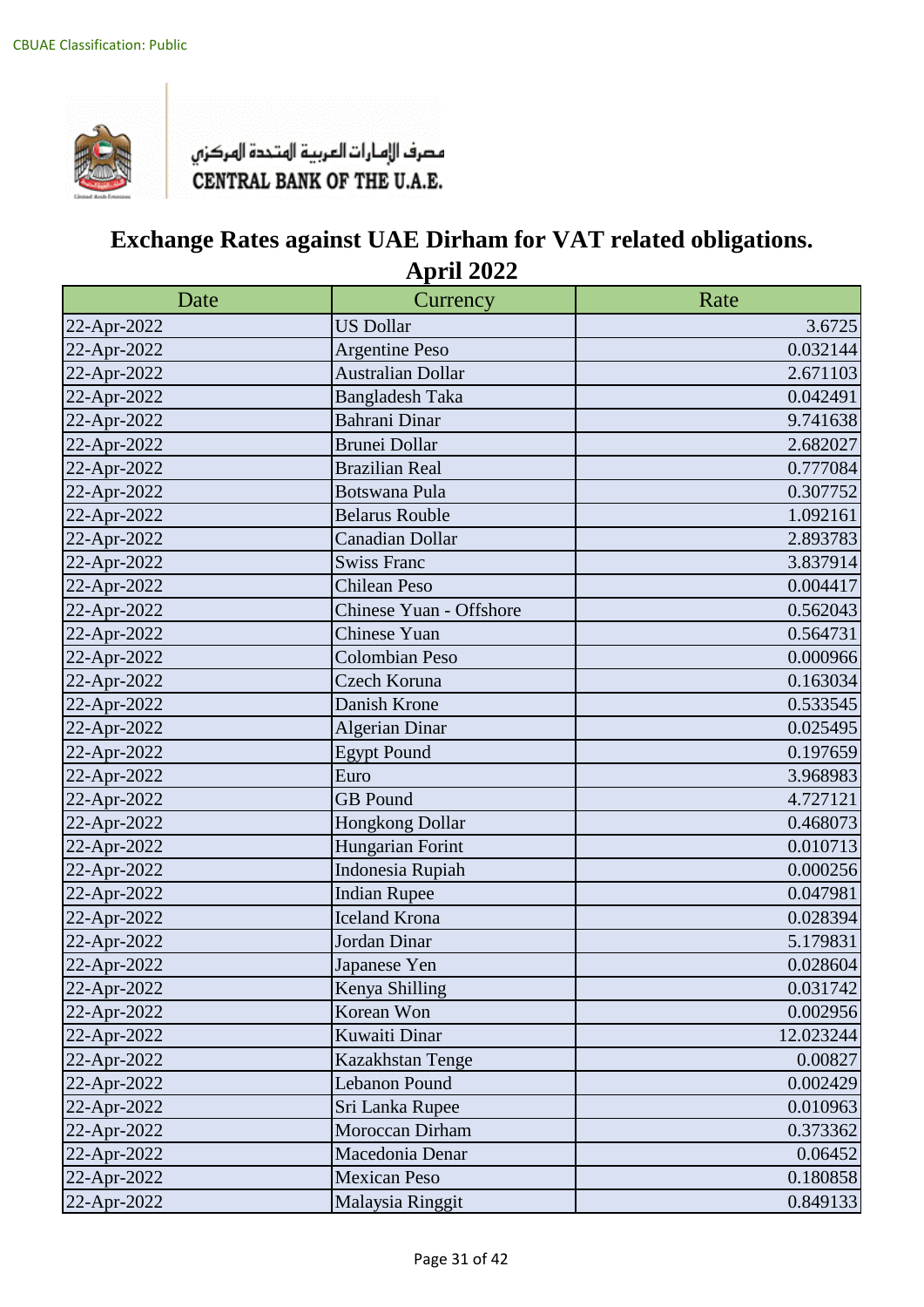

| Date        | Currency                | Rate     |
|-------------|-------------------------|----------|
| 22-Apr-2022 | Nigerian Naira          | 0.008837 |
| 22-Apr-2022 | Norwegian Krone         | 0.411724 |
| 22-Apr-2022 | NewZealand Dollar       | 2.442309 |
| 22-Apr-2022 | <b>Omani Rial</b>       | 9.538961 |
| 22-Apr-2022 | Peru Sol                | 0.982898 |
| 22-Apr-2022 | Philippine Piso         | 0.070091 |
| 22-Apr-2022 | Pakistan Rupee          | 0.019719 |
| 22-Apr-2022 | Polish Zloty            | 0.855502 |
| 22-Apr-2022 | Qatari Riyal            | 1.005641 |
| 22-Apr-2022 | Serbian Dinar           | 0.033717 |
| 22-Apr-2022 | Russia Rouble           | 0.047572 |
| 22-Apr-2022 | Saudi Riyal             | 0.979229 |
| 22-Apr-2022 | <b>Sudanese Pound</b>   | 0.00822  |
| 22-Apr-2022 | Swedish Krona           | 0.386323 |
| 22-Apr-2022 | <b>Singapore Dollar</b> | 2.682223 |
| 22-Apr-2022 | Thai Baht               | 0.10811  |
| 22-Apr-2022 | <b>Tunisian Dinar</b>   | 1.22384  |
| 22-Apr-2022 | Turkish Lira            | 0.248948 |
| 22-Apr-2022 | Trin Tob Dollar         | 0.541076 |
| 22-Apr-2022 | Taiwan Dollar           | 0.125367 |
| 22-Apr-2022 | Tanzania Shilling       | 0.001582 |
| 22-Apr-2022 | <b>Uganda Shilling</b>  | 0.001043 |
| 22-Apr-2022 | Vietnam Dong            | 0.00016  |
| 22-Apr-2022 | <b>Yemen Rial</b>       | 0.014682 |
| 22-Apr-2022 | South Africa Rand       | 0.235492 |
| 22-Apr-2022 | Zambian Kwacha          | 0.21763  |
| 22-Apr-2022 | Azerbaijan manat        | 2.161566 |
| 22-Apr-2022 | Bulgarian lev           | 2.029566 |
| 22-Apr-2022 | Croatian kuna           | 0.524823 |
| 22-Apr-2022 | Ethiopian birr          | 0.07128  |
| 22-Apr-2022 | Iraqi dinar             | 0.002516 |
| 22-Apr-2022 | Israeli new shekel      | 1.125084 |
| 22-Apr-2022 | Libyan dinar            | 0.779641 |
| 22-Apr-2022 | Mauritian rupee         | 0.085606 |
| 22-Apr-2022 | Romanian leu            | 0.802785 |
| 22-Apr-2022 | Syrian pound            | 0.001462 |
| 22-Apr-2022 | Turkmen manat           | 1.050787 |
| 22-Apr-2022 | Uzbekistani som         | 0.000325 |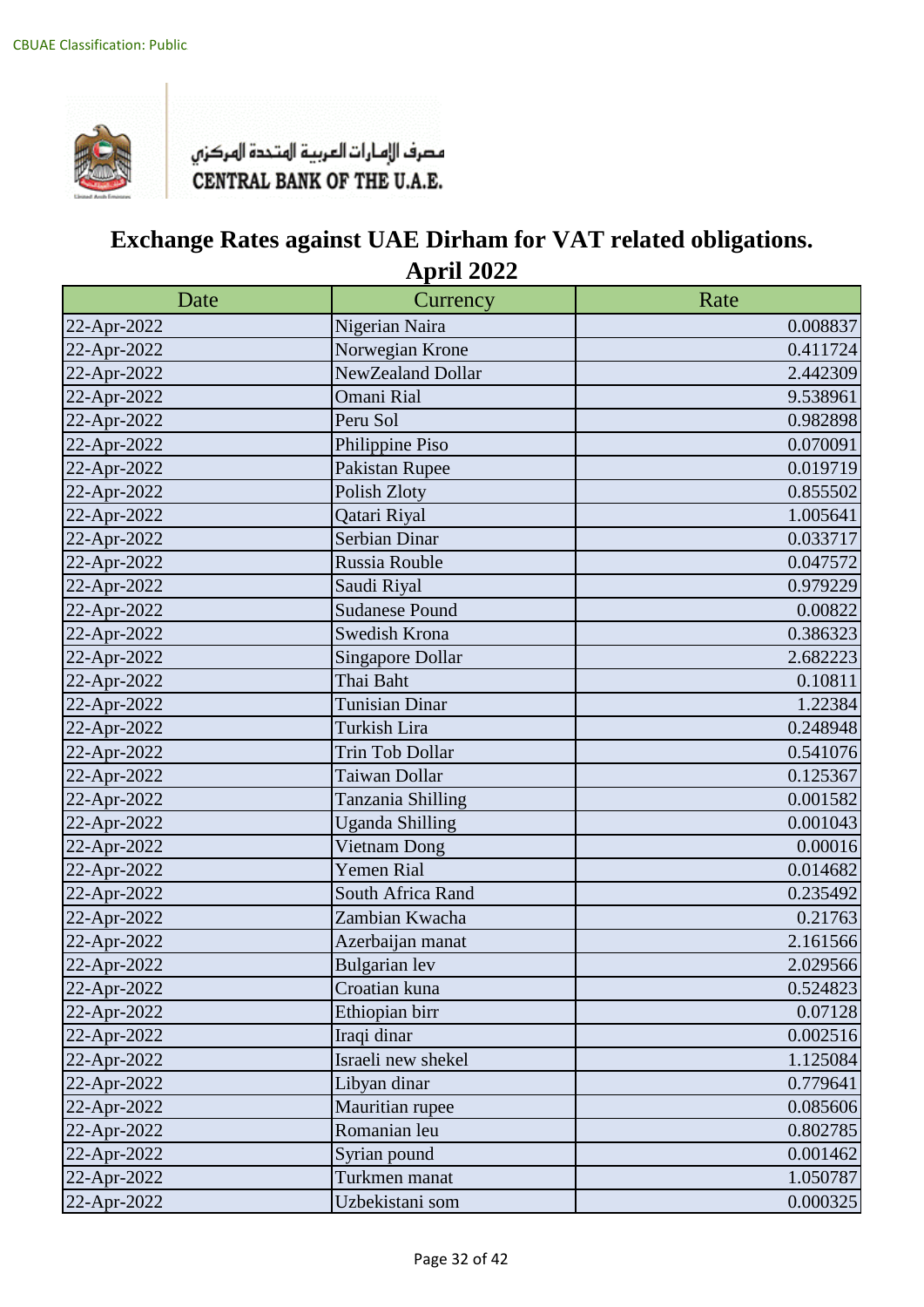

| Date        | Currency                       | Rate      |
|-------------|--------------------------------|-----------|
| 25-Apr-2022 | <b>US Dollar</b>               | 3.6725    |
| 25-Apr-2022 | <b>Argentine Peso</b>          | 0.03202   |
| 25-Apr-2022 | <b>Australian Dollar</b>       | 2.623589  |
| 25-Apr-2022 | <b>Bangladesh Taka</b>         | 0.042565  |
| 25-Apr-2022 | <b>Bahrani Dinar</b>           | 9.741379  |
| 25-Apr-2022 | <b>Brunei Dollar</b>           | 2.672464  |
| 25-Apr-2022 | <b>Brazilian Real</b>          | 0.755907  |
| 25-Apr-2022 | <b>Botswana Pula</b>           | 0.305733  |
| 25-Apr-2022 | <b>Belarus Rouble</b>          | 1.091512  |
| 25-Apr-2022 | <b>Canadian Dollar</b>         | 2.877007  |
| 25-Apr-2022 | <b>Swiss Franc</b>             | 3.841527  |
| 25-Apr-2022 | <b>Chilean Peso</b>            | 0.004323  |
| 25-Apr-2022 | <b>Chinese Yuan - Offshore</b> | 0.557385  |
| 25-Apr-2022 | Chinese Yuan                   | 0.559884  |
| 25-Apr-2022 | <b>Colombian Peso</b>          | 0.000938  |
| 25-Apr-2022 | Czech Koruna                   | 0.161209  |
| 25-Apr-2022 | <b>Danish Krone</b>            | 0.529186  |
| 25-Apr-2022 | <b>Algerian Dinar</b>          | 0.025413  |
| 25-Apr-2022 | <b>Egypt Pound</b>             | 0.197872  |
| 25-Apr-2022 | Euro                           | 3.936649  |
| 25-Apr-2022 | <b>GB</b> Pound                | 4.675366  |
| 25-Apr-2022 | <b>Hongkong Dollar</b>         | 0.467989  |
| 25-Apr-2022 | Hungarian Forint               | 0.010531  |
| 25-Apr-2022 | <b>Indonesia Rupiah</b>        | 0.000254  |
| 25-Apr-2022 | <b>Indian Rupee</b>            | 0.047886  |
| 25-Apr-2022 | <b>Iceland Krona</b>           | 0.02832   |
| 25-Apr-2022 | <b>Jordan Dinar</b>            | 5.179831  |
| 25-Apr-2022 | Japanese Yen                   | 0.028748  |
| 25-Apr-2022 | Kenya Shilling                 | 0.031742  |
| 25-Apr-2022 | Korean Won                     | 0.002932  |
| 25-Apr-2022 | <b>Kuwaiti Dinar</b>           | 12.013019 |
| 25-Apr-2022 | Kazakhstan Tenge               | 0.008171  |
| 25-Apr-2022 | <b>Lebanon Pound</b>           | 0.002429  |
| 25-Apr-2022 | Sri Lanka Rupee                | 0.010963  |
| 25-Apr-2022 | <b>Moroccan Dirham</b>         | 0.370189  |
| 25-Apr-2022 | Macedonia Denar                | 0.064452  |
| 25-Apr-2022 | <b>Mexican Peso</b>            | 0.180649  |
| 25-Apr-2022 | Malaysia Ringgit               | 0.842993  |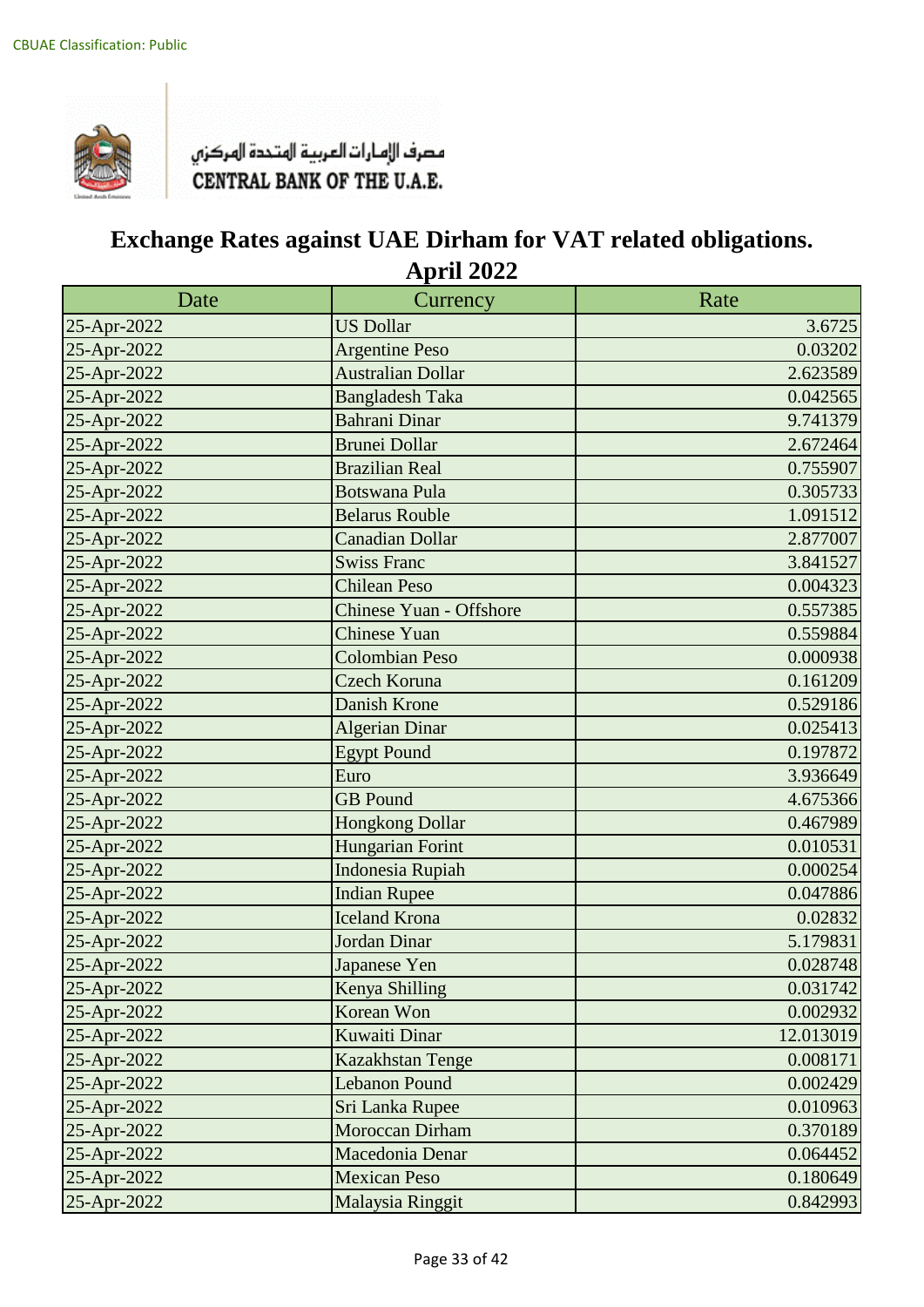

| Date        | Currency                | Rate     |
|-------------|-------------------------|----------|
| 25-Apr-2022 | Nigerian Naira          | 0.008858 |
| 25-Apr-2022 | Norwegian Krone         | 0.402841 |
| 25-Apr-2022 | NewZealand Dollar       | 2.421216 |
| 25-Apr-2022 | <b>Omani Rial</b>       | 9.538713 |
| 25-Apr-2022 | Peru Sol                | 0.974526 |
| 25-Apr-2022 | Philippine Piso         | 0.070151 |
| 25-Apr-2022 | <b>Pakistan Rupee</b>   | 0.019745 |
| 25-Apr-2022 | <b>Polish Zloty</b>     | 0.847604 |
| 25-Apr-2022 | Qatari Riyal            | 1.005256 |
| 25-Apr-2022 | <b>Serbian Dinar</b>    | 0.033447 |
| 25-Apr-2022 | <b>Russia Rouble</b>    | 0.049213 |
| 25-Apr-2022 | Saudi Riyal             | 0.979098 |
| 25-Apr-2022 | <b>Sudanese Pound</b>   | 0.00822  |
| 25-Apr-2022 | Swedish Krona           | 0.379273 |
| 25-Apr-2022 | <b>Singapore Dollar</b> | 2.67227  |
| 25-Apr-2022 | Thai Baht               | 0.107761 |
| 25-Apr-2022 | <b>Tunisian Dinar</b>   | 1.205521 |
| 25-Apr-2022 | Turkish Lira            | 0.248611 |
| 25-Apr-2022 | <b>Trin Tob Dollar</b>  | 0.539978 |
| 25-Apr-2022 | Taiwan Dollar           | 0.125247 |
| 25-Apr-2022 | Tanzania Shilling       | 0.001581 |
| 25-Apr-2022 | <b>Uganda Shilling</b>  | 0.00104  |
| 25-Apr-2022 | <b>Vietnam Dong</b>     | 0.00016  |
| 25-Apr-2022 | <b>Yemen Rial</b>       | 0.014678 |
| 25-Apr-2022 | South Africa Rand       | 0.233416 |
| 25-Apr-2022 | Zambian Kwacha          | 0.216531 |
| 25-Apr-2022 | Azerbaijan manat        | 2.161566 |
| 25-Apr-2022 | <b>Bulgarian</b> lev    | 2.013542 |
| 25-Apr-2022 | Croatian kuna           | 0.520737 |
| 25-Apr-2022 | Ethiopian birr          | 0.070876 |
| 25-Apr-2022 | Iraqi dinar             | 0.002516 |
| 25-Apr-2022 | Israeli new shekel      | 1.116635 |
| 25-Apr-2022 | Libyan dinar            | 0.779741 |
| 25-Apr-2022 | Mauritian rupee         | 0.085606 |
| 25-Apr-2022 | Romanian leu            | 0.796258 |
| 25-Apr-2022 | Syrian pound            | 0.001462 |
| 25-Apr-2022 | Turkmen manat           | 1.050787 |
| 25-Apr-2022 | Uzbekistani som         | 0.000327 |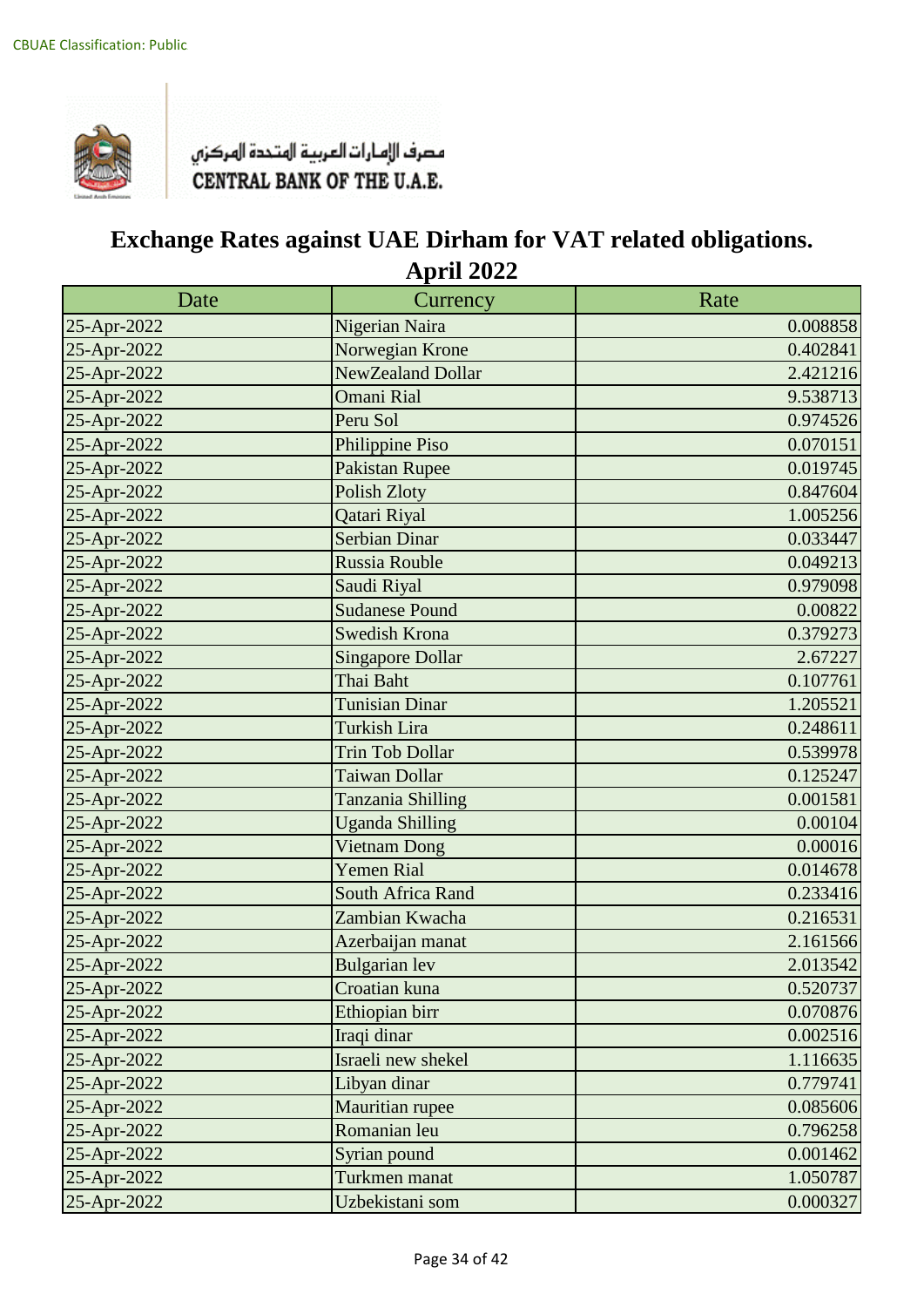

| Date        | Currency                 | Rate      |
|-------------|--------------------------|-----------|
| 26-Apr-2022 | <b>US Dollar</b>         | 3.6725    |
| 26-Apr-2022 | <b>Argentine Peso</b>    | 0.031979  |
| 26-Apr-2022 | <b>Australian Dollar</b> | 2.635829  |
| 26-Apr-2022 | <b>Bangladesh Taka</b>   | 0.042457  |
| 26-Apr-2022 | Bahrani Dinar            | 9.741379  |
| 26-Apr-2022 | <b>Brunei Dollar</b>     | 2.669744  |
| 26-Apr-2022 | <b>Brazilian Real</b>    | 0.740125  |
| 26-Apr-2022 | <b>Botswana Pula</b>     | 0.306282  |
| 26-Apr-2022 | <b>Belarus Rouble</b>    | 1.091836  |
| 26-Apr-2022 | <b>Canadian Dollar</b>   | 2.865782  |
| 26-Apr-2022 | <b>Swiss Franc</b>       | 3.832707  |
| 26-Apr-2022 | <b>Chilean Peso</b>      | 0.004312  |
| 26-Apr-2022 | Chinese Yuan - Offshore  | 0.557698  |
| 26-Apr-2022 | Chinese Yuan             | 0.560405  |
| 26-Apr-2022 | <b>Colombian Peso</b>    | 0.000933  |
| 26-Apr-2022 | Czech Koruna             | 0.160175  |
| 26-Apr-2022 | Danish Krone             | 0.526757  |
| 26-Apr-2022 | <b>Algerian Dinar</b>    | 0.025401  |
| 26-Apr-2022 | <b>Egypt Pound</b>       | 0.198514  |
| 26-Apr-2022 | Euro                     | 3.919005  |
| 26-Apr-2022 | <b>GB</b> Pound          | 4.658168  |
| 26-Apr-2022 | Hongkong Dollar          | 0.468073  |
| 26-Apr-2022 | Hungarian Forint         | 0.01044   |
| 26-Apr-2022 | Indonesia Rupiah         | 0.000255  |
| 26-Apr-2022 | <b>Indian Rupee</b>      | 0.047951  |
| 26-Apr-2022 | <b>Iceland Krona</b>     | 0.028315  |
| 26-Apr-2022 | Jordan Dinar             | 5.179831  |
| 26-Apr-2022 | Japanese Yen             | 0.028874  |
| 26-Apr-2022 | Kenya Shilling           | 0.031728  |
| 26-Apr-2022 | Korean Won               | 0.002924  |
| 26-Apr-2022 | Kuwaiti Dinar            | 12.015377 |
| 26-Apr-2022 | Kazakhstan Tenge         | 0.008137  |
| 26-Apr-2022 | Lebanon Pound            | 0.002429  |
| 26-Apr-2022 | Sri Lanka Rupee          | 0.010723  |
| 26-Apr-2022 | Moroccan Dirham          | 0.370197  |
| 26-Apr-2022 | Macedonia Denar          | 0.063604  |
| 26-Apr-2022 | <b>Mexican Peso</b>      | 0.180658  |
| 26-Apr-2022 | Malaysia Ringgit         | 0.843284  |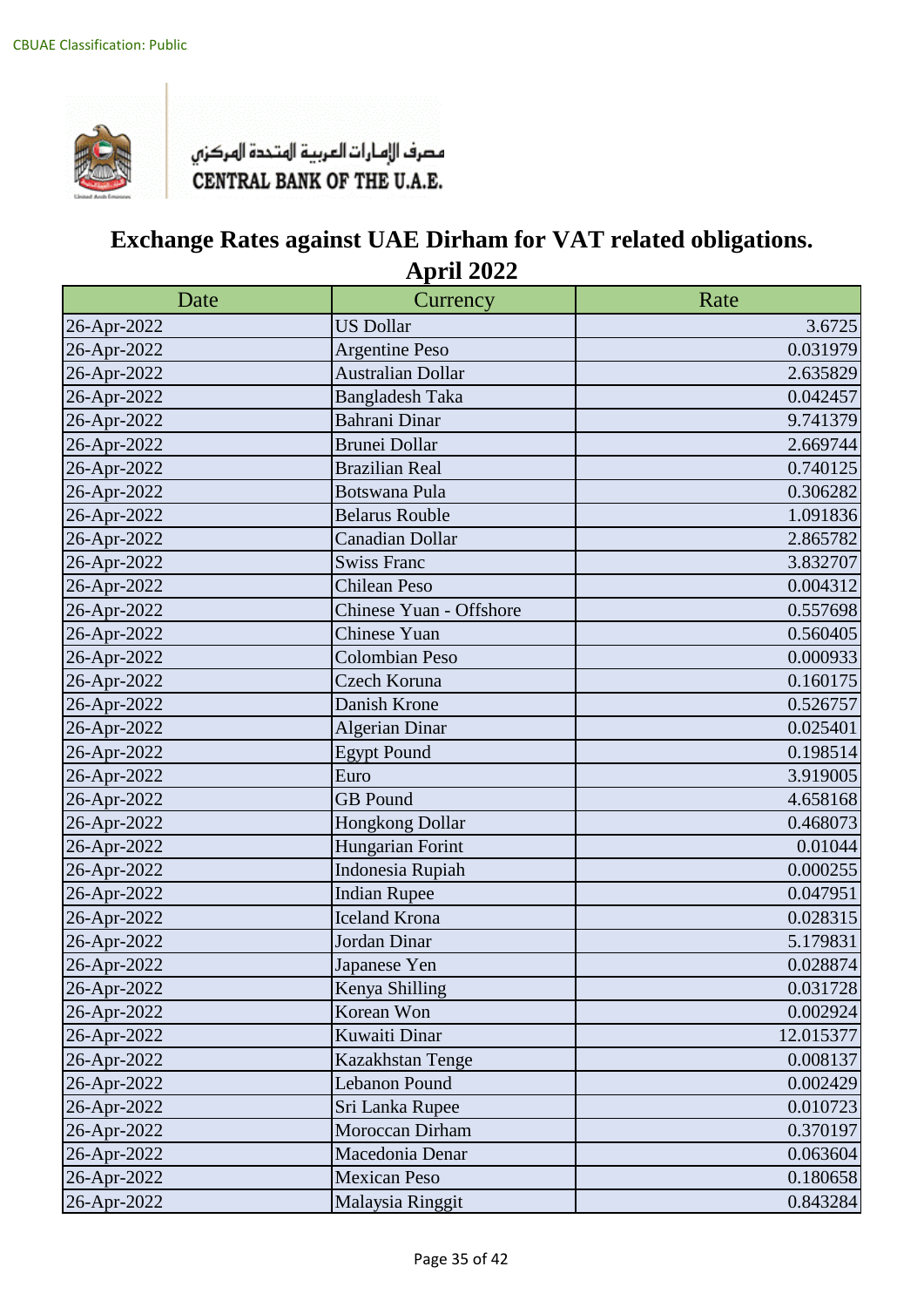

| Date        | Currency                | Rate     |
|-------------|-------------------------|----------|
| 26-Apr-2022 | Nigerian Naira          | 0.008839 |
| 26-Apr-2022 | Norwegian Krone         | 0.399667 |
| 26-Apr-2022 | NewZealand Dollar       | 2.426976 |
| 26-Apr-2022 | Omani Rial              | 9.538713 |
| 26-Apr-2022 | Peru Sol                | 0.965177 |
| 26-Apr-2022 | Philippine Piso         | 0.070356 |
| 26-Apr-2022 | Pakistan Rupee          | 0.019796 |
| 26-Apr-2022 | Polish Zloty            | 0.841892 |
| 26-Apr-2022 | Qatari Riyal            | 1.006826 |
| 26-Apr-2022 | Serbian Dinar           | 0.033326 |
| 26-Apr-2022 | Russia Rouble           | 0.049134 |
| 26-Apr-2022 | Saudi Riyal             | 0.979098 |
| 26-Apr-2022 | <b>Sudanese Pound</b>   | 0.008221 |
| 26-Apr-2022 | Swedish Krona           | 0.376208 |
| 26-Apr-2022 | <b>Singapore Dollar</b> | 2.66955  |
| 26-Apr-2022 | Thai Baht               | 0.10707  |
| 26-Apr-2022 | Tunisian Dinar          | 1.210289 |
| 26-Apr-2022 | Turkish Lira            | 0.24808  |
| 26-Apr-2022 | Trin Tob Dollar         | 0.539978 |
| 26-Apr-2022 | Taiwan Dollar           | 0.125273 |
| 26-Apr-2022 | Tanzania Shilling       | 0.00158  |
| 26-Apr-2022 | <b>Uganda Shilling</b>  | 0.001036 |
| 26-Apr-2022 | Vietnam Dong            | 0.00016  |
| 26-Apr-2022 | Yemen Rial              | 0.014676 |
| 26-Apr-2022 | South Africa Rand       | 0.233974 |
| 26-Apr-2022 | Zambian Kwacha          | 0.215689 |
| 26-Apr-2022 | Azerbaijan manat        | 2.161566 |
| 26-Apr-2022 | Bulgarian lev           | 2.003437 |
| 26-Apr-2022 | Croatian kuna           | 0.518144 |
| 26-Apr-2022 | Ethiopian birr          | 0.07086  |
| 26-Apr-2022 | Iraqi dinar             | 0.002516 |
| 26-Apr-2022 | Israeli new shekel      | 1.114601 |
| 26-Apr-2022 | Libyan dinar            | 0.773777 |
| 26-Apr-2022 | Mauritian rupee         | 0.085012 |
| 26-Apr-2022 | Romanian leu            | 0.792597 |
| 26-Apr-2022 | Syrian pound            | 0.001462 |
| 26-Apr-2022 | Turkmen manat           | 1.050787 |
| 26-Apr-2022 | Uzbekistani som         | 0.000327 |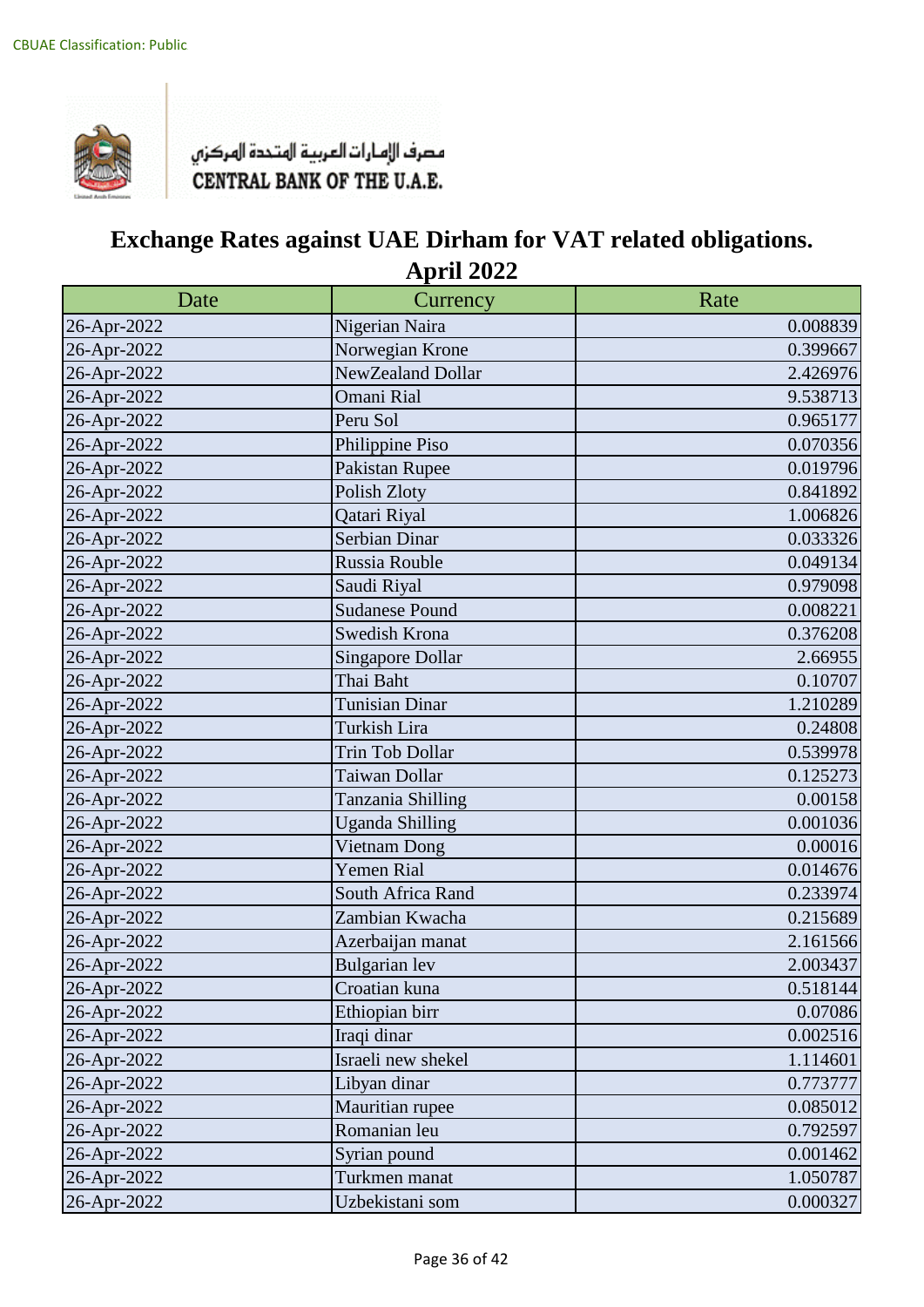

| Date        | Currency                       | Rate     |
|-------------|--------------------------------|----------|
| 27-Apr-2022 | <b>US Dollar</b>               | 3.6725   |
| 27-Apr-2022 | <b>Argentine Peso</b>          | 0.031933 |
| 27-Apr-2022 | <b>Australian Dollar</b>       | 2.620407 |
| 27-Apr-2022 | <b>Bangladesh Taka</b>         | 0.042447 |
| 27-Apr-2022 | <b>Bahrani Dinar</b>           | 9.741379 |
| 27-Apr-2022 | <b>Brunei Dollar</b>           | 2.660075 |
| 27-Apr-2022 | <b>Brazilian Real</b>          | 0.73359  |
| 27-Apr-2022 | <b>Botswana Pula</b>           | 0.302243 |
| 27-Apr-2022 | <b>Belarus Rouble</b>          | 1.091836 |
| 27-Apr-2022 | <b>Canadian Dollar</b>         | 2.86154  |
| 27-Apr-2022 | <b>Swiss Franc</b>             | 3.789599 |
| 27-Apr-2022 | <b>Chilean Peso</b>            | 0.004343 |
| 27-Apr-2022 | <b>Chinese Yuan - Offshore</b> | 0.557301 |
| 27-Apr-2022 | Chinese Yuan                   | 0.559943 |
| 27-Apr-2022 | <b>Colombian Peso</b>          | 0.000928 |
| 27-Apr-2022 | Czech Koruna                   | 0.157869 |
| 27-Apr-2022 | <b>Danish Krone</b>            | 0.520664 |
| 27-Apr-2022 | <b>Algerian Dinar</b>          | 0.025389 |
| 27-Apr-2022 | <b>Egypt Pound</b>             | 0.198514 |
| 27-Apr-2022 | Euro                           | 3.875171 |
| 27-Apr-2022 | <b>GB</b> Pound                | 4.613114 |
| 27-Apr-2022 | <b>Hongkong Dollar</b>         | 0.468025 |
| 27-Apr-2022 | Hungarian Forint               | 0.010228 |
| 27-Apr-2022 | <b>Indonesia Rupiah</b>        | 0.000255 |
| 27-Apr-2022 | <b>Indian Rupee</b>            | 0.047978 |
| 27-Apr-2022 | <b>Iceland Krona</b>           | 0.028034 |
| 27-Apr-2022 | <b>Jordan Dinar</b>            | 5.17764  |
| 27-Apr-2022 | Japanese Yen                   | 0.028653 |
| 27-Apr-2022 | Kenya Shilling                 | 0.031728 |
| 27-Apr-2022 | Korean Won                     | 0.002895 |
| 27-Apr-2022 | <b>Kuwaiti Dinar</b>           | 11.99262 |
| 27-Apr-2022 | Kazakhstan Tenge               | 0.008217 |
| 27-Apr-2022 | <b>Lebanon Pound</b>           | 0.002429 |
| 27-Apr-2022 | Sri Lanka Rupee                | 0.010345 |
| 27-Apr-2022 | <b>Moroccan Dirham</b>         | 0.368071 |
| 27-Apr-2022 | Macedonia Denar                | 0.062885 |
| 27-Apr-2022 | <b>Mexican Peso</b>            | 0.179482 |
| 27-Apr-2022 | Malaysia Ringgit               | 0.842317 |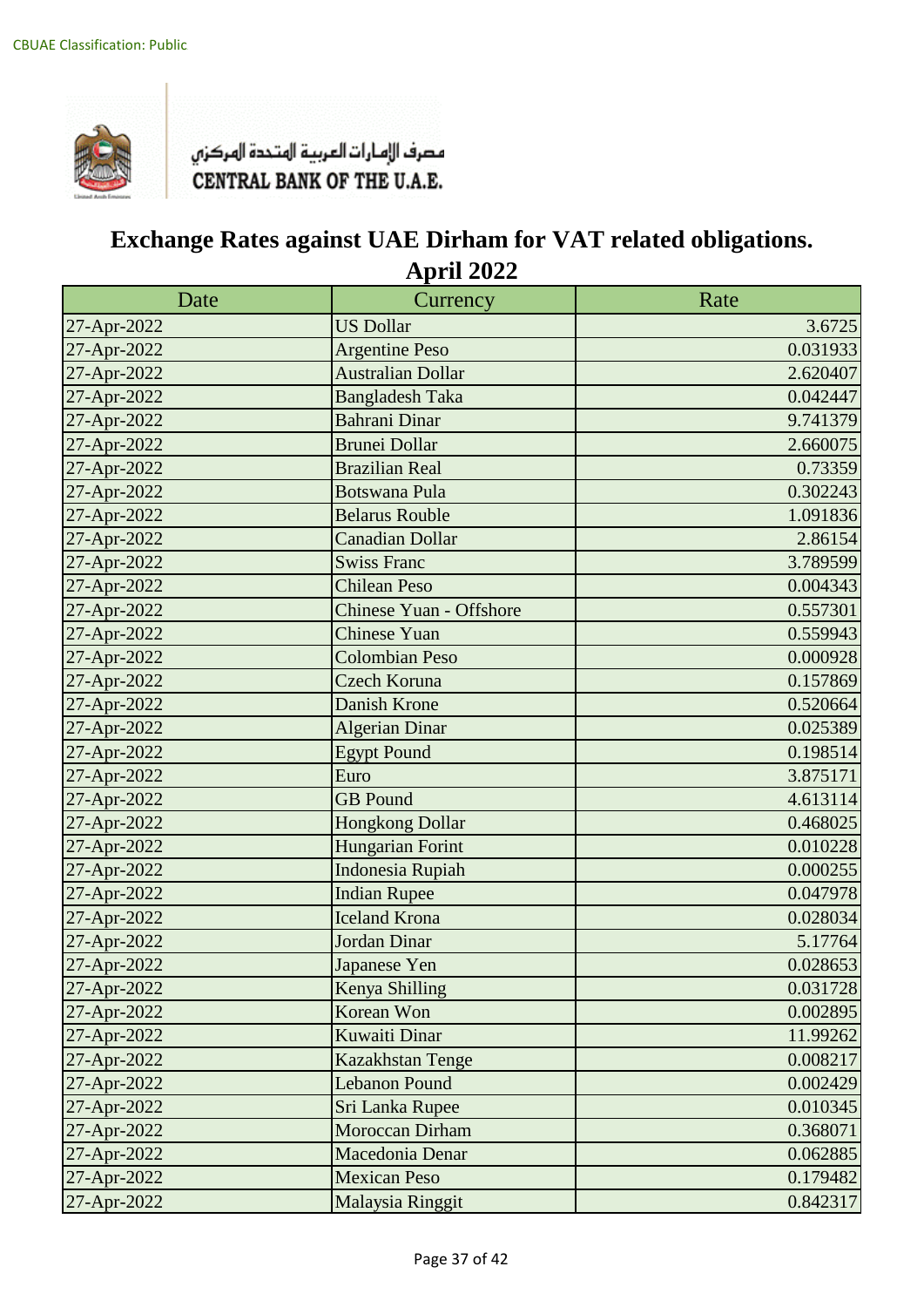

| Date        | Currency                | Rate     |
|-------------|-------------------------|----------|
| 27-Apr-2022 | Nigerian Naira          | 0.00884  |
| 27-Apr-2022 | Norwegian Krone         | 0.392785 |
| 27-Apr-2022 | NewZealand Dollar       | 2.408513 |
| 27-Apr-2022 | <b>Omani Rial</b>       | 9.538713 |
| 27-Apr-2022 | Peru Sol                | 0.960131 |
| 27-Apr-2022 | Philippine Piso         | 0.07048  |
| 27-Apr-2022 | Pakistan Rupee          | 0.019793 |
| 27-Apr-2022 | Polish Zloty            | 0.823781 |
| 27-Apr-2022 | Qatari Riyal            | 1.006799 |
| 27-Apr-2022 | Serbian Dinar           | 0.03292  |
| 27-Apr-2022 | Russia Rouble           | 0.049364 |
| 27-Apr-2022 | Saudi Riyal             | 0.979124 |
| 27-Apr-2022 | <b>Sudanese Pound</b>   | 0.008221 |
| 27-Apr-2022 | Swedish Krona           | 0.372517 |
| 27-Apr-2022 | <b>Singapore Dollar</b> | 2.660075 |
| 27-Apr-2022 | Thai Baht               | 0.106852 |
| 27-Apr-2022 | <b>Tunisian Dinar</b>   | 1.200242 |
| 27-Apr-2022 | <b>Turkish Lira</b>     | 0.247643 |
| 27-Apr-2022 | <b>Trin Tob Dollar</b>  | 0.541052 |
| 27-Apr-2022 | <b>Taiwan Dollar</b>    | 0.124868 |
| 27-Apr-2022 | Tanzania Shilling       | 0.00158  |
| 27-Apr-2022 | <b>Uganda Shilling</b>  | 0.00103  |
| 27-Apr-2022 | <b>Vietnam Dong</b>     | 0.00016  |
| 27-Apr-2022 | <b>Yemen Rial</b>       | 0.014679 |
| 27-Apr-2022 | South Africa Rand       | 0.230505 |
| 27-Apr-2022 | Zambian Kwacha          | 0.215615 |
| 27-Apr-2022 | Azerbaijan manat        | 2.161566 |
| 27-Apr-2022 | <b>Bulgarian</b> lev    | 1.980639 |
| 27-Apr-2022 | Croatian kuna           | 0.512004 |
| 27-Apr-2022 | Ethiopian birr          | 0.070848 |
| 27-Apr-2022 | Iraqi dinar             | 0.002516 |
| 27-Apr-2022 | Israeli new shekel      | 1.107576 |
| 27-Apr-2022 | Libyan dinar            | 0.773663 |
| 27-Apr-2022 | Mauritian rupee         | 0.086209 |
| 27-Apr-2022 | Romanian leu            | 0.782832 |
| 27-Apr-2022 | Syrian pound            | 0.001462 |
| 27-Apr-2022 | Turkmen manat           | 1.050787 |
| 27-Apr-2022 | Uzbekistani som         | 0.000328 |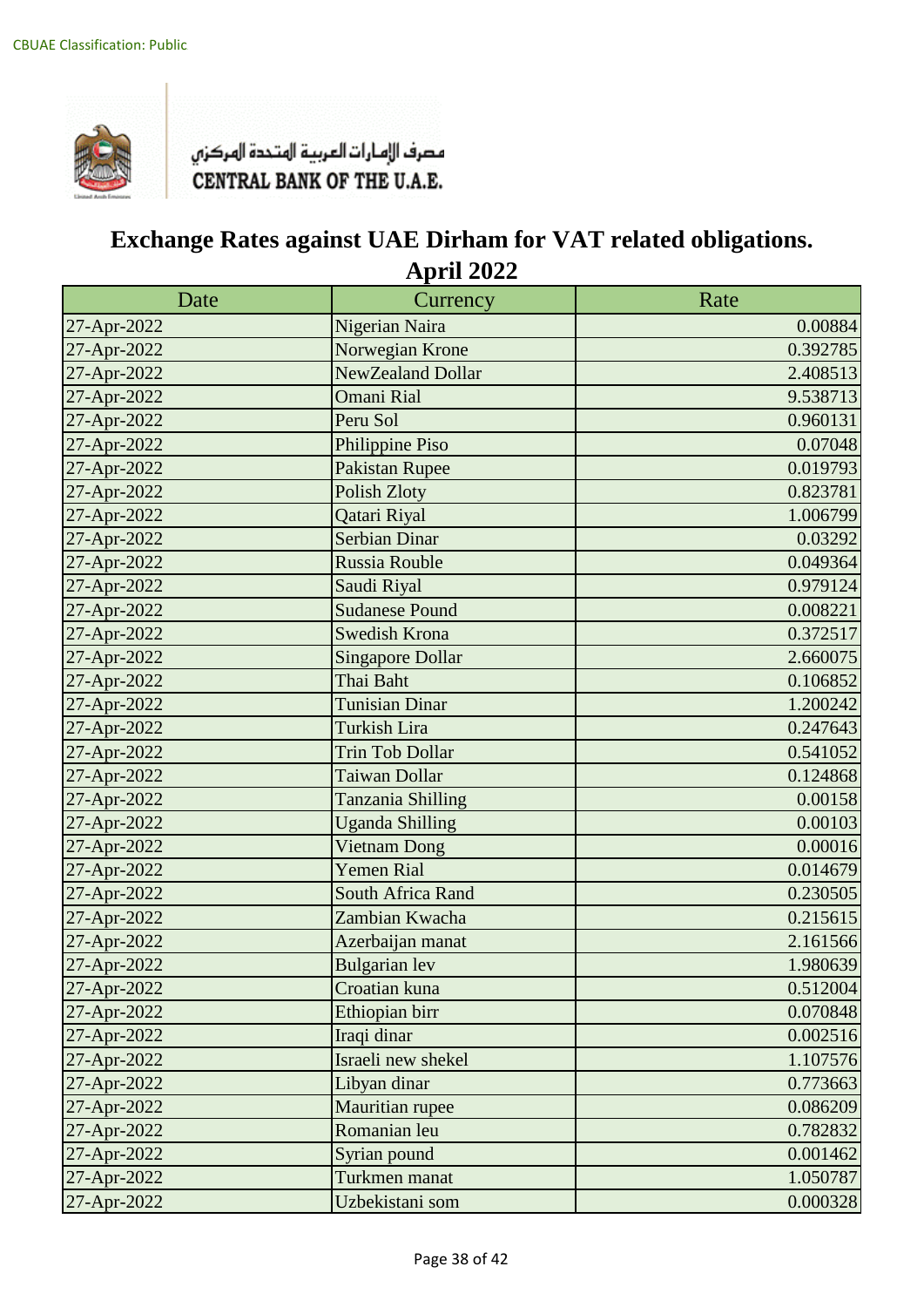

| Date        | Currency                 | Rate      |
|-------------|--------------------------|-----------|
| 28-Apr-2022 | <b>US Dollar</b>         | 3.6725    |
| 28-Apr-2022 | <b>Argentine Peso</b>    | 0.031886  |
| 28-Apr-2022 | <b>Australian Dollar</b> | 2.600736  |
| 28-Apr-2022 | <b>Bangladesh Taka</b>   | 0.042447  |
| 28-Apr-2022 | Bahrani Dinar            | 9.741896  |
| 28-Apr-2022 | <b>Brunei Dollar</b>     | 2.645131  |
| 28-Apr-2022 | <b>Brazilian Real</b>    | 0.731122  |
| 28-Apr-2022 | <b>Botswana Pula</b>     | 0.301695  |
| 28-Apr-2022 | <b>Belarus Rouble</b>    | 1.090863  |
| 28-Apr-2022 | <b>Canadian Dollar</b>   | 2.856198  |
| 28-Apr-2022 | <b>Swiss Franc</b>       | 3.773633  |
| 28-Apr-2022 | <b>Chilean Peso</b>      | 0.004282  |
| 28-Apr-2022 | Chinese Yuan - Offshore  | 0.55175   |
| 28-Apr-2022 | <b>Chinese Yuan</b>      | 0.555186  |
| 28-Apr-2022 | Colombian Peso           | 0.000922  |
| 28-Apr-2022 | Czech Koruna             | 0.15722   |
| 28-Apr-2022 | Danish Krone             | 0.518436  |
| 28-Apr-2022 | <b>Algerian Dinar</b>    | 0.025374  |
| 28-Apr-2022 | <b>Egypt Pound</b>       | 0.198728  |
| 28-Apr-2022 | Euro                     | 3.857668  |
| 28-Apr-2022 | <b>GB</b> Pound          | 4.564947  |
| 28-Apr-2022 | Hongkong Dollar          | 0.468031  |
| 28-Apr-2022 | Hungarian Forint         | 0.010233  |
| 28-Apr-2022 | Indonesia Rupiah         | 0.000253  |
| 28-Apr-2022 | <b>Indian Rupee</b>      | 0.047915  |
| 28-Apr-2022 | <b>Iceland Krona</b>     | 0.028002  |
| 28-Apr-2022 | Jordan Dinar             | 5.179831  |
| 28-Apr-2022 | Japanese Yen             | 0.028064  |
| 28-Apr-2022 | Kenya Shilling           | 0.031714  |
| 28-Apr-2022 | Korean Won               | 0.002879  |
| 28-Apr-2022 | Kuwaiti Dinar            | 11.968388 |
| 28-Apr-2022 | Kazakhstan Tenge         | 0.008218  |
| 28-Apr-2022 | Lebanon Pound            | 0.002421  |
| 28-Apr-2022 | Sri Lanka Rupee          | 0.010493  |
| 28-Apr-2022 | Moroccan Dirham          | 0.366784  |
| 28-Apr-2022 | Macedonia Denar          | 0.062831  |
| 28-Apr-2022 | <b>Mexican Peso</b>      | 0.178531  |
| 28-Apr-2022 | Malaysia Ringgit         | 0.841834  |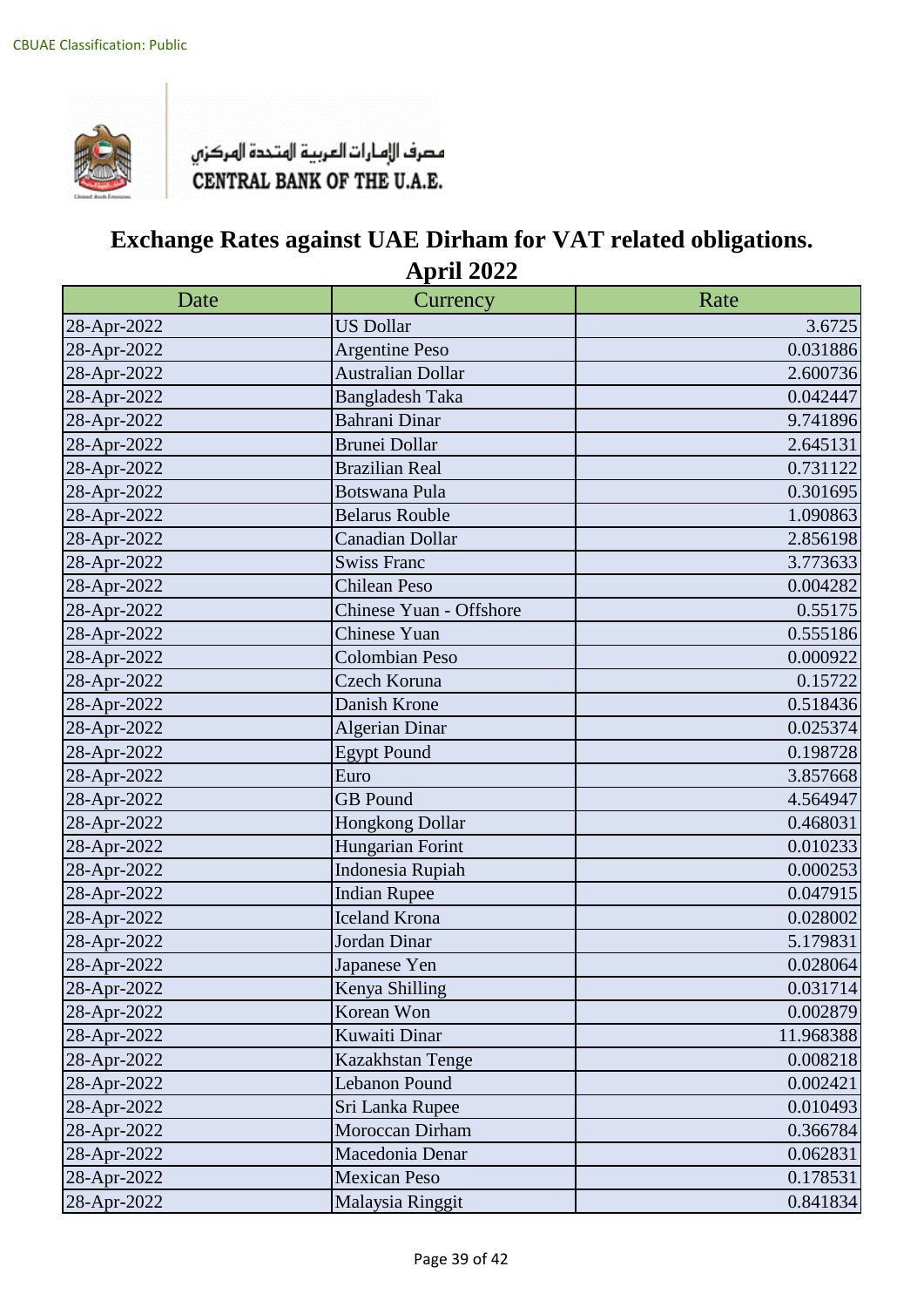

| Date        | Currency                | Rate     |
|-------------|-------------------------|----------|
| 28-Apr-2022 | Nigerian Naira          | 0.008842 |
| 28-Apr-2022 | Norwegian Krone         | 0.390455 |
| 28-Apr-2022 | NewZealand Dollar       | 2.375331 |
| 28-Apr-2022 | <b>Omani Rial</b>       | 9.538466 |
| 28-Apr-2022 | Peru Sol                | 0.959754 |
| 28-Apr-2022 | Philippine Piso         | 0.070342 |
| 28-Apr-2022 | Pakistan Rupee          | 0.01978  |
| 28-Apr-2022 | Polish Zloty            | 0.82214  |
| 28-Apr-2022 | Qatari Riyal            | 1.006247 |
| 28-Apr-2022 | Serbian Dinar           | 0.032781 |
| 28-Apr-2022 | Russia Rouble           | 0.05046  |
| 28-Apr-2022 | Saudi Riyal             | 0.979124 |
| 28-Apr-2022 | <b>Sudanese Pound</b>   | 0.008221 |
| 28-Apr-2022 | Swedish Krona           | 0.373222 |
| 28-Apr-2022 | <b>Singapore Dollar</b> | 2.64456  |
| 28-Apr-2022 | Thai Baht               | 0.106542 |
| 28-Apr-2022 | <b>Tunisian Dinar</b>   | 1.20036  |
| 28-Apr-2022 | Turkish Lira            | 0.248533 |
| 28-Apr-2022 | Trin Tob Dollar         | 0.540415 |
| 28-Apr-2022 | Taiwan Dollar           | 0.12418  |
| 28-Apr-2022 | Tanzania Shilling       | 0.001581 |
| 28-Apr-2022 | <b>Uganda Shilling</b>  | 0.00103  |
| 28-Apr-2022 | Vietnam Dong            | 0.00016  |
| 28-Apr-2022 | Yemen Rial              | 0.014675 |
| 28-Apr-2022 | South Africa Rand       | 0.229302 |
| 28-Apr-2022 | Zambian Kwacha          | 0.214672 |
| 28-Apr-2022 | Azerbaijan manat        | 2.161566 |
| 28-Apr-2022 | <b>Bulgarian</b> lev    | 1.971918 |
| 28-Apr-2022 | Croatian kuna           | 0.509433 |
| 28-Apr-2022 | Ethiopian birr          | 0.070831 |
| 28-Apr-2022 | Iraqi dinar             | 0.002515 |
| 28-Apr-2022 | Israeli new shekel      | 1.10186  |
| 28-Apr-2022 | Libyan dinar            | 0.770805 |
| 28-Apr-2022 | Mauritian rupee         | 0.085308 |
| 28-Apr-2022 | Romanian leu            | 0.779327 |
| 28-Apr-2022 | Syrian pound            | 0.001462 |
| 28-Apr-2022 | Turkmen manat           | 1.050787 |
| 28-Apr-2022 | Uzbekistani som         | 0.000328 |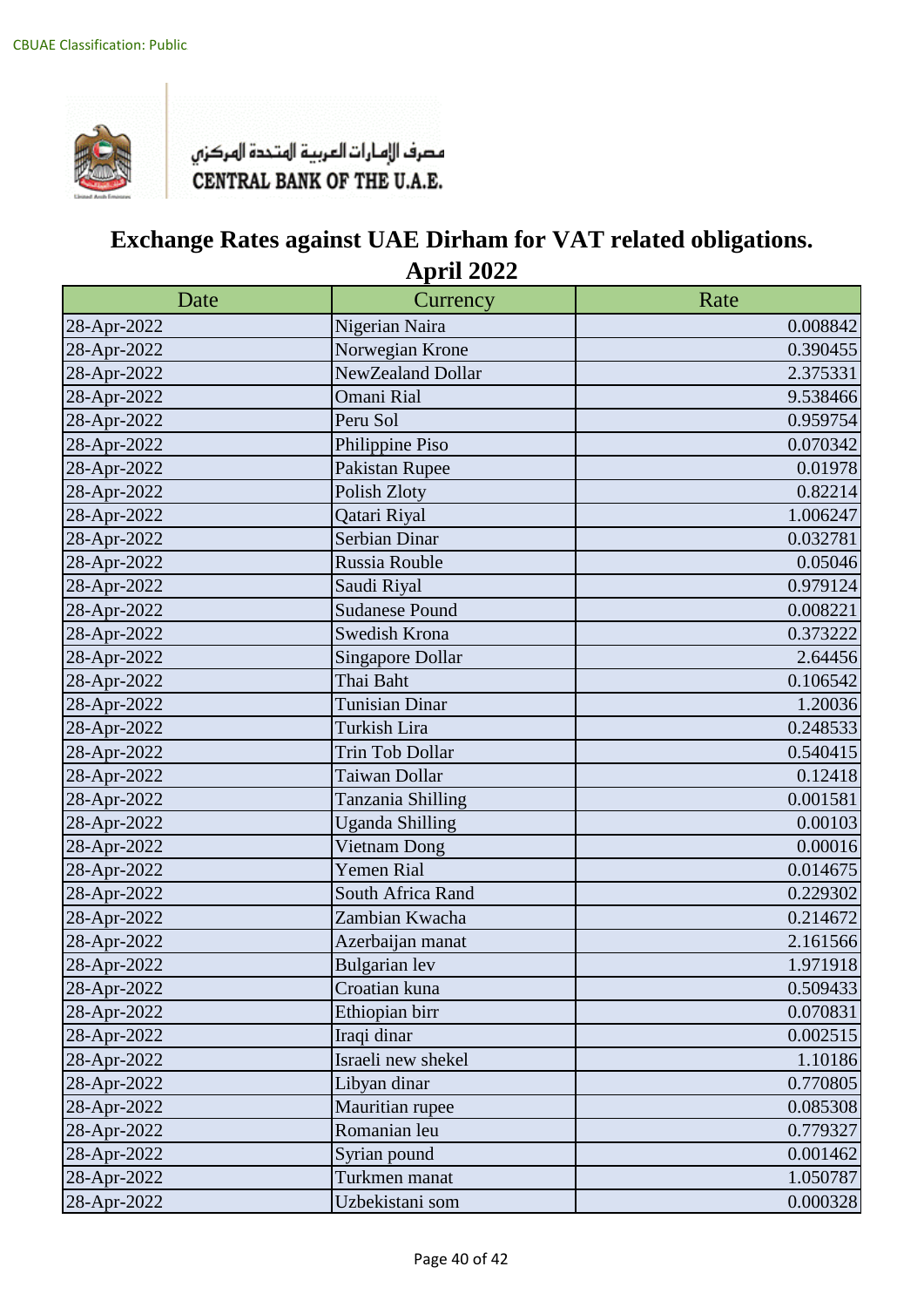

| Date        | Currency                       | Rate      |
|-------------|--------------------------------|-----------|
| 29-Apr-2022 | <b>US Dollar</b>               | 3.6725    |
| 29-Apr-2022 | <b>Argentine Peso</b>          | 0.031848  |
| 29-Apr-2022 | <b>Australian Dollar</b>       | 2.629412  |
| 29-Apr-2022 | <b>Bangladesh Taka</b>         | 0.042364  |
| 29-Apr-2022 | <b>Bahrani Dinar</b>           | 9.741379  |
| 29-Apr-2022 | <b>Brunei Dollar</b>           | 2.65969   |
| 29-Apr-2022 | <b>Brazilian Real</b>          | 0.750915  |
| 29-Apr-2022 | <b>Botswana Pula</b>           | 0.304078  |
| 29-Apr-2022 | <b>Belarus Rouble</b>          | 1.091512  |
| 29-Apr-2022 | <b>Canadian Dollar</b>         | 2.881748  |
| 29-Apr-2022 | <b>Swiss Franc</b>             | 3.784912  |
| 29-Apr-2022 | <b>Chilean Peso</b>            | 0.004318  |
| 29-Apr-2022 | <b>Chinese Yuan - Offshore</b> | 0.553855  |
| 29-Apr-2022 | <b>Chinese Yuan</b>            | 0.555892  |
| 29-Apr-2022 | <b>Colombian Peso</b>          | 0.000925  |
| 29-Apr-2022 | Czech Koruna                   | 0.157436  |
| 29-Apr-2022 | <b>Danish Krone</b>            | 0.519956  |
| 29-Apr-2022 | Algerian Dinar                 | 0.025371  |
| 29-Apr-2022 | <b>Egypt Pound</b>             | 0.198621  |
| 29-Apr-2022 | Euro                           | 3.867825  |
| 29-Apr-2022 | <b>GB</b> Pound                | 4.611376  |
| 29-Apr-2022 | <b>Hongkong Dollar</b>         | 0.467977  |
| 29-Apr-2022 | Hungarian Forint               | 0.010234  |
| 29-Apr-2022 | <b>Indonesia Rupiah</b>        | 0.000253  |
| 29-Apr-2022 | <b>Indian Rupee</b>            | 0.047997  |
| 29-Apr-2022 | <b>Iceland Krona</b>           | 0.028075  |
| 29-Apr-2022 | Jordan Dinar                   | 5.179831  |
| 29-Apr-2022 | Japanese Yen                   | 0.028243  |
| 29-Apr-2022 | Kenya Shilling                 | 0.031714  |
| 29-Apr-2022 | Korean Won                     | 0.002912  |
| 29-Apr-2022 | <b>Kuwaiti Dinar</b>           | 11.974242 |
| 29-Apr-2022 | <b>Kazakhstan Tenge</b>        | 0.008284  |
| 29-Apr-2022 | <b>Lebanon Pound</b>           | 0.002429  |
| 29-Apr-2022 | Sri Lanka Rupee                | 0.010345  |
| 29-Apr-2022 | Moroccan Dirham                | 0.367445  |
| 29-Apr-2022 | Macedonia Denar                | 0.062778  |
| 29-Apr-2022 | <b>Mexican Peso</b>            | 0.180863  |
| 29-Apr-2022 | Malaysia Ringgit               | 0.843574  |